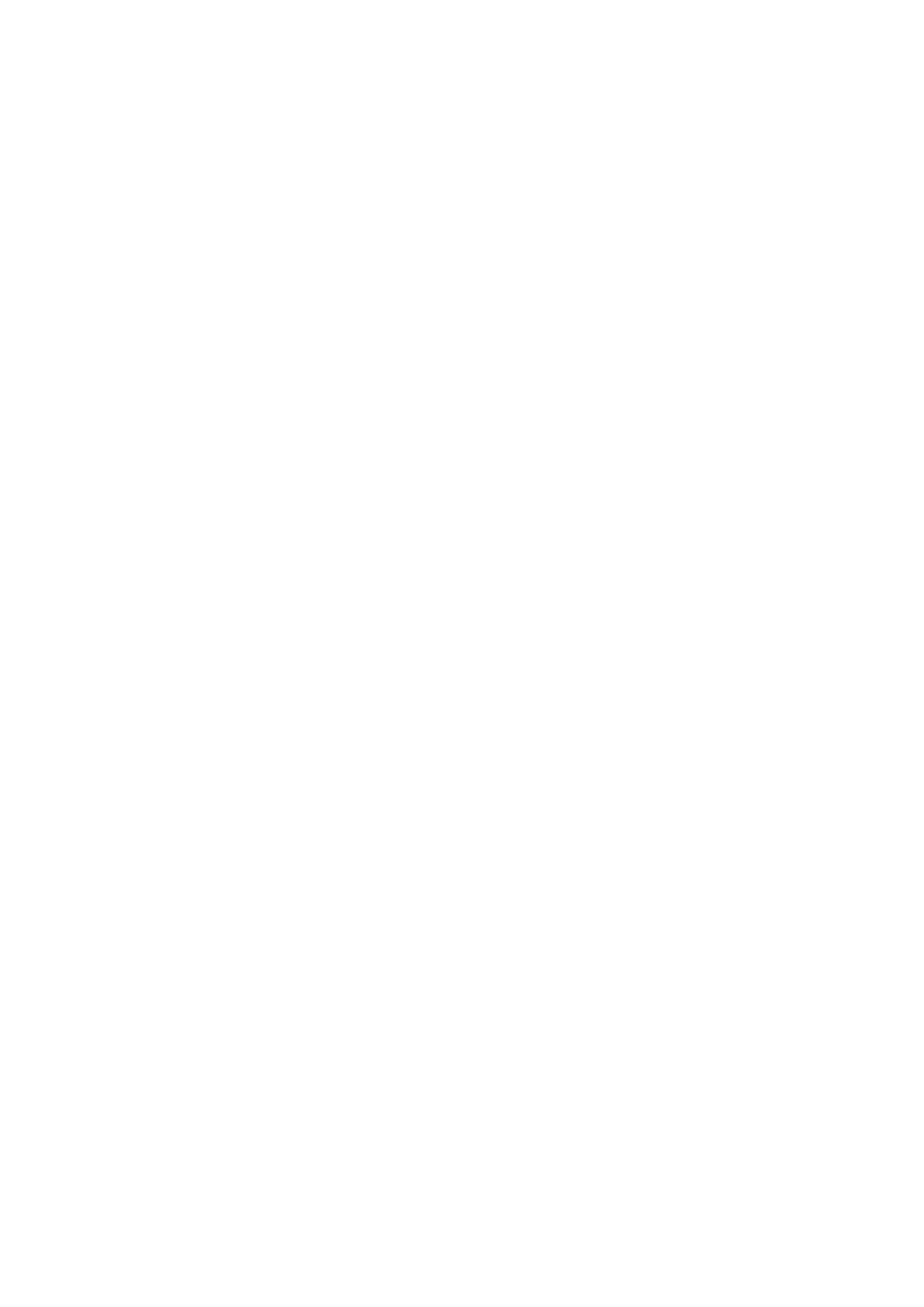| <b>DISTRICT: Achham</b> | [69]             |                   | V.D.C./MUNICIPALITY: Babala  | [1]   |
|-------------------------|------------------|-------------------|------------------------------|-------|
| <b>WARD</b>             | <b>HOUSEHOLD</b> | <b>POPULATION</b> |                              |       |
|                         |                  | <b>TOTAL</b>      | <b>MALE</b><br><b>FEMALE</b> |       |
|                         | 19               | 90                | 43                           | 47    |
| 2                       | 90               | 457               | 197                          | 260   |
| З                       | 111              | 596               | 262                          | 334   |
|                         | 87               | 471               | 222                          | 249   |
| 5                       | 31               | 161               | 70                           | 91    |
| 6                       | 40               | 241               | 111                          | 130.  |
|                         | 36               | 182               | 75                           | 107   |
| 8                       | 89               | 430               | 183                          | 247   |
| 9                       | 36               | 185               | 80                           | 105   |
| <b>TOTAL</b>            | 539              | 2,813             | 1,243                        | 1,570 |

| <b>DISTRICT: Achham</b> | [69]             | V.D.C./MUNICIPALITY: Baijinath<br>[2] |                                                                   |     |
|-------------------------|------------------|---------------------------------------|-------------------------------------------------------------------|-----|
| <b>WARD</b>             | <b>HOUSEHOLD</b> |                                       | <b>POPULATION</b><br><b>TOTAL</b><br><b>MALE</b><br><b>FEMALE</b> |     |
|                         |                  |                                       |                                                                   |     |
|                         | 47               | 219                                   | 98                                                                | 121 |
| 2                       | 30               | 115                                   | 50                                                                | 65  |
| 3                       | 34               | 131                                   | 53                                                                | 78  |
| Δ                       | 26               | 117                                   | 53                                                                | 64  |
| 5                       | 43               | 188                                   | 89                                                                | 99  |
| 6                       | 35               | 168                                   | 87                                                                | 81  |
|                         | 39               | 187                                   | 83                                                                | 104 |
| 8                       | 18               | 81                                    | 40                                                                | 41  |
| 9                       | 14               | 65                                    | 30                                                                | 35  |
| <b>TOTAL</b>            | 286              | 1,271                                 | 583                                                               | 688 |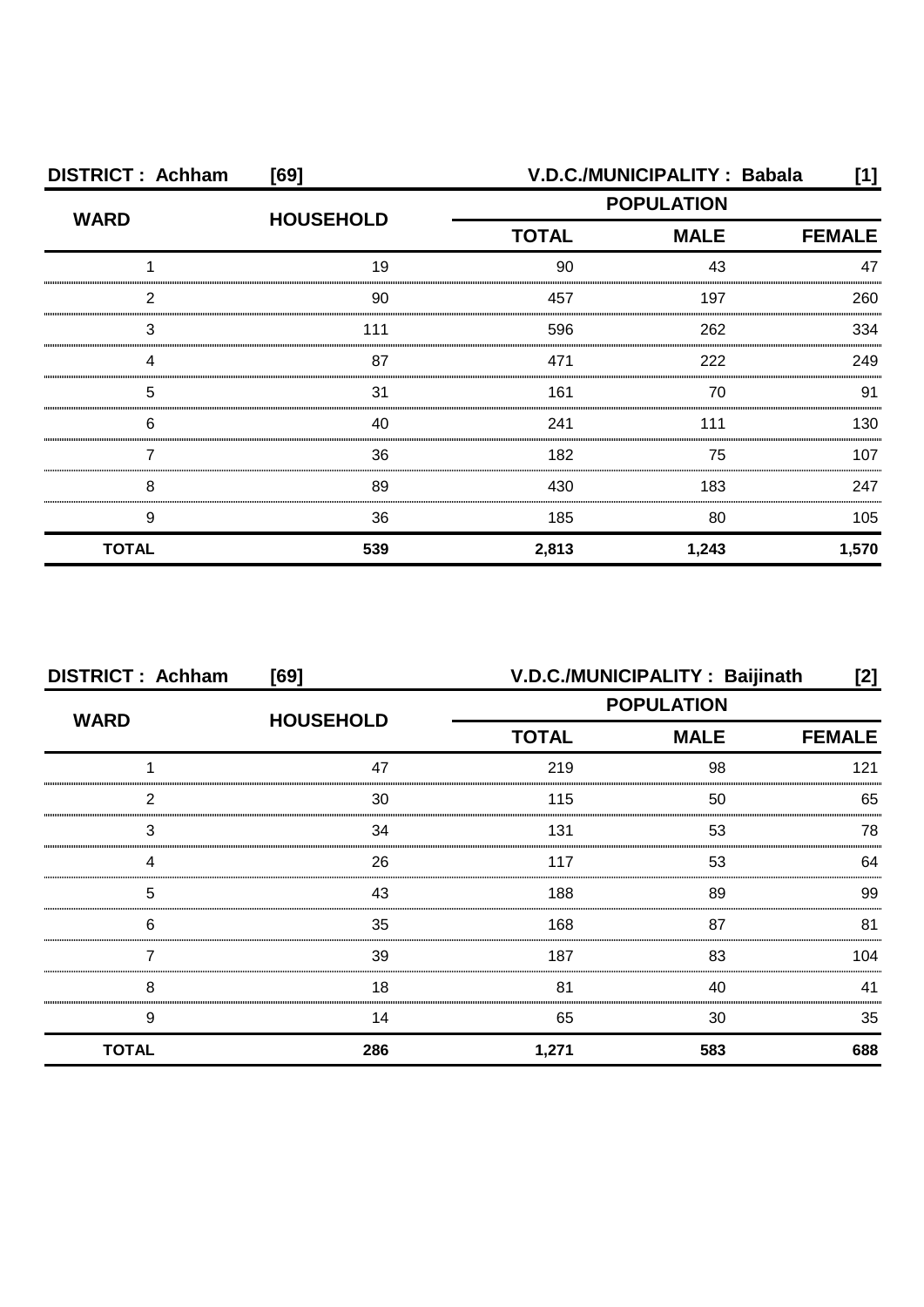| <b>DISTRICT: Achham</b> | [69]             |                             | V.D.C./MUNICIPALITY: Bannatoli | [3]           |
|-------------------------|------------------|-----------------------------|--------------------------------|---------------|
| <b>WARD</b>             | <b>HOUSEHOLD</b> | <b>POPULATION</b>           |                                |               |
|                         |                  | <b>TOTAL</b><br><b>MALE</b> |                                | <b>FEMALE</b> |
|                         | 54               | 290                         | 130                            | 160           |
| 2                       | 38               | 209                         | 90                             | 119           |
| З                       | 21               | 94                          | 36                             | 58            |
|                         | 43               | 204                         | 77                             | 127           |
| 5                       | 79               | 323                         | 144                            | 179           |
| 6                       | 58               | 278                         | 118                            | 160.          |
|                         | 98               | 518                         | 242                            | 276           |
| 8                       | 83               | 398                         | 180                            | 218           |
| 9                       | 126              | 619                         | 295                            | 324           |
| <b>TOTAL</b>            | 600              | 2,933                       | 1,312                          | 1,621         |

| <b>DISTRICT: Achham</b> | [69]             | V.D.C./MUNICIPALITY: Baradadivi<br>[4] |                              |       |  |  |
|-------------------------|------------------|----------------------------------------|------------------------------|-------|--|--|
| <b>WARD</b>             |                  | <b>POPULATION</b>                      |                              |       |  |  |
|                         | <b>HOUSEHOLD</b> | <b>TOTAL</b>                           | <b>MALE</b><br><b>FEMALE</b> |       |  |  |
|                         | 141              | 755                                    | 346                          | 409   |  |  |
| っ                       | 40               | 198                                    | 90                           | 108   |  |  |
| 3                       | 45               | 254                                    | 114                          | 140   |  |  |
|                         | 67               | 329                                    | 139                          | 190   |  |  |
| 5                       | 60               | 341                                    | 152                          | 189   |  |  |
| 6                       | 169              | 923                                    | 404                          | 519   |  |  |
|                         | 144              | 687                                    | 340                          | 347   |  |  |
| 8                       | 80               | 482                                    | 211                          | 271   |  |  |
| 9                       | 87               | 483                                    | 226                          | 257   |  |  |
| <b>TOTAL</b>            | 833              | 4,452                                  | 2,022                        | 2,430 |  |  |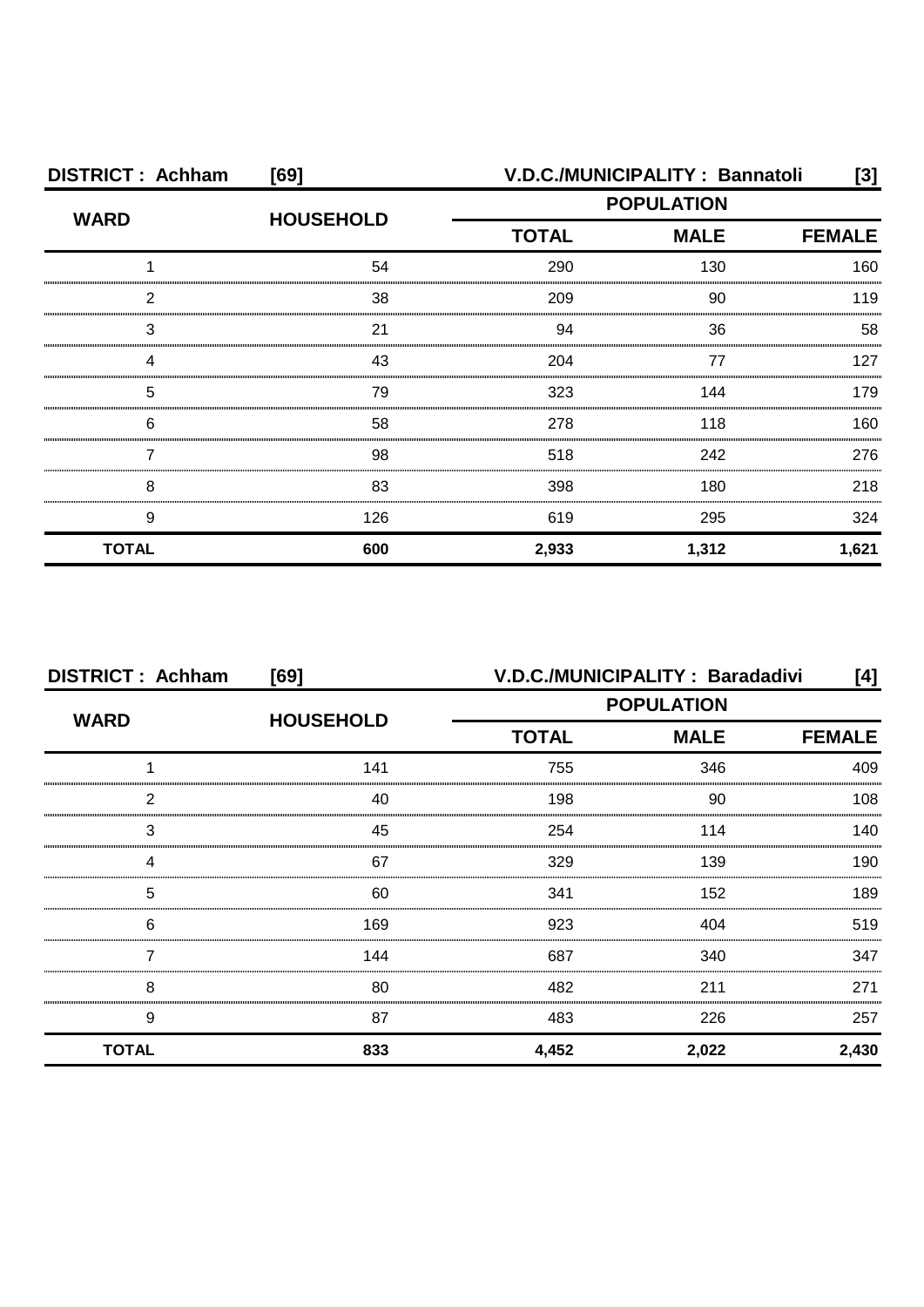| <b>DISTRICT: Achham</b><br>[69] |                  | <b>V.D.C./MUNICIPALITY: Basti</b><br>[5] |                              |       |  |
|---------------------------------|------------------|------------------------------------------|------------------------------|-------|--|
| <b>WARD</b>                     | <b>HOUSEHOLD</b> |                                          |                              |       |  |
|                                 |                  | <b>TOTAL</b>                             | <b>MALE</b><br><b>FEMALE</b> |       |  |
|                                 | 57               | 247                                      | 109                          | 138   |  |
| 2                               | 131              | 622                                      | 265                          | 357   |  |
| 3                               |                  | 423                                      | 217                          | 206   |  |
|                                 | 32               | 212                                      | 104                          | 108   |  |
| 5                               | 120              | 712                                      | 332                          | 380   |  |
| 6                               | 55               | 337                                      | 155                          | 182   |  |
|                                 | 89               | 474                                      | 225                          | 249   |  |
| 8                               | 61               | 401                                      | 195                          | 206   |  |
| 9                               | 52               | 288                                      | 137                          | 151   |  |
| <b>TOTAL</b>                    | 668              | 3,716                                    | 1,739                        | 1,977 |  |

| <b>DISTRICT: Achham</b> | [69]             | V.D.C./MUNICIPALITY: Batulasen<br>[6] |             |               |
|-------------------------|------------------|---------------------------------------|-------------|---------------|
| <b>WARD</b>             | <b>HOUSEHOLD</b> | <b>POPULATION</b>                     |             |               |
|                         |                  | <b>TOTAL</b>                          | <b>MALE</b> | <b>FEMALE</b> |
|                         | 86               | 509                                   | 250         | 259           |
| 2                       | 57               | 358                                   | 178         | 180           |
| 3                       | 150              | 886                                   | 426         | 460           |
| 4                       | 53               | 342                                   | 168         | 174           |
| 5                       | 55               | 348                                   | 163         | 185           |
| 6                       | 75               | 429                                   | 194         | 235           |
|                         | 75               | 439                                   | 225         | 214           |
| 8                       | 111              | 669                                   | 320         | 349           |
| 9                       | 43               | 219                                   | 103         | 116           |
| <b>TOTAL</b>            | 705              | 4,199                                 | 2,027       | 2,172         |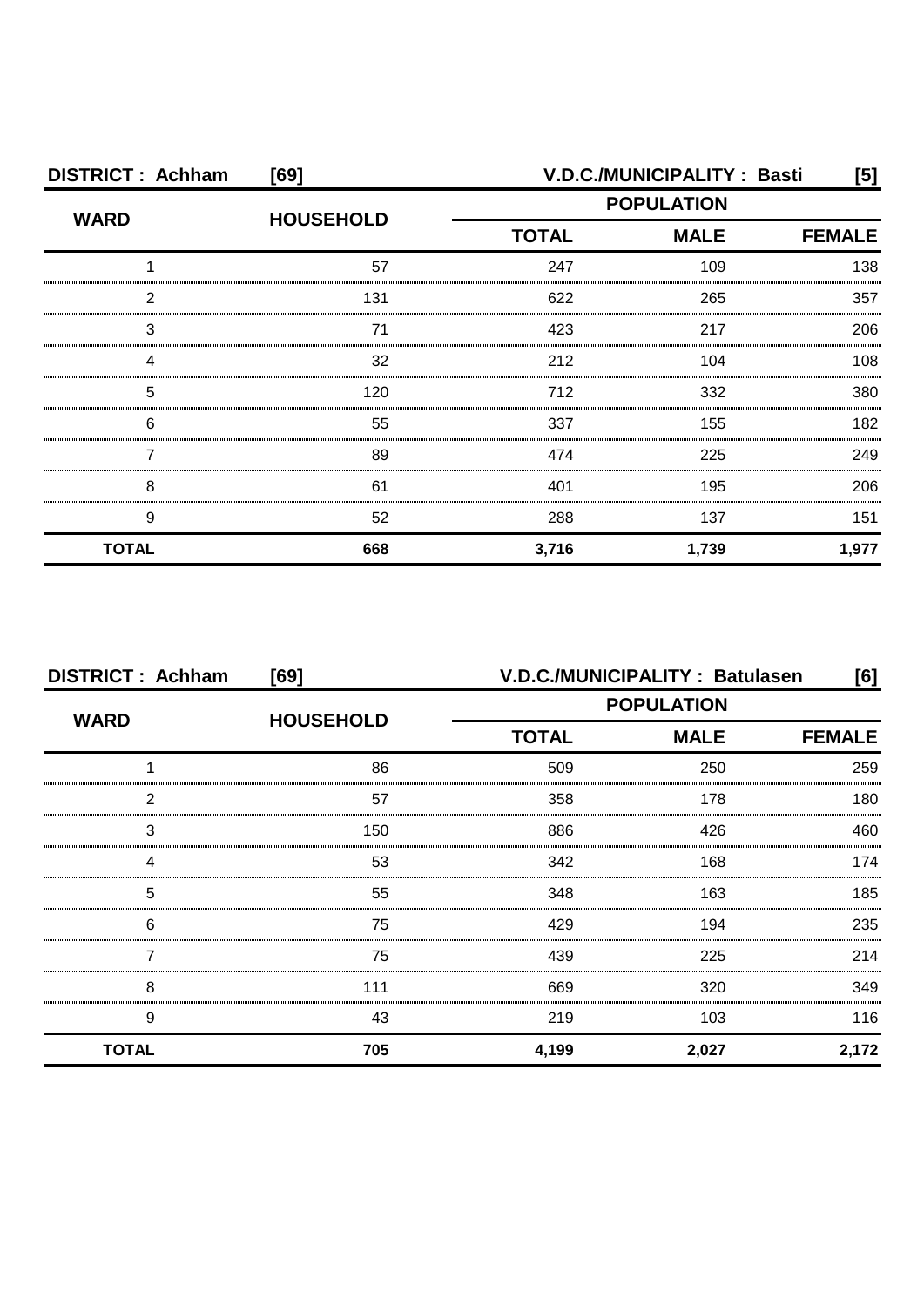| <b>DISTRICT: Achham</b><br>[69] |                  |                   | V.D.C./MUNICIPALITY: Bayala  | [7]   |  |  |
|---------------------------------|------------------|-------------------|------------------------------|-------|--|--|
| <b>WARD</b>                     | <b>HOUSEHOLD</b> | <b>POPULATION</b> |                              |       |  |  |
|                                 |                  | <b>TOTAL</b>      | <b>MALE</b><br><b>FEMALE</b> |       |  |  |
|                                 | 82               | 425               | 179                          | 246   |  |  |
| 2                               | 101              | 504               | 222                          | 282   |  |  |
| З                               | 33               | 179               | 88                           | 91    |  |  |
|                                 | 41               | 233               | 117                          | 116   |  |  |
| 5                               | 53               | 286               | 122                          | 164   |  |  |
| 6                               | 55               | 294               | 125                          | 169   |  |  |
|                                 | 89               | 425               | 196                          | 229   |  |  |
| 8                               | 163              | 829               | 400                          | 429   |  |  |
| 9                               | 142              | 773               | 383                          | 390   |  |  |
| <b>TOTAL</b>                    | 759              | 3,948             | 1,832                        | 2,116 |  |  |

| <b>DISTRICT: Achham</b> | [69]             | V.D.C./MUNICIPALITY: Bhagyaswori<br>[8] |             |               |
|-------------------------|------------------|-----------------------------------------|-------------|---------------|
| <b>WARD</b>             |                  | <b>POPULATION</b>                       |             |               |
|                         | <b>HOUSEHOLD</b> | <b>TOTAL</b>                            | <b>MALE</b> | <b>FEMALE</b> |
|                         | 55               | 253                                     | 109         | 144           |
| 2                       | 8                | 39                                      | 18          | 21            |
| 3                       | 39               | 177                                     | 70          | 107           |
|                         | 32               | 146                                     | 64          | 82            |
| 5                       | 19               | 76                                      | 36          | 40            |
| 6                       | 10               | 37                                      | 17          | 20            |
|                         | 23               | 98                                      | 40          | 58            |
| 8                       | 24               | 118                                     | 42          | 76            |
| 9                       | 33               | 147                                     | 65          | 82            |
| <b>TOTAL</b>            | 243              | 1,091                                   | 461         | 630           |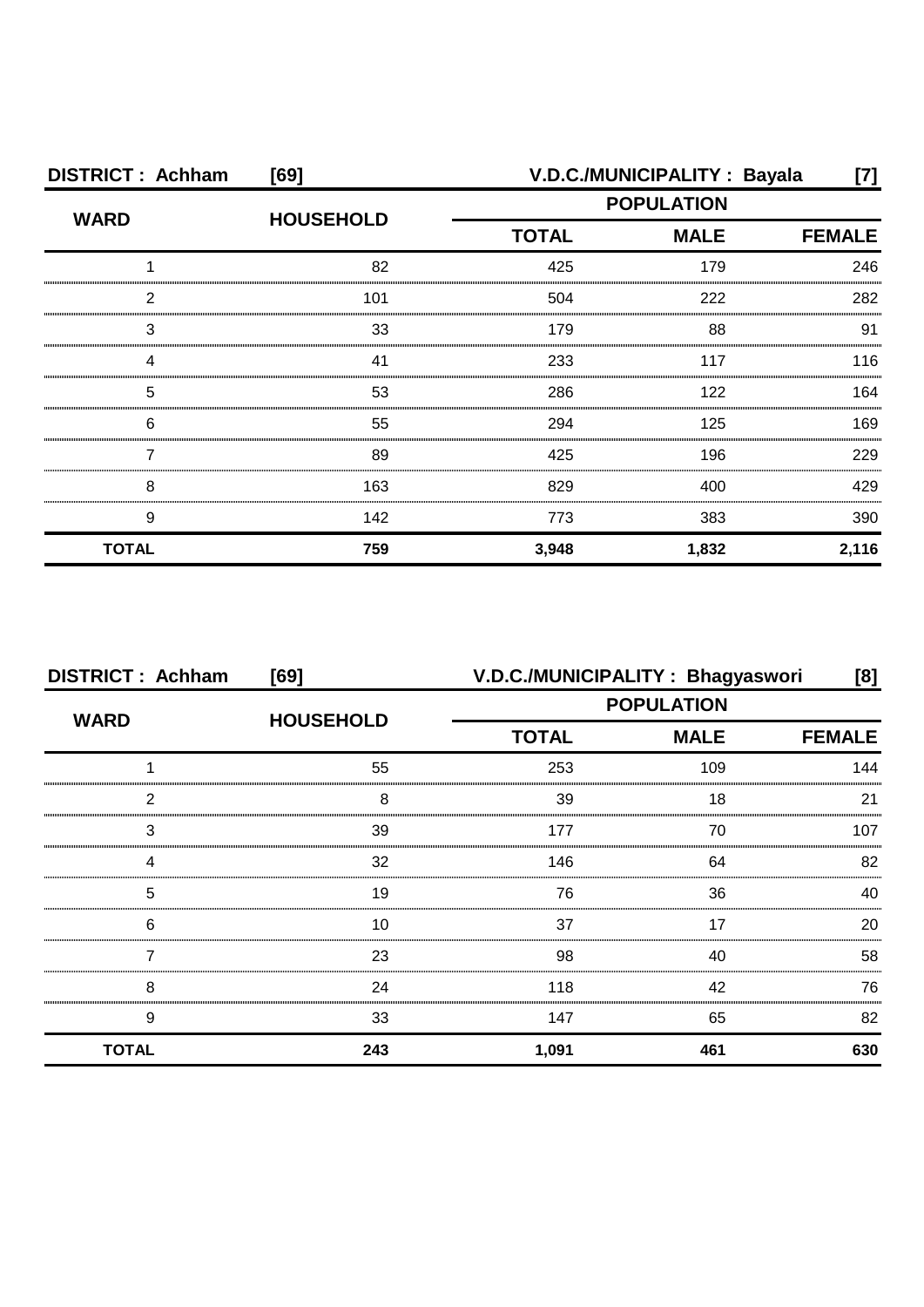| <b>DISTRICT: Achham</b> | [69]             | V.D.C./MUNICIPALITY: Bhairabsthan |                              |       |  |  |
|-------------------------|------------------|-----------------------------------|------------------------------|-------|--|--|
| <b>WARD</b>             | <b>HOUSEHOLD</b> | <b>POPULATION</b>                 |                              |       |  |  |
|                         |                  | <b>TOTAL</b>                      | <b>MALE</b><br><b>FEMALE</b> |       |  |  |
|                         | 64               | 328                               | 165                          | 163   |  |  |
| 2                       | 132              | 698                               | 354                          | 344   |  |  |
| 3                       | 78               | 445                               | 205                          | 240   |  |  |
|                         | 98               | 504                               | 238                          | 266   |  |  |
| 5                       | 59               | 334                               | 168                          | 166   |  |  |
| 6                       | 61               | 311                               | 150                          | 161   |  |  |
|                         | 128              | 702                               | 334                          | 368   |  |  |
| 8                       | 131              | 670                               | 309                          | 361   |  |  |
| 9                       | 69               | 390                               | 188                          | 202   |  |  |
| <b>TOTAL</b>            | 820              | 4,382                             | 2,111                        | 2,271 |  |  |

| V.D.C./MUNICIPALITY: Bhatakatiya<br><b>DISTRICT: Achham</b><br>[69] |                  |                   | [10]                         |       |  |  |
|---------------------------------------------------------------------|------------------|-------------------|------------------------------|-------|--|--|
| <b>WARD</b>                                                         | <b>HOUSEHOLD</b> | <b>POPULATION</b> |                              |       |  |  |
|                                                                     |                  | <b>TOTAL</b>      | <b>MALE</b><br><b>FEMALE</b> |       |  |  |
|                                                                     | 103              | 534               | 261                          | 273   |  |  |
| 2                                                                   | 133              | 785               | 386                          | 399   |  |  |
| 3                                                                   | 109              | 555               | 245                          | 310   |  |  |
|                                                                     | 70               | 379               | 177                          | 202   |  |  |
| 5                                                                   | 107              | 589               | 295                          | 294   |  |  |
| 6                                                                   | 121              | 666               | 306                          | 360   |  |  |
|                                                                     | 82               | 473               | 239                          | 234   |  |  |
| 8                                                                   | 47               | 315               | 152                          | 163   |  |  |
| 9                                                                   | 56               | 357               | 193                          | 164   |  |  |
| <b>TOTAL</b>                                                        | 828              | 4,653             | 2,254                        | 2,399 |  |  |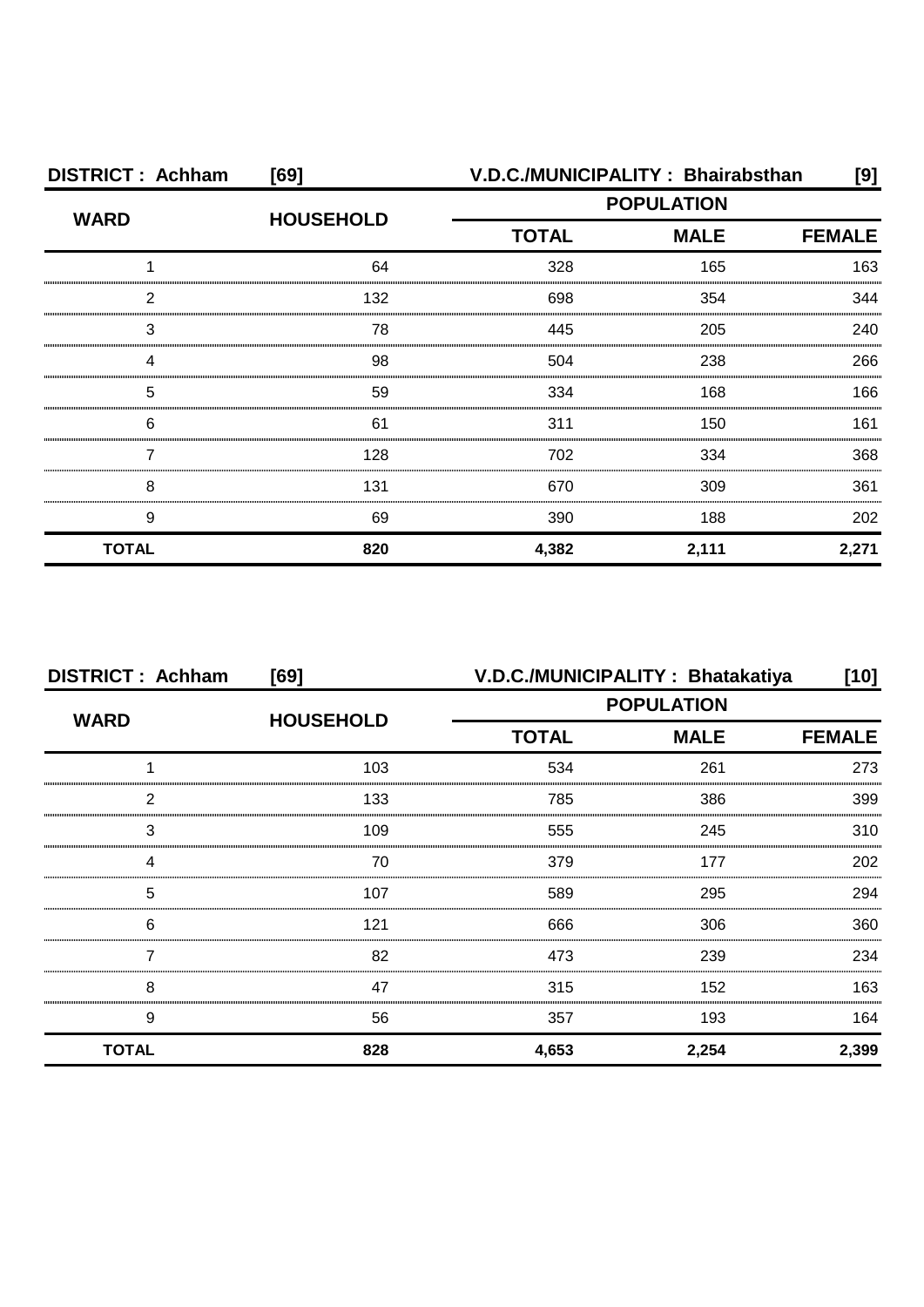| <b>DISTRICT: Achham</b><br>[69] |                  | V.D.C./MUNICIPALITY: Bhuli<br>[11] |                              |       |  |
|---------------------------------|------------------|------------------------------------|------------------------------|-------|--|
| <b>WARD</b>                     | <b>HOUSEHOLD</b> | <b>POPULATION</b>                  |                              |       |  |
|                                 |                  | <b>TOTAL</b>                       | <b>MALE</b><br><b>FEMALE</b> |       |  |
|                                 | 101              | 510                                | 226                          | 284   |  |
| 2                               | 85               | 445                                | 186                          | 259   |  |
| 3                               | 69               | 402                                | 181                          | 221   |  |
|                                 | 42               | 227                                | 99                           | 128   |  |
| 5                               | 50               | 261                                | 120                          | 141   |  |
| 6                               | 52               | 238                                | 110                          | 128   |  |
|                                 | 60               | 348                                | 175                          | 173   |  |
| 8                               | 27               | 140                                | 59                           | 81    |  |
| 9                               | 40               | 208                                | 95                           | 113   |  |
| <b>TOTAL</b>                    | 526              | 2,779                              | 1,251                        | 1,528 |  |

| <b>DISTRICT: Achham</b> | [69]             | V.D.C./MUNICIPALITY: Binayak<br>[12] |                              |       |  |  |
|-------------------------|------------------|--------------------------------------|------------------------------|-------|--|--|
| <b>WARD</b>             | <b>HOUSEHOLD</b> | <b>POPULATION</b>                    |                              |       |  |  |
|                         |                  | <b>TOTAL</b>                         | <b>MALE</b><br><b>FEMALE</b> |       |  |  |
|                         | 142              | 793                                  | 377                          | 416   |  |  |
| 2                       | 125              | 635                                  | 286                          | 349   |  |  |
| 3                       | 142              | 791                                  | 366                          | 425   |  |  |
|                         | 102              | 592                                  | 263                          | 329   |  |  |
| 5                       | 117              | 647                                  | 310                          | 337   |  |  |
| 6                       | 53               | 283                                  | 124                          | 159   |  |  |
|                         | 144              | 708                                  | 325                          | 383   |  |  |
| 8                       | 104              | 592                                  | 268                          | 324   |  |  |
| 9                       | 104              | 570                                  | 266                          | 304   |  |  |
| <b>TOTAL</b>            | 1,033            | 5,611                                | 2,585                        | 3,026 |  |  |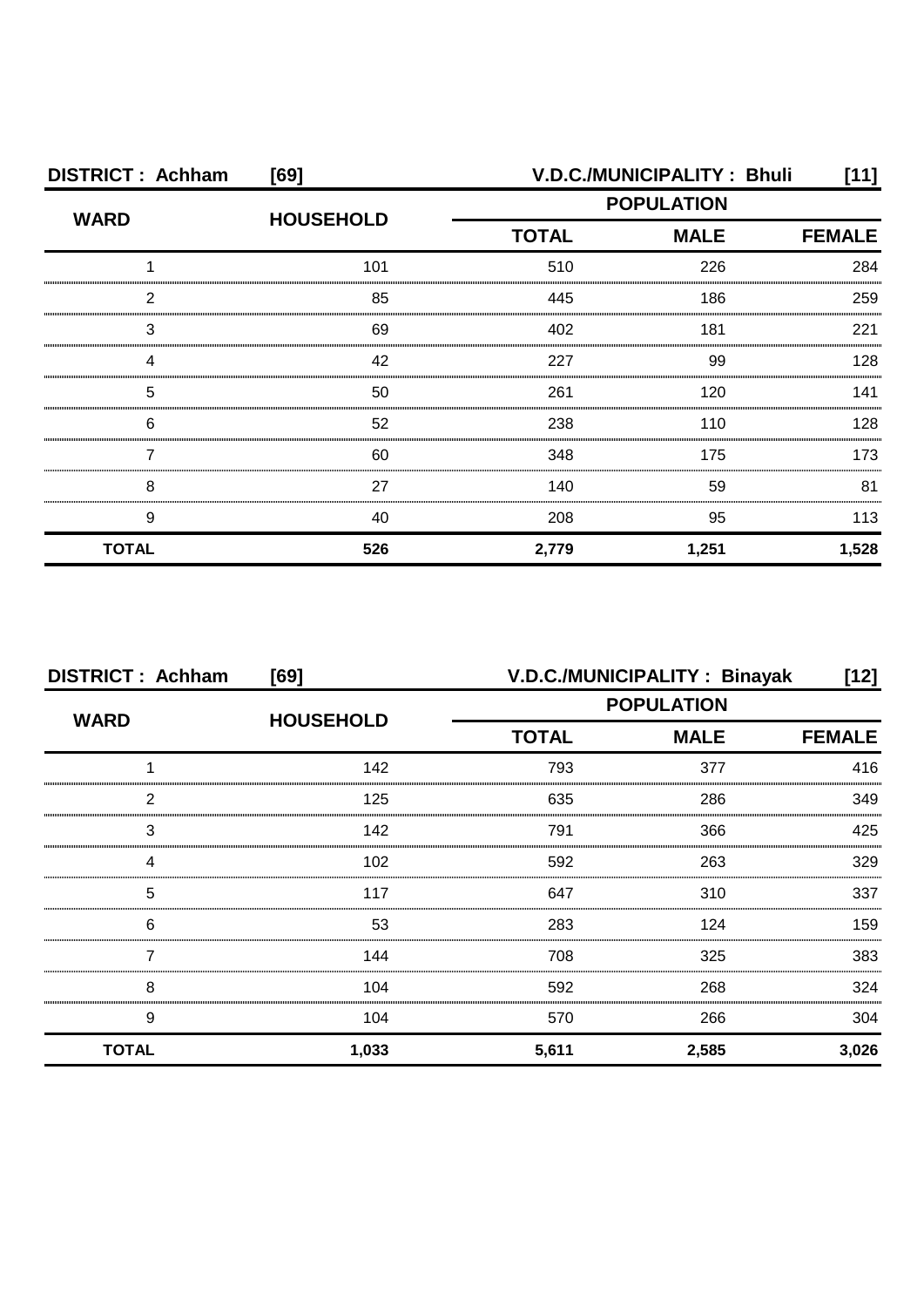| <b>DISTRICT: Achham</b>                    | [69]             |                   | V.D.C./MUNICIPALITY: Bindhyawasini | $[13]$        |
|--------------------------------------------|------------------|-------------------|------------------------------------|---------------|
| <b>WARD</b>                                | <b>HOUSEHOLD</b> | <b>POPULATION</b> |                                    |               |
|                                            |                  | <b>TOTAL</b>      | <b>MALE</b>                        | <b>FEMALE</b> |
|                                            | 79               | 447               | 212                                | 235           |
| 2                                          | 60               | 284               | 135                                | 149           |
| 3                                          | 37               | 207               | 109                                | 98            |
| Δ                                          | 26               | 157               | 76                                 | 81            |
| 5                                          | 89               | 501               | 227                                | 274           |
| 6<br>,,,,,,,,,,,,,,,,,,,,,,,,,,,,,,,,,,,,, | 66               | 396               | 176                                | 220           |
|                                            | 74               | 382               | 175                                | 207           |
| 8                                          | 48               | 329               | 147                                | 182           |
| 9                                          | 80               | 519               | 243                                | 276           |
| <b>TOTAL</b>                               | 559              | 3,222             | 1,500                              | 1,722         |

| <b>DISTRICT: Achham</b> | [69]             | V.D.C./MUNICIPALITY: Birpath |             |               |  |
|-------------------------|------------------|------------------------------|-------------|---------------|--|
|                         |                  | <b>POPULATION</b>            |             |               |  |
| <b>WARD</b>             | <b>HOUSEHOLD</b> | <b>TOTAL</b>                 | <b>MALE</b> | <b>FEMALE</b> |  |
|                         | 59               | 288                          | 148         | 140           |  |
| 2                       | 37               | 222                          | 108         | 114           |  |
| 3                       | 39               | 244                          | 107         | 137           |  |
| Δ                       | 58               | 306                          | 138         | 168           |  |
| 5                       | 58               | 315                          | 155         | 160           |  |
| 6                       | 95               | 508                          | 250         | 258           |  |
|                         | 50               | 250                          | 117         | 133           |  |
| 8                       | 54               | 293                          | 145         | 148           |  |
| 9                       | 82               | 449                          | 219         | 230           |  |
| <b>TOTAL</b>            | 532              | 2,875                        | 1,387       | 1,488         |  |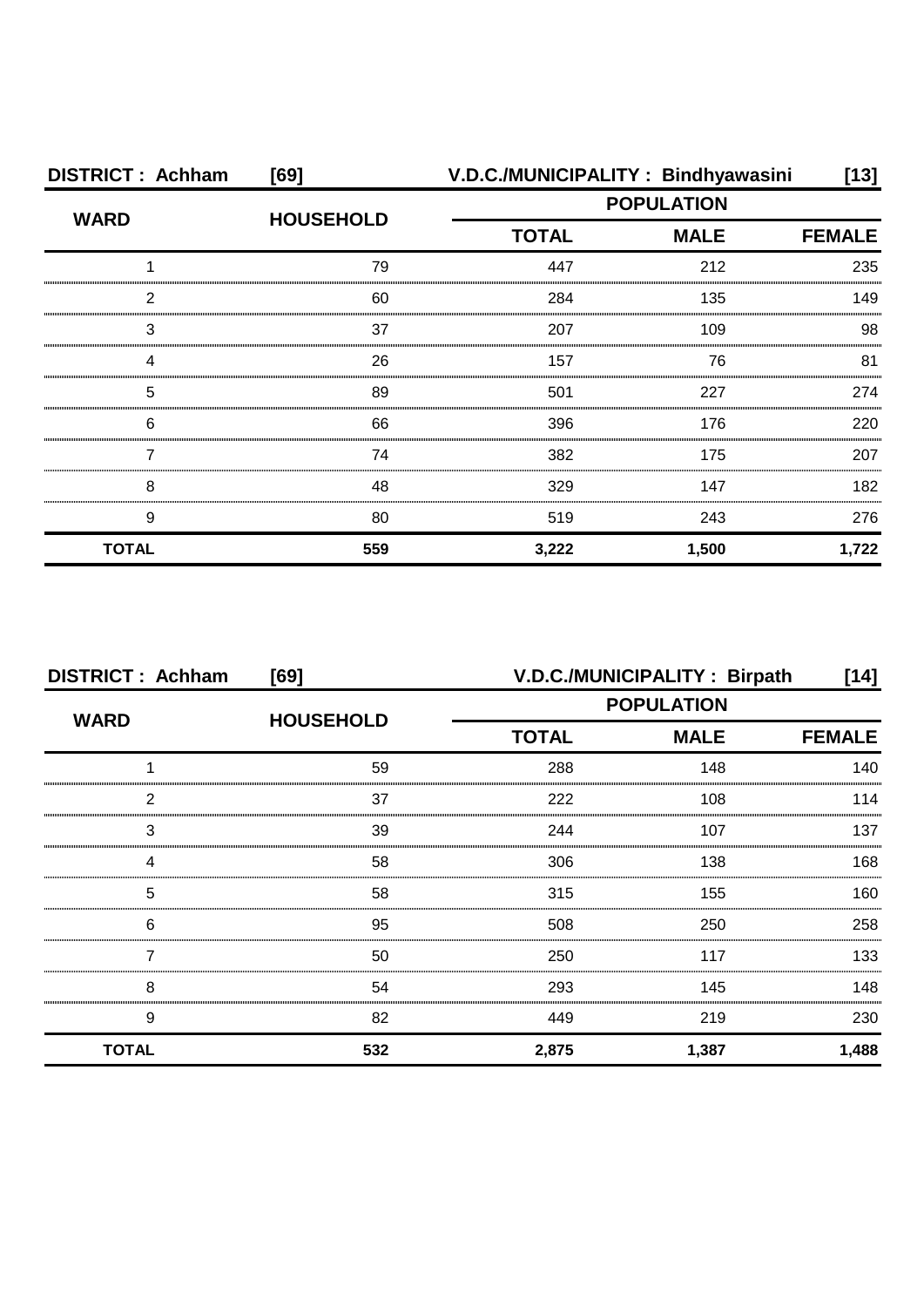| <b>DISTRICT: Achham</b> | [69]             | V.D.C./MUNICIPALITY: Budhakot |             |       |
|-------------------------|------------------|-------------------------------|-------------|-------|
| <b>WARD</b>             | <b>HOUSEHOLD</b> | <b>POPULATION</b>             |             |       |
|                         |                  | <b>TOTAL</b>                  | <b>MALE</b> |       |
|                         | 85               | 465                           | 198         | 267   |
| 2                       | 56               | 371                           | 171         | 200   |
| З                       | 27               | 155                           | 74          | 81    |
|                         | 34               | 184                           | 76          | 108   |
| 5                       | 54               | 316                           | 154         | 162   |
| 6                       | 69               | 351                           | 161         | 190   |
|                         | 49               | 232                           | 99          | 133   |
| 8                       | 75               | 454                           | 218         | 236   |
| 9                       | 68               | 349                           | 158         | 191   |
| <b>TOTAL</b>            | 517              | 2,877                         | 1,309       | 1,568 |

| <b>DISTRICT: Achham</b> | [69]             | V.D.C./MUNICIPALITY: Chalsa |                   |               |
|-------------------------|------------------|-----------------------------|-------------------|---------------|
| <b>WARD</b>             | <b>HOUSEHOLD</b> |                             | <b>POPULATION</b> |               |
|                         |                  | <b>TOTAL</b>                | <b>MALE</b>       | <b>FEMALE</b> |
|                         | 22               | 119                         | 59                | 60            |
| 2                       | 36               | 212                         | 104               | 108           |
| 3                       | 73               | 421                         | 205               | 216           |
| 4                       | 37               | 222                         | 123               | 99            |
| 5                       | 67               | 355                         | 173               | 182           |
| 6                       | 63               | 352                         | 163               | 189           |
|                         | 52               | 276                         | 140               | 136           |
| 8                       | 46               | 247                         | 131               | 116           |
| 9                       | 65               | 360                         | 174               | 186           |
| <b>TOTAL</b>            | 461              | 2,564                       | 1,272             | 1,292         |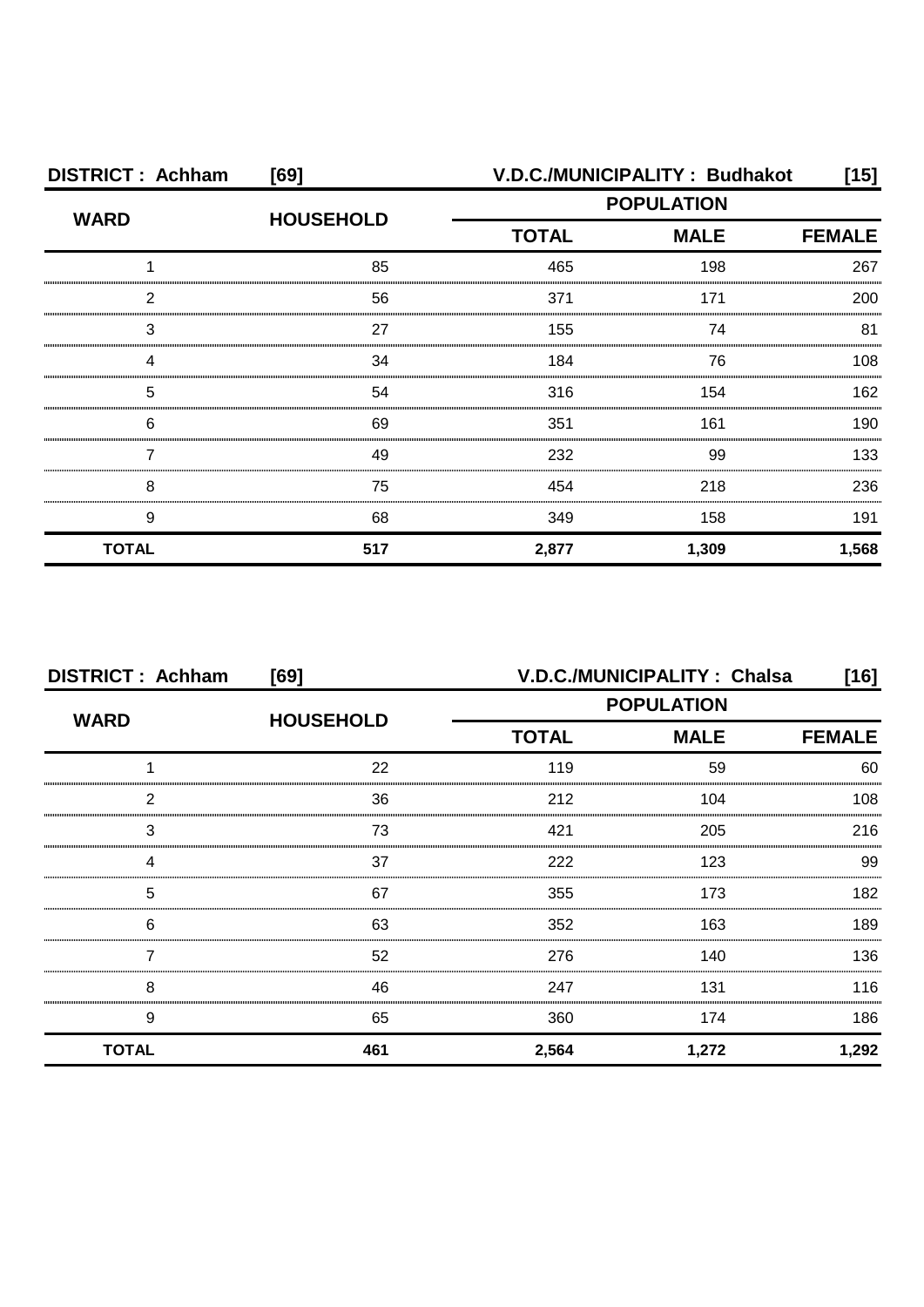| <b>DISTRICT: Achham</b> | [69]             | V.D.C./MUNICIPALITY: Chandika(Bayalpata) |                   | [17]          |  |
|-------------------------|------------------|------------------------------------------|-------------------|---------------|--|
| <b>WARD</b>             | <b>HOUSEHOLD</b> |                                          | <b>POPULATION</b> |               |  |
|                         |                  | <b>TOTAL</b>                             | <b>MALE</b>       | <b>FEMALE</b> |  |
|                         | 60               | 244                                      | 88                | 156           |  |
| 2                       | 22               | 117                                      | 51                | 66            |  |
| 3                       | 125              | 646                                      | 307               | 339           |  |
| Δ                       | 27               | 141                                      | 69                | 72            |  |
| 5                       | 30               | 151                                      | 62                | 89            |  |
| 6                       | 40               | 193                                      | 92                | 101           |  |
|                         | 33               | 152                                      | 67                | 85            |  |
| 8                       | 57               | 250                                      | 96                | 154           |  |
| 9                       | 45               | 217                                      | 100               | 117           |  |
| <b>TOTAL</b>            | 439              | 2,111                                    | 932               | 1,179         |  |

| <b>DISTRICT: Achham</b> | [69]             | V.D.C./MUNICIPALITY: Chaphamandau                |               | [18] |
|-------------------------|------------------|--------------------------------------------------|---------------|------|
| <b>WARD</b>             | <b>HOUSEHOLD</b> | <b>POPULATION</b><br><b>MALE</b><br><b>TOTAL</b> |               |      |
|                         |                  |                                                  | <b>FEMALE</b> |      |
|                         | 31               | 165                                              | 64            | 101  |
| っ                       | 42               | 218                                              | 97            | 121  |
| 3                       | 22               | 119                                              | 56            | 63   |
|                         | 28               | 131                                              | 61            | 70   |
| 5                       | 10               | 54                                               | 23            | 31   |
| 6                       | 37               | 193                                              | 87            | 106  |
|                         | 34               | 193                                              | 96            | 97   |
| 8                       |                  | 63                                               | 29            | 34   |
| 9                       | 26               | 145                                              | 74            | 71   |
| <b>TOTAL</b>            | 241              | 1,281                                            | 587           | 694  |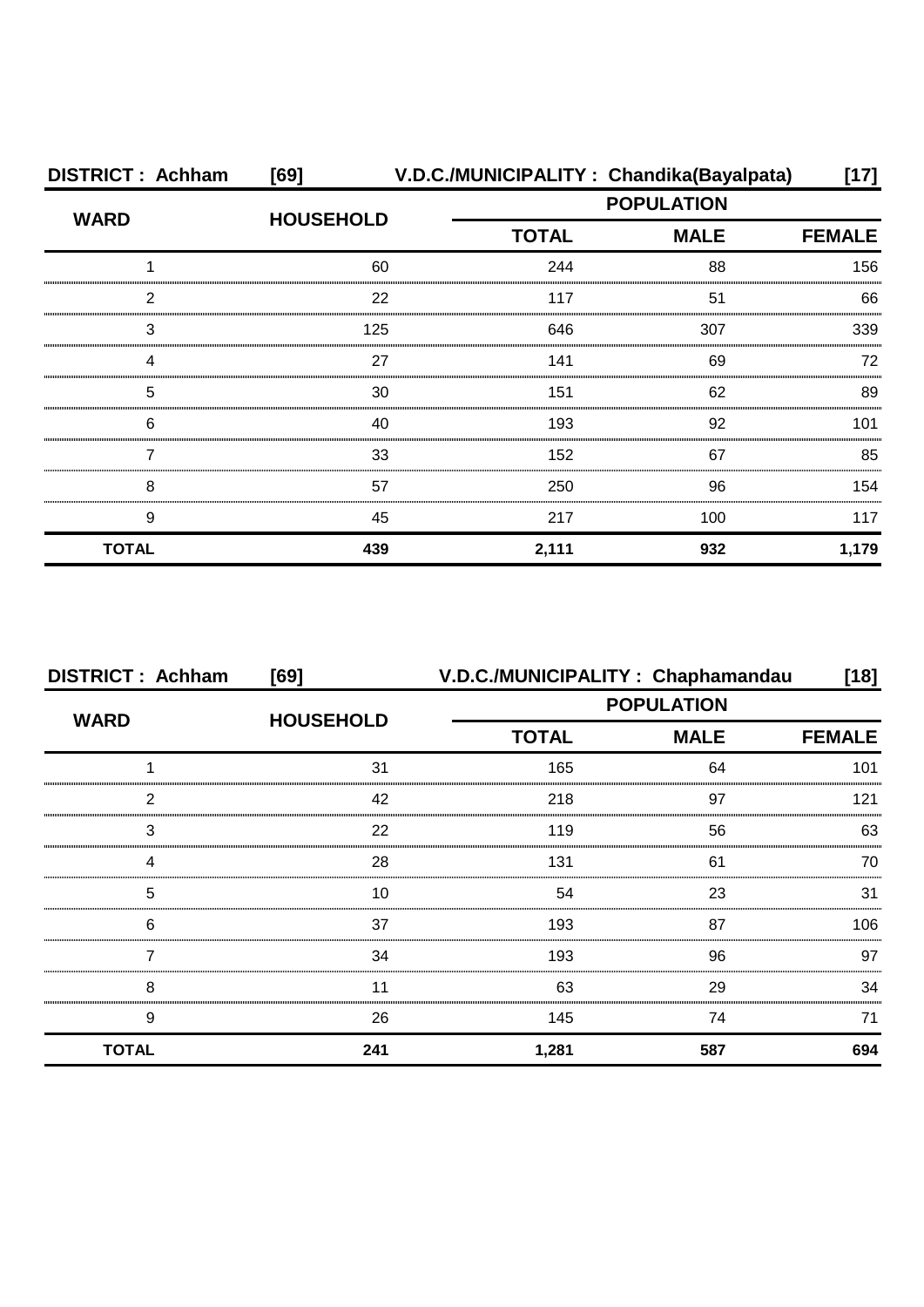| <b>DISTRICT: Achham</b><br>[69] |                  |              | V.D.C./MUNICIPALITY : Darna | [19]          |
|---------------------------------|------------------|--------------|-----------------------------|---------------|
| <b>WARD</b>                     | <b>HOUSEHOLD</b> |              | <b>POPULATION</b>           |               |
|                                 |                  | <b>TOTAL</b> | <b>MALE</b>                 | <b>FEMALE</b> |
|                                 | 116              | 634          | 257                         | 377           |
| 2                               | 52               | 273          | 115                         | 158           |
| З                               | 56               | 289          | 126                         | 163           |
|                                 | 91               | 502          | 218                         | 284           |
| 5                               | 41               | 235          | 96                          | 139           |
| 6                               | 162              | 915          | 420                         | 495           |
|                                 | 134              | 729          | 310                         | 419           |
| 8                               | 53               | 260          | 107                         | 153           |
| 9                               | 96               | 550          | 239                         | 311           |
| <b>TOTAL</b>                    | 801              | 4,387        | 1,888                       | 2,499         |

| <b>DISTRICT: Achham</b> | [69]             |                   | V.D.C./MUNICIPALITY: Devisthan | [20]          |
|-------------------------|------------------|-------------------|--------------------------------|---------------|
| <b>WARD</b>             | <b>HOUSEHOLD</b> | <b>POPULATION</b> |                                |               |
|                         |                  | <b>TOTAL</b>      | <b>MALE</b>                    | <b>FEMALE</b> |
|                         | 39               | 252               | 122                            | 130           |
| 2                       | 21               | 115               | 57                             | 58            |
| 3                       | 50               | 270               | 118                            | 152           |
| Δ                       | 32               | 145               | 60                             | 85            |
| 5                       | 32               | 192               | 92                             | 100           |
| 6                       | 40               | 227               | 97                             | 130           |
|                         | 39               | 209               | 93                             | 116           |
| 8                       | 79               | 443               | 213                            | 230           |
| 9                       | 61               | 362               | 177                            | 185           |
| <b>TOTAL</b>            | 393              | 2,215             | 1,029                          | 1,186         |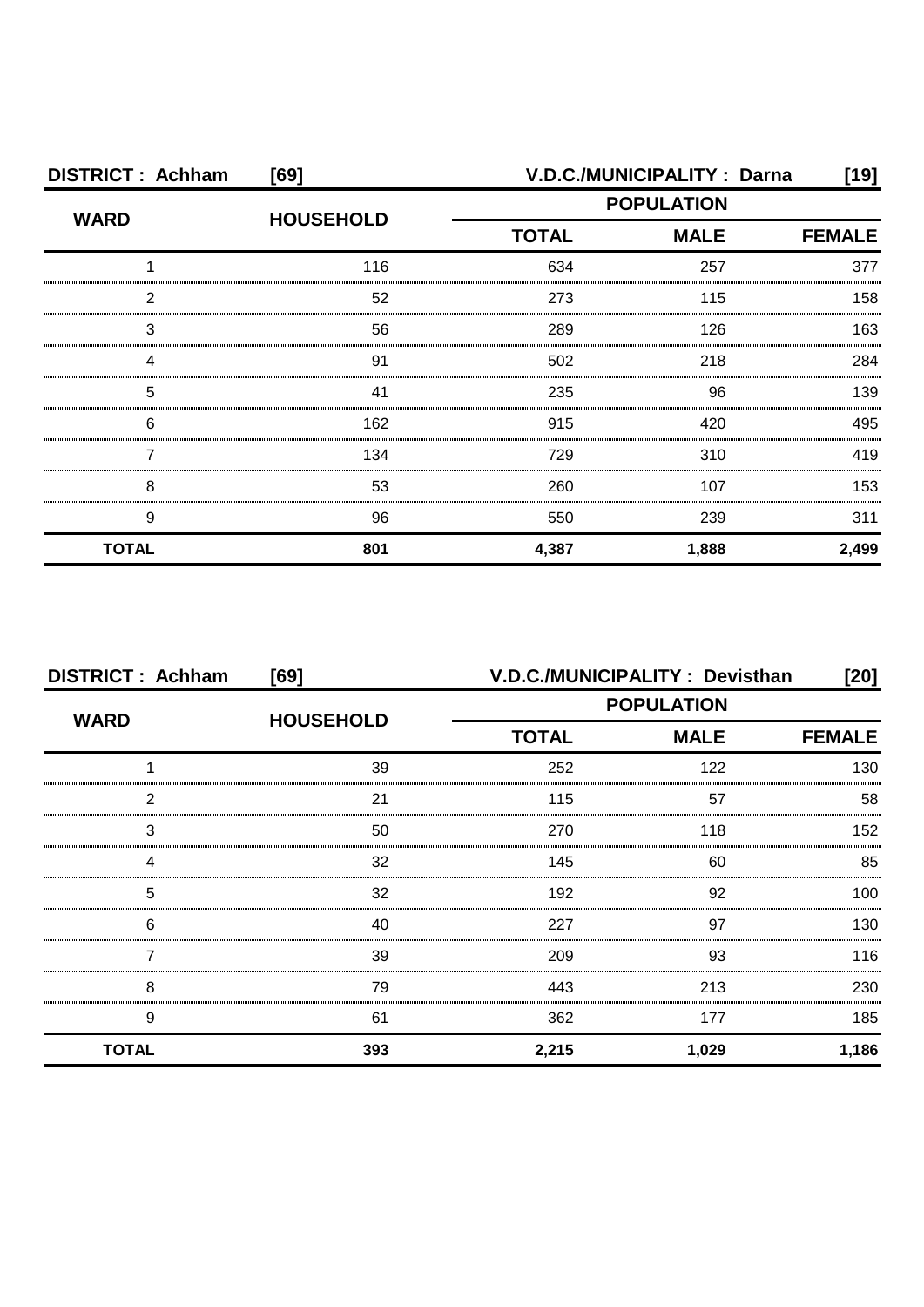| <b>DISTRICT: Achham</b> | [69]             | V.D.C./MUNICIPALITY: Dhakari |                              |       |  |
|-------------------------|------------------|------------------------------|------------------------------|-------|--|
| <b>WARD</b>             | <b>HOUSEHOLD</b> | <b>POPULATION</b>            |                              |       |  |
|                         |                  | <b>TOTAL</b>                 | <b>MALE</b><br><b>FEMALE</b> |       |  |
|                         | 130              | 692                          | 345                          | 347   |  |
| 2                       | 72               | 442                          | 217                          | 225   |  |
| З                       | 95               | 554                          | 266                          | 288   |  |
|                         | 80               | 488                          | 227                          | 261   |  |
| 5                       | 73               | 451                          | 229                          | 222   |  |
| 6                       | 76               | 425                          | 188                          | 237   |  |
|                         | 61               | 310                          | 125                          | 185   |  |
| 8                       | 58               | 264                          | 112                          | 152   |  |
| 9                       | 80               | 410                          | 192                          | 218   |  |
| <b>TOTAL</b>            | 725              | 4,036                        | 1,901                        | 2,135 |  |

| <b>DISTRICT: Achham</b> | [69]             | V.D.C./MUNICIPALITY: Dhaku |             |               |
|-------------------------|------------------|----------------------------|-------------|---------------|
|                         | <b>HOUSEHOLD</b> | <b>POPULATION</b>          |             |               |
| <b>WARD</b>             |                  | <b>TOTAL</b>               | <b>MALE</b> | <b>FEMALE</b> |
|                         | 42               | 271                        | 130         | 141           |
| 2                       | 64               | 345                        | 166         | 179           |
| 3                       | 35               | 197                        | 87          | 110           |
| Δ                       | 27               | 135                        | 62          | 73            |
| 5                       | 34               | 196                        | 85          | 111           |
| 6                       | 37               | 163                        | 74          | 89            |
|                         | 28               | 104                        | 41          | 63            |
| 8                       | 45               | 170                        | 84          | 86            |
| 9                       | 44               | 220                        | 104         | 116           |
| <b>TOTAL</b>            | 356              | 1,801                      | 833         | 968           |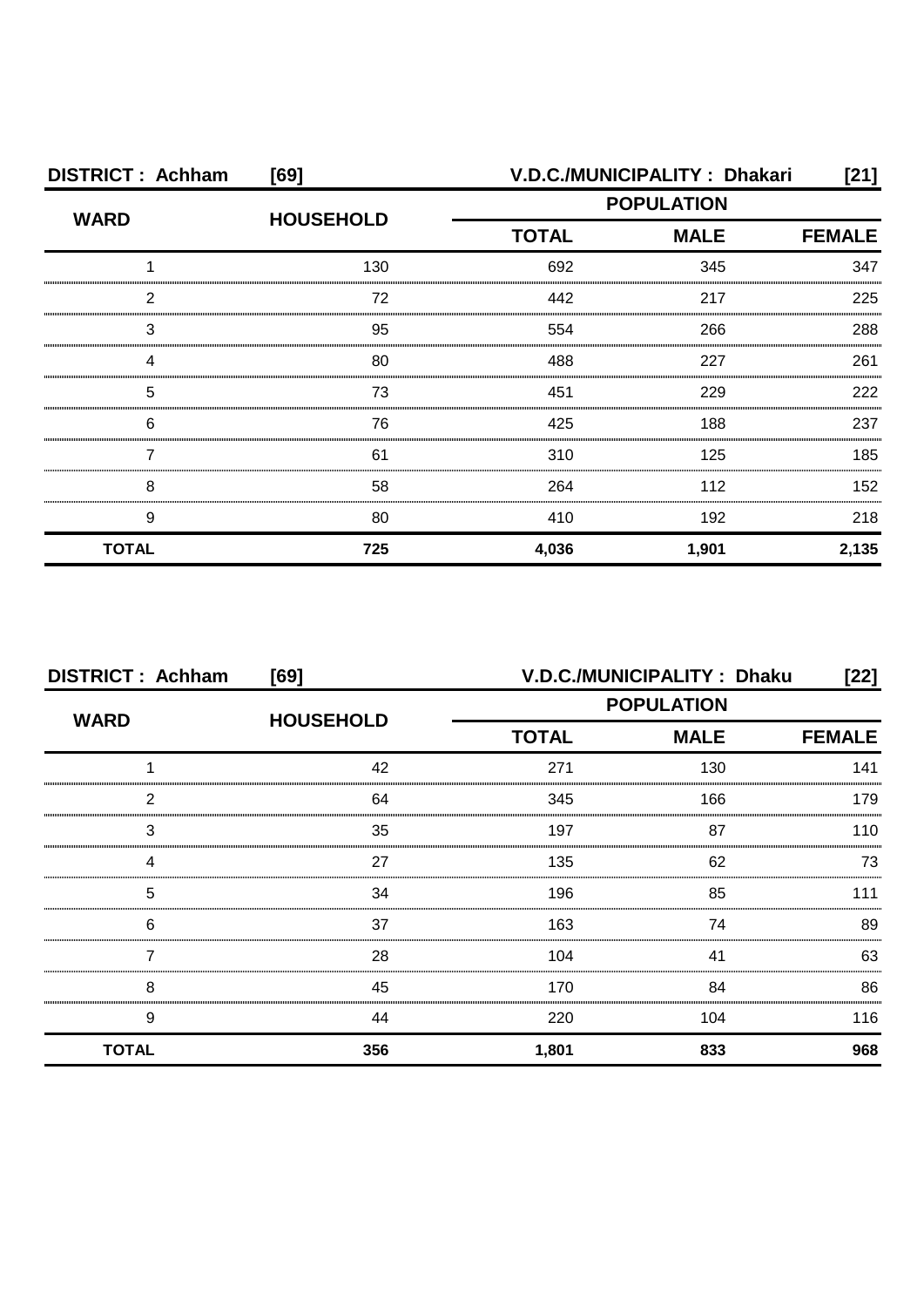| <b>DISTRICT: Achham</b> | [69]             |                   | V.D.C./MUNICIPALITY: Dhamali | [23]  |  |
|-------------------------|------------------|-------------------|------------------------------|-------|--|
| <b>WARD</b>             | <b>HOUSEHOLD</b> | <b>POPULATION</b> |                              |       |  |
|                         |                  | <b>TOTAL</b>      | <b>MALE</b><br><b>FEMALE</b> |       |  |
|                         | 99               | 574               | 270                          | 304   |  |
| 2                       | 60               | 314               | 130                          | 184   |  |
| 3                       | 94               | 461               | 205                          | 256   |  |
|                         | 67               | 360               | 154                          | 206   |  |
| 5                       | 84               | 467               | 209                          | 258   |  |
| 6                       | 107              | 571               | 247                          | 324   |  |
|                         | 71               | 374               | 175                          | 199   |  |
| 8                       | 36               | 196               | 91                           | 105   |  |
| 9                       | 92               | 484               | 225                          | 259   |  |
| <b>TOTAL</b>            | 710              | 3,801             | 1,706                        | 2,095 |  |

| <b>DISTRICT: Achham</b> | [69]             | V.D.C./MUNICIPALITY: Dhodasain |             |               |  |
|-------------------------|------------------|--------------------------------|-------------|---------------|--|
|                         | <b>HOUSEHOLD</b> | <b>POPULATION</b>              |             |               |  |
| <b>WARD</b>             |                  | <b>TOTAL</b>                   | <b>MALE</b> | <b>FEMALE</b> |  |
|                         | 145              | 935                            | 473         | 462           |  |
| 2                       | 87               | 441                            | 209         | 232           |  |
| 3                       | 119              | 638                            | 294         | 344           |  |
|                         | 85               | 426                            | 207         | 219           |  |
| 5                       | 104              | 522                            | 228         | 294           |  |
| 6                       | 65               | 318                            | 136         | 182           |  |
|                         | 52               | 263                            | 122         | 141           |  |
| 8                       | 101              | 610                            | 302         | 308           |  |
| 9                       | 90               | 629                            | 333         | 296           |  |
| <b>TOTAL</b>            | 848              | 4,782                          | 2,304       | 2,478         |  |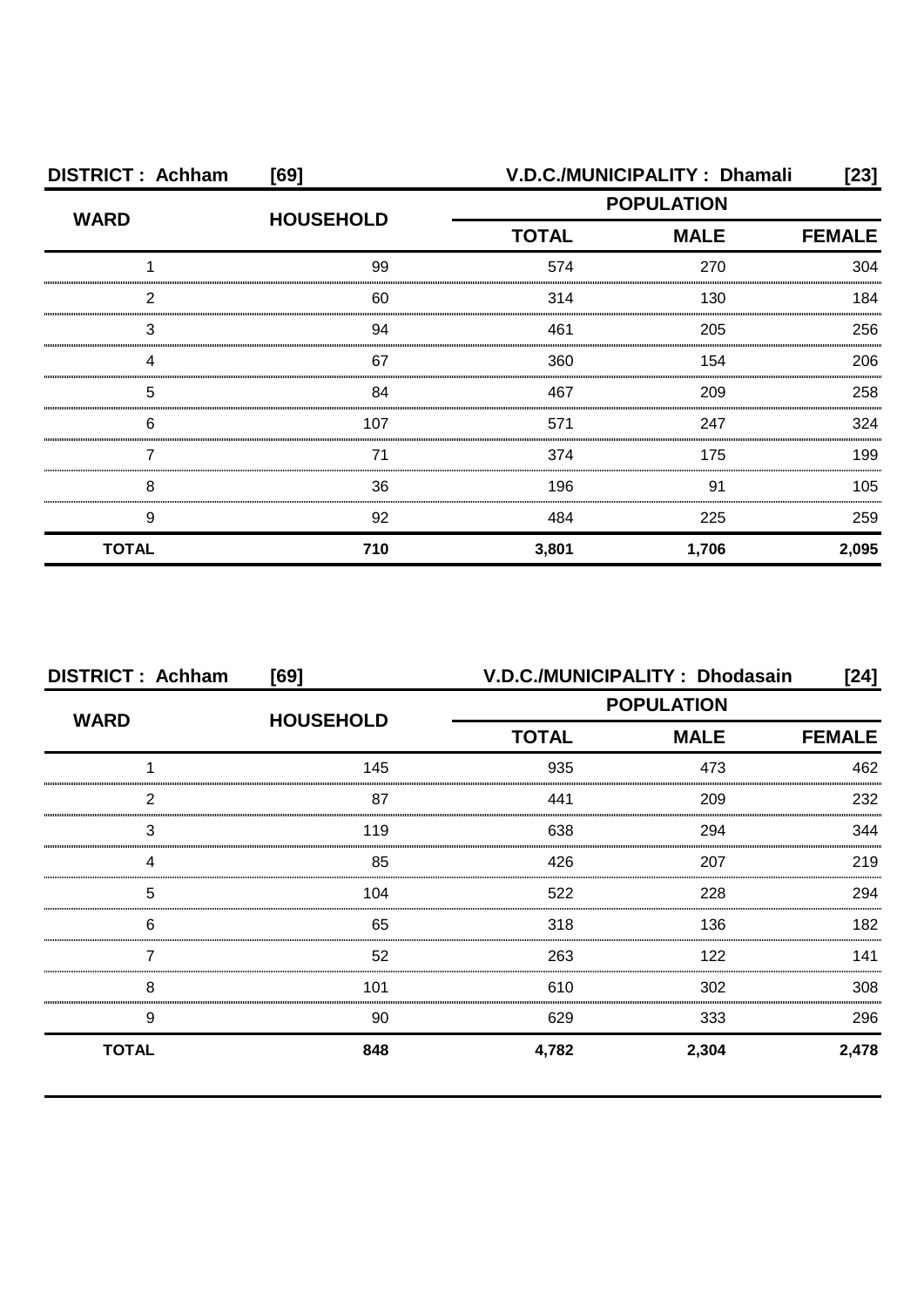| <b>DISTRICT: Achham</b> | [69]             | V.D.C./MUNICIPALITY: Dhudharukot |             |       |  |
|-------------------------|------------------|----------------------------------|-------------|-------|--|
| <b>WARD</b>             | <b>HOUSEHOLD</b> | <b>POPULATION</b>                |             |       |  |
|                         |                  | <b>TOTAL</b>                     | <b>MALE</b> |       |  |
|                         | 59               | 306                              | 141         | 165   |  |
| 2                       | 90               | 389                              | 168         | 221   |  |
| З                       | 43               | 248                              | 110         | 138   |  |
|                         | 45               | 216                              | 103         | 113   |  |
| 5                       | 89               | 458                              | 200         | 258   |  |
| 6                       | 62               | 363                              | 171         | 192   |  |
|                         | 81               | 358                              | 164         | 194   |  |
| 8                       | 59               | 296                              | 130         | 166   |  |
| 9                       | 93               | 490                              | 222         | 268   |  |
| <b>TOTAL</b>            | 621              | 3,124                            | 1,409       | 1,715 |  |

| <b>DISTRICT: Achham</b> | [69]             | V.D.C./MUNICIPALITY: Dhungachalna |             | [26]          |  |
|-------------------------|------------------|-----------------------------------|-------------|---------------|--|
| <b>WARD</b>             | <b>HOUSEHOLD</b> | <b>POPULATION</b>                 |             |               |  |
|                         |                  | <b>TOTAL</b>                      | <b>MALE</b> | <b>FEMALE</b> |  |
|                         | 91               | 511                               | 263         | 248           |  |
| っ                       | 112              | 653                               | 321         | 332           |  |
| 3                       | 93               | 610                               | 323         | 287           |  |
|                         | 45               | 239                               | 113         | 126           |  |
| 5                       | 114              | 684                               | 337         | 347           |  |
| 6                       | 103              | 587                               | 292         | 295           |  |
|                         | 118              | 610                               | 297         | 313           |  |
| 8                       | 114              | 626                               | 306         | 320           |  |
| 9                       | 192              | 1,136                             | 563         | 573           |  |
| <b>TOTAL</b>            | 982              | 5,656                             | 2,815       | 2,841         |  |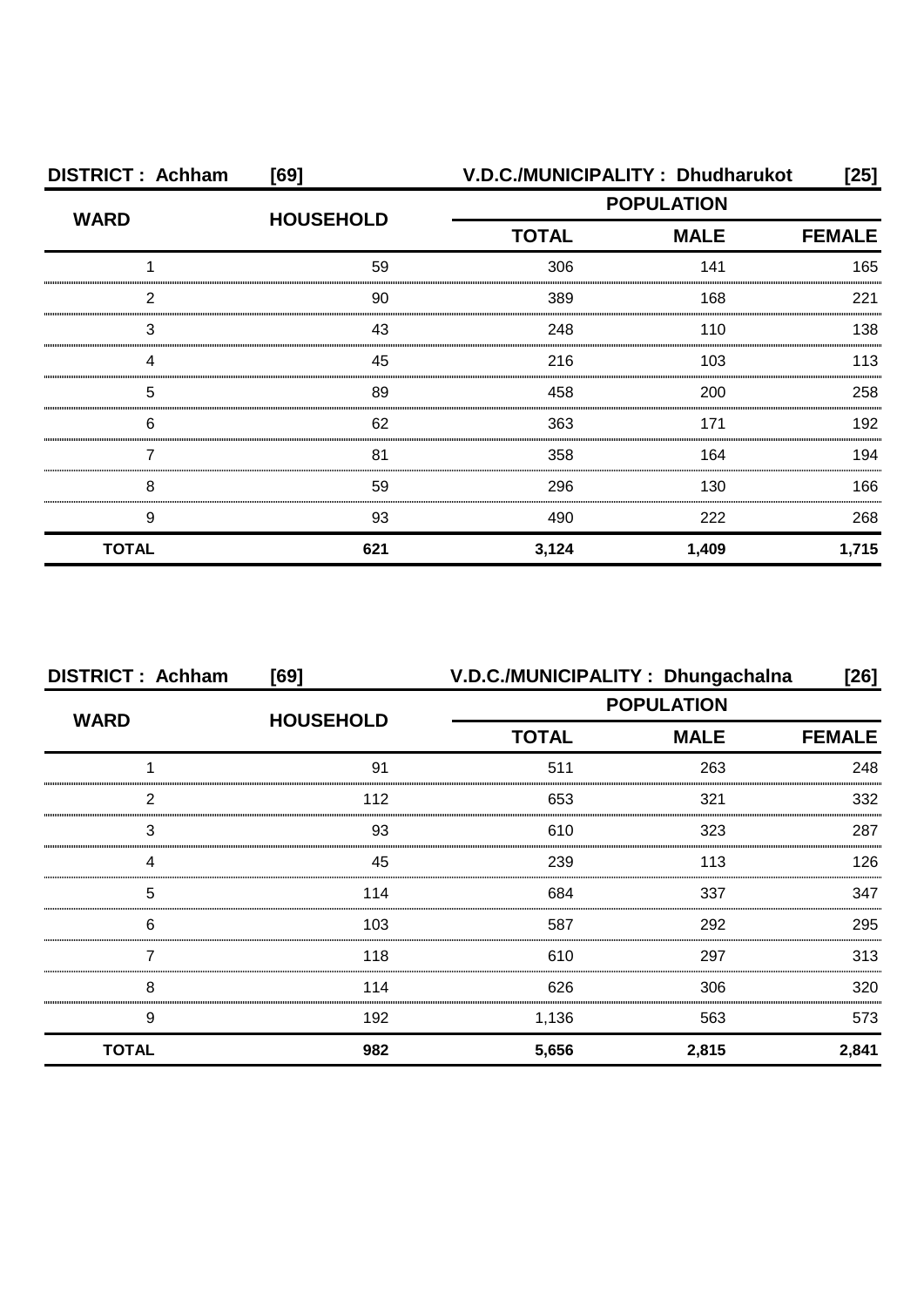| <b>DISTRICT: Achham</b> | [69]             | V.D.C./MUNICIPALITY: Duni |                              |       |  |
|-------------------------|------------------|---------------------------|------------------------------|-------|--|
| <b>WARD</b>             | <b>HOUSEHOLD</b> | <b>POPULATION</b>         |                              |       |  |
|                         |                  | <b>TOTAL</b>              | <b>MALE</b><br><b>FEMALE</b> |       |  |
|                         | 53               | 254                       | 127                          | 127   |  |
| ႒                       | 58               | 243                       | 120                          | 123   |  |
| З                       | 46               | 245                       | 117                          | 128   |  |
|                         | 32               | 147                       | 80                           | 67    |  |
| 5                       | 28               | 149                       | 65                           | 84    |  |
| 6                       | 25               | 136                       | 56                           | 80    |  |
|                         | 61               | 283                       | 130                          | 153   |  |
| 8                       | 72               | 359                       | 183                          | 176   |  |
| 9                       | 134              | 641                       | 299                          | 342   |  |
| <b>TOTAL</b>            | 509              | 2,457                     | 1,177                        | 1,280 |  |

| <b>DISTRICT: Achham</b><br>[69] |                  | V.D.C./MUNICIPALITY : Gajara<br>[28] |             |               |
|---------------------------------|------------------|--------------------------------------|-------------|---------------|
| <b>WARD</b>                     | <b>HOUSEHOLD</b> | <b>POPULATION</b>                    |             |               |
|                                 |                  | <b>TOTAL</b>                         | <b>MALE</b> | <b>FEMALE</b> |
|                                 | 44               | 229                                  | 93          | 136           |
| 2                               | 60               | 210                                  | 81          | 129           |
| 3                               | 39               | 197                                  | 87          | 110           |
|                                 | 65               | 288                                  | 123         | 165           |
| 5                               |                  | 43                                   | 17          | 26            |
| 6                               | 31               | 149                                  | 79          | 70.           |
|                                 | 38               | 172                                  | 75          | 97            |
| 8                               | 25               | 127                                  | 53          | 74            |
| 9                               | 41               | 184                                  | 84          | 100           |
| <b>TOTAL</b>                    | 354              | 1,599                                | 692         | 907           |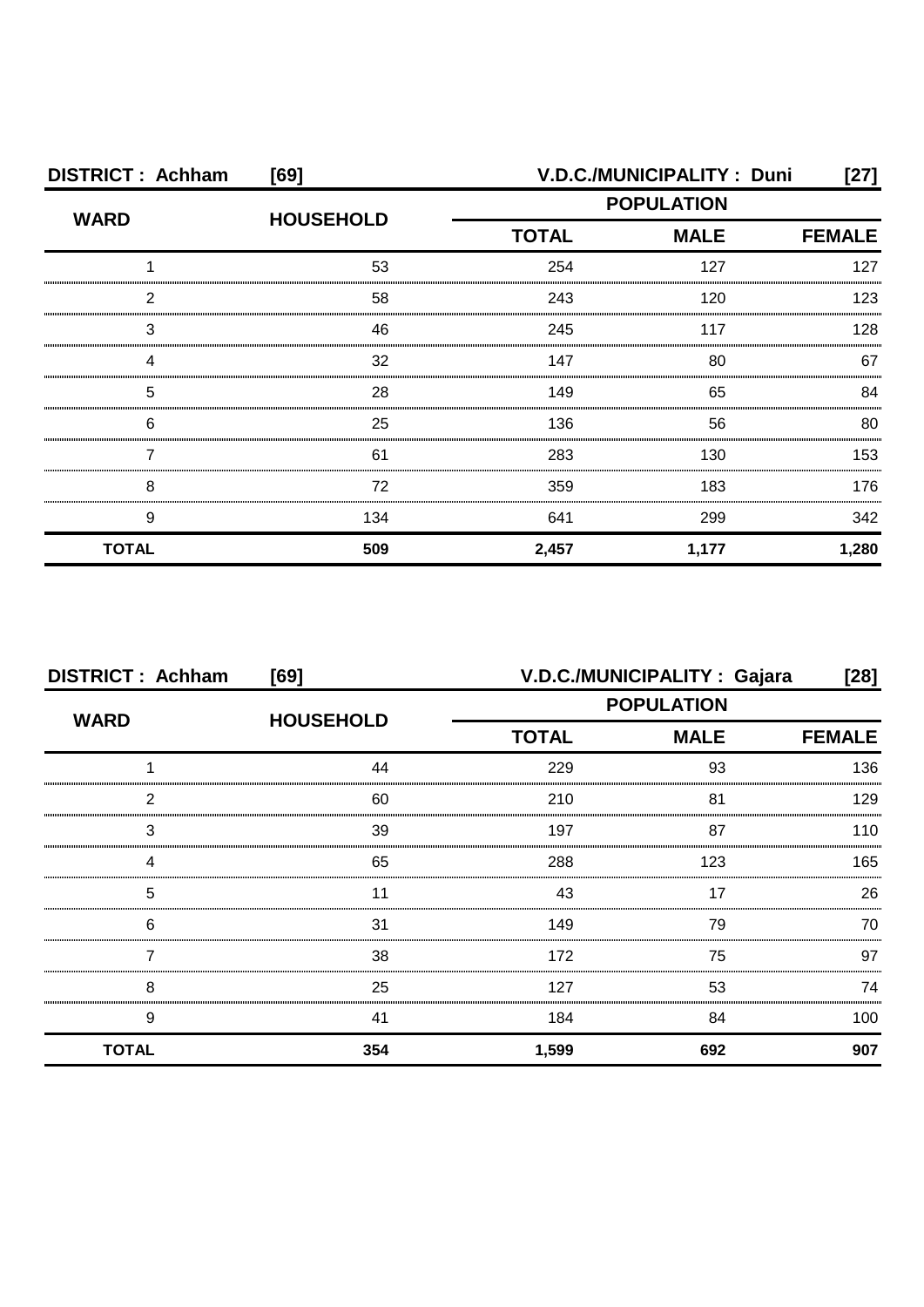| <b>DISTRICT: Achham</b> | [69]             | V.D.C./MUNICIPALITY: Hatikot<br>[29] |             |               |
|-------------------------|------------------|--------------------------------------|-------------|---------------|
| <b>WARD</b>             | <b>HOUSEHOLD</b> | <b>POPULATION</b>                    |             |               |
|                         |                  | <b>TOTAL</b>                         | <b>MALE</b> | <b>FEMALE</b> |
|                         | 37               | 205                                  | 90          | 115           |
| 2                       | 14               | 69                                   | 29          | 40            |
| З                       | 30               | 180                                  | 82          | 98            |
|                         | 29               | 168                                  | 58          | 110           |
| 5                       | 20               | 115                                  | 53          | 62            |
| 6                       | 32               | 167                                  | 67          | 100.          |
|                         | 39               | 190                                  | 81          | 109           |
| 8                       | 81               | 431                                  | 187         | 244           |
| 9                       | 64               | 322                                  | 136         | 186           |
| <b>TOTAL</b>            | 346              | 1,847                                | 783         | 1,064         |

| <b>DISTRICT: Achham</b><br>[69] |                  | V.D.C./MUNICIPALITY: Hichma<br>[30] |             |               |
|---------------------------------|------------------|-------------------------------------|-------------|---------------|
| <b>WARD</b>                     | <b>HOUSEHOLD</b> | <b>POPULATION</b>                   |             |               |
|                                 |                  | <b>TOTAL</b>                        | <b>MALE</b> | <b>FEMALE</b> |
|                                 | 154              | 815                                 | 364         | 451           |
| 2                               | 119              | 602                                 | 267         | 335           |
| 3                               | 115              | 560                                 | 252         | 308           |
| 4                               | 91               | 406                                 | 186         | 220           |
| 5                               | 154              | 913                                 | 428         | 485           |
| 6                               | 94               | 525                                 | 254         | 271           |
|                                 | 35               | 199                                 | 93          | 106           |
| 8                               | 69               | 375                                 | 186         | 189           |
| 9                               | 163              | 960                                 | 469         | 491           |
| <b>TOTAL</b>                    | 994              | 5,355                               | 2,499       | 2,856         |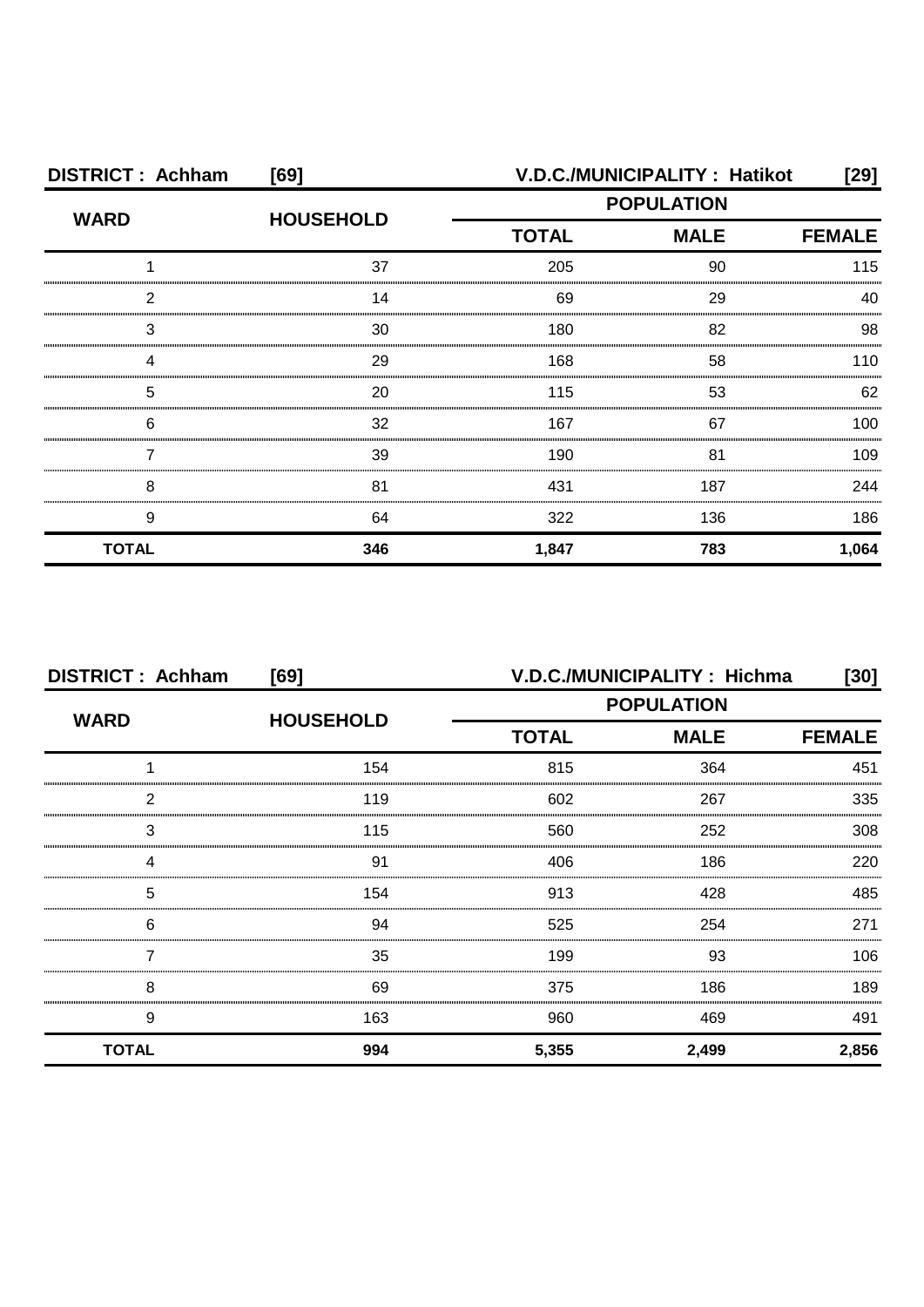| <b>DISTRICT: Achham</b> | [69]             | V.D.C./MUNICIPALITY : Jalapadevi |       |               |  |
|-------------------------|------------------|----------------------------------|-------|---------------|--|
| <b>WARD</b>             | <b>HOUSEHOLD</b> | <b>POPULATION</b>                |       |               |  |
|                         |                  | <b>TOTAL</b><br><b>MALE</b>      |       | <b>FEMALE</b> |  |
|                         | 125              | 588                              | 262   | 326           |  |
| ົ                       | 38               | 213                              | 89    | 124           |  |
| 3                       | 48               | 256                              | 105   | 151           |  |
|                         | 29               | 147                              | 64    | 83            |  |
| 5                       | 74               | 377                              | 161   | 216           |  |
| 6                       | 50               | 258                              | 116   | 142           |  |
|                         | 63               | 269                              | 103   | 166           |  |
| 8                       | 37               | 165                              | 70    | 95            |  |
| 9                       | 78               | 340                              | 123   | 217           |  |
| <b>TOTAL</b>            | 542              | 2,613                            | 1,093 | 1,520         |  |

| <b>DISTRICT: Achham</b> | [69]             | V.D.C./MUNICIPALITY: Janalibandali<br>$[32]$ |                   |               |  |
|-------------------------|------------------|----------------------------------------------|-------------------|---------------|--|
|                         | <b>HOUSEHOLD</b> |                                              | <b>POPULATION</b> |               |  |
| <b>WARD</b>             |                  | <b>TOTAL</b>                                 | <b>MALE</b>       | <b>FEMALE</b> |  |
|                         | 95               | 446                                          | 198               | 248           |  |
| 2                       | 99               | 535                                          | 234               | 301           |  |
| 3                       | 48               | 249                                          | 102               | 147           |  |
|                         | 83               | 415                                          | 179               | 236           |  |
| 5                       | 71               | 361                                          | 172               | 189           |  |
| 6                       | .91              | 472                                          | 192               | 280           |  |
|                         | 41               | 207                                          | 88                | 119           |  |
| 8                       | 49               | 222                                          | 105               | 117           |  |
| 9                       | 71               | 397                                          | 172               | 225           |  |
| <b>TOTAL</b>            | 648              | 3,304                                        | 1,442             | 1,862         |  |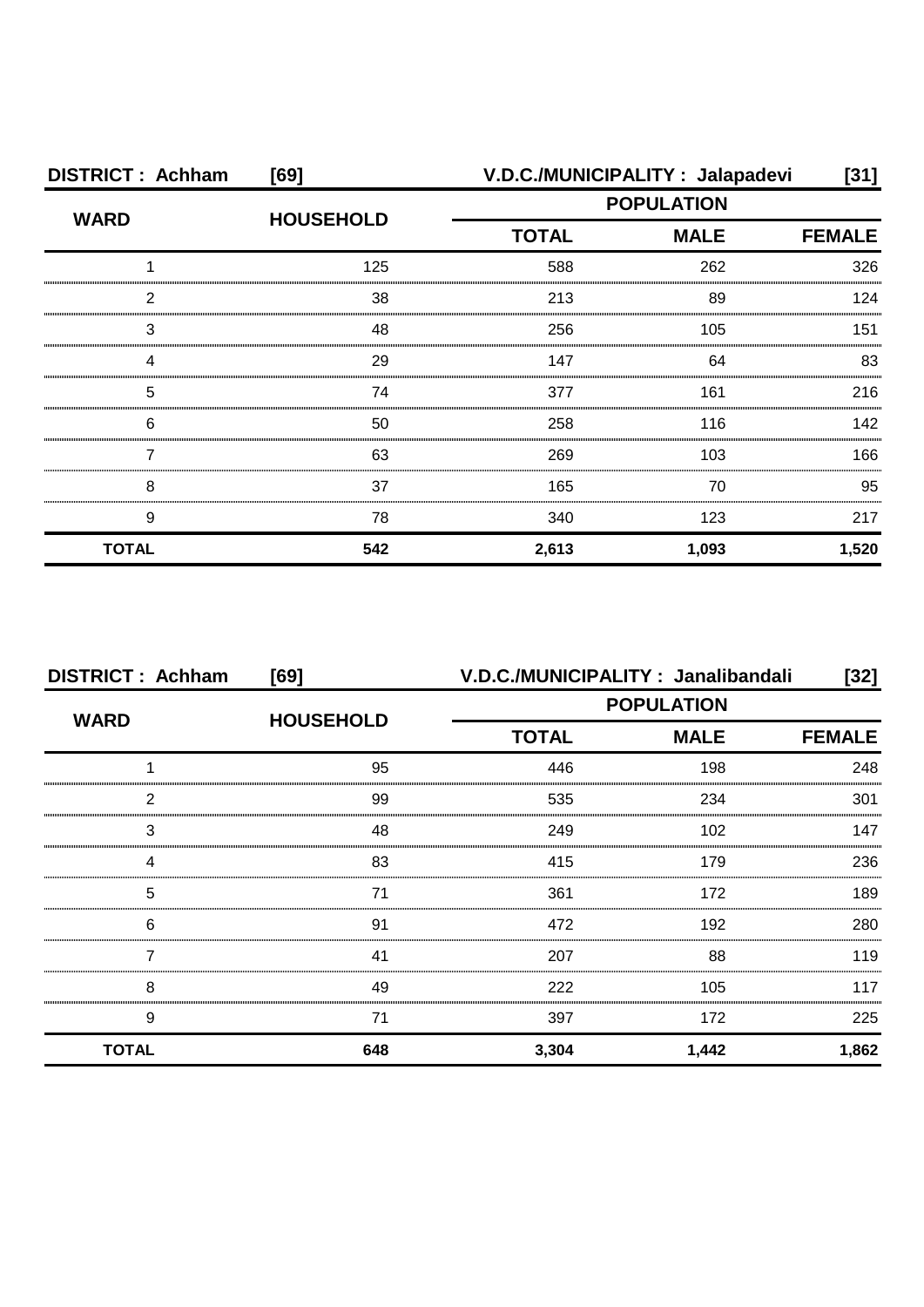| <b>DISTRICT: Achham</b> | [69]             | V.D.C./MUNICIPALITY: Janalikot<br>$[33]$ |             |               |
|-------------------------|------------------|------------------------------------------|-------------|---------------|
| <b>WARD</b>             | <b>HOUSEHOLD</b> | <b>POPULATION</b>                        |             |               |
|                         |                  | <b>TOTAL</b>                             | <b>MALE</b> | <b>FEMALE</b> |
|                         | 17               | 78                                       | 32          | 46            |
| 2                       | 55               | 230                                      | 84          | 146           |
| 3                       | 22               | 87                                       | 35          | 52            |
|                         | 42               | 207                                      | 90          | 117           |
| 5                       | 48               | 262                                      | 116         | 146           |
| 6                       | 32               | 141                                      | 60          | 81            |
|                         | 75               | 416                                      | 174         | 242           |
| 8                       | 26               | 108                                      | 41          | 67            |
| 9                       | 51               | 251                                      | 99          | 152           |
| <b>TOTAL</b>            | 368              | 1,780                                    | 731         | 1,049         |

| <b>DISTRICT: Achham</b><br>[69] |                  | V.D.C./MUNICIPALITY: Jupu<br>[34] |             |               |
|---------------------------------|------------------|-----------------------------------|-------------|---------------|
| <b>WARD</b>                     | <b>HOUSEHOLD</b> | <b>POPULATION</b>                 |             |               |
|                                 |                  | <b>TOTAL</b>                      | <b>MALE</b> | <b>FEMALE</b> |
|                                 | 80               | 390                               | 186         | 204           |
| 2                               | 45               | 237                               | 98          | 139           |
| 3                               | 65               | 277                               | 118         | 159           |
| Δ                               | 67               | 294                               | 122         | 172           |
| 5                               | 73               | 369                               | 157         | 212           |
| 6                               | 26               | 118                               | 56          | 62            |
|                                 | 77               | 352                               | 166         | 186           |
| 8                               | 72               | 378                               | 162         | 216           |
| 9                               | 102              | 476                               | 200         | 276           |
| <b>TOTAL</b>                    | 607              | 2,891                             | 1,265       | 1,626         |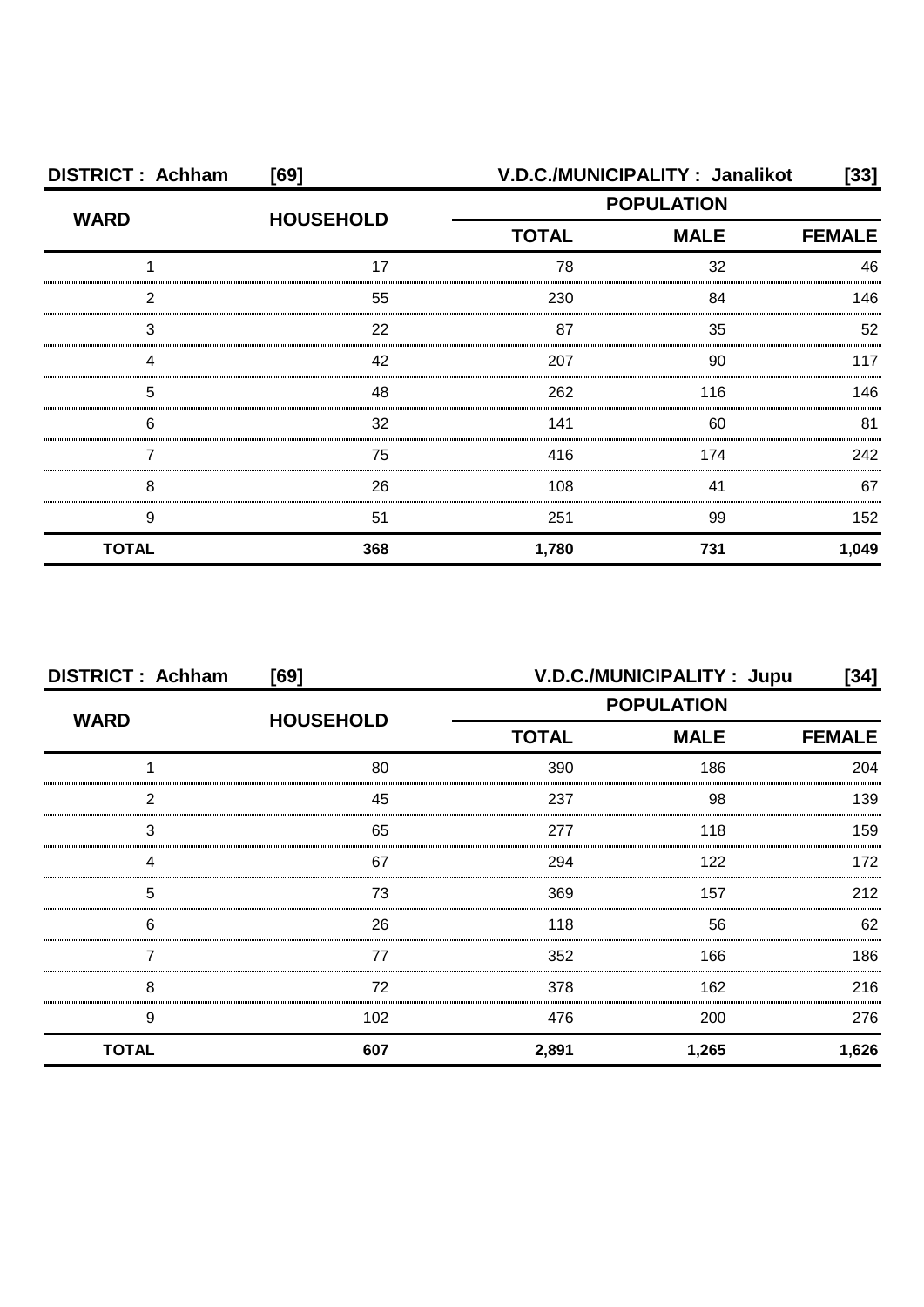| <b>DISTRICT: Achham</b> | [69]             | V.D.C./MUNICIPALITY: Kalagau                     |       |               |  |
|-------------------------|------------------|--------------------------------------------------|-------|---------------|--|
| <b>WARD</b>             | <b>HOUSEHOLD</b> | <b>POPULATION</b><br><b>TOTAL</b><br><b>MALE</b> |       |               |  |
|                         |                  |                                                  |       | <b>FEMALE</b> |  |
|                         | 88               | 390                                              | 173   | 217           |  |
| っ                       | 55               | 231                                              | 92    | 139           |  |
| З                       | 41               | 197                                              | 89    | 108           |  |
|                         | 54               | 235                                              | 102   | 133           |  |
| 5                       | 40               | 189                                              | 78    | 111           |  |
| 6                       | 94               | 437                                              | 180   | 257           |  |
|                         | 117              | 556                                              | 240   | 316           |  |
| 8                       | 52               | 264                                              | 122   | 142           |  |
| 9                       | 48               | 209                                              | 86    | 123           |  |
| <b>TOTAL</b>            | 589              | 2,708                                            | 1,162 | 1,546         |  |

| <b>DISTRICT: Achham</b> | [69]             |                   | V.D.C./MUNICIPALITY: Kalekanda | [36]          |
|-------------------------|------------------|-------------------|--------------------------------|---------------|
| <b>WARD</b>             |                  | <b>POPULATION</b> |                                |               |
|                         | <b>HOUSEHOLD</b> | <b>TOTAL</b>      | <b>MALE</b>                    | <b>FEMALE</b> |
|                         | 57               | 322               | 149                            | 173           |
| 2                       | 66               | 423               | 196                            | 227           |
| 3                       | 86               | 489               | 229                            | 260           |
| Δ                       | 64               | 402               | 186                            | 216           |
| 5                       | 29               | 191               | 84                             | 107           |
| 6                       | 70               | 422               | 195                            | 227           |
|                         | 78               | 493               | 236                            | 257           |
| 8                       | 56               | 371               | 176                            | 195           |
| 9                       | 56               | 377               | 186                            | 191           |
| <b>TOTAL</b>            | 562              | 3,490             | 1,637                          | 1,853         |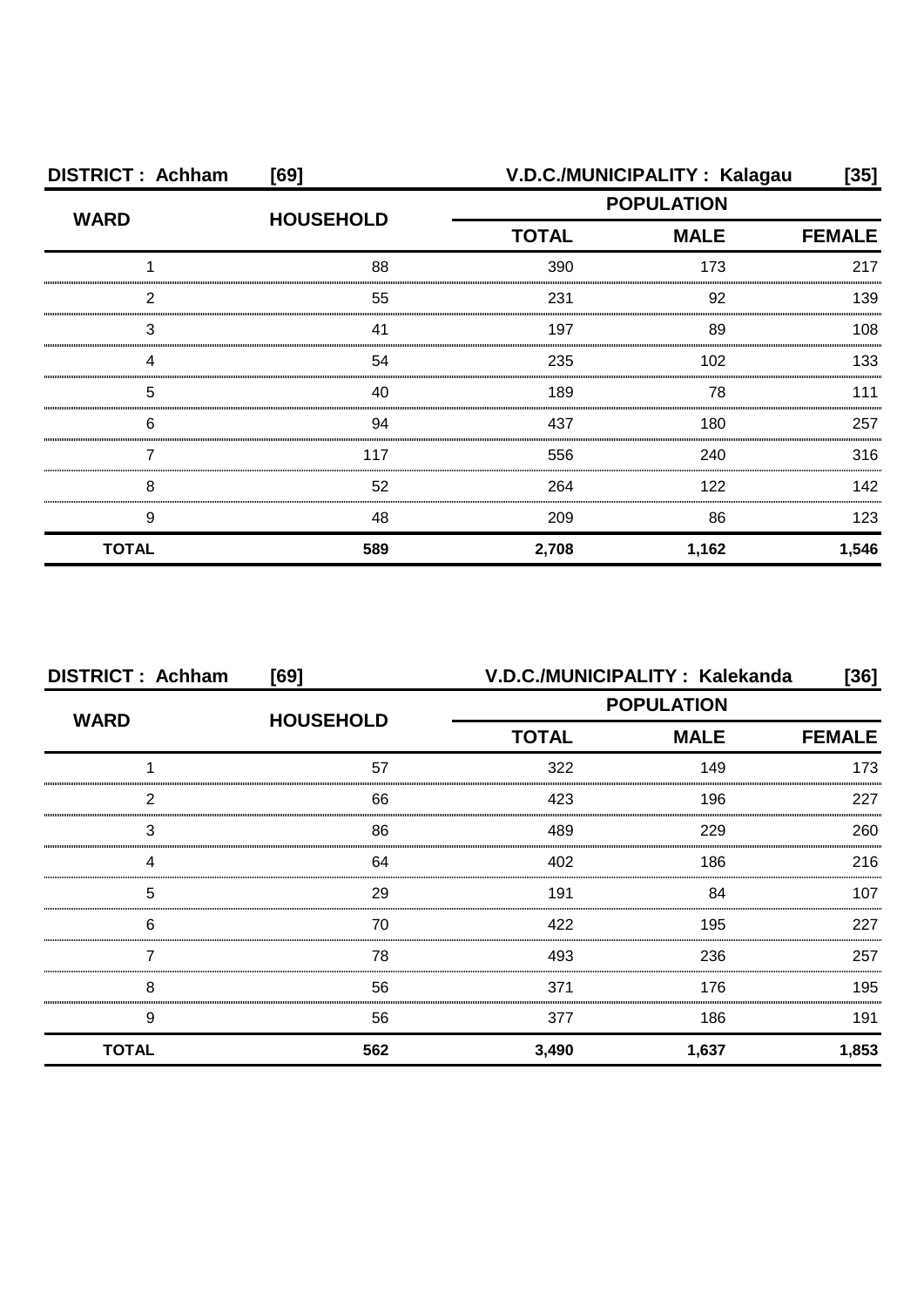| <b>DISTRICT: Achham</b> | [69]             | V.D.C./MUNICIPALITY: Kalika |             |               |
|-------------------------|------------------|-----------------------------|-------------|---------------|
| <b>WARD</b>             | <b>HOUSEHOLD</b> | <b>POPULATION</b>           |             |               |
|                         |                  | <b>TOTAL</b>                | <b>MALE</b> | <b>FEMALE</b> |
|                         | 90               | 449                         | 193         | 256           |
| ົ                       | 123              | 565                         | 232         | 333           |
| 3                       | 24               | 118                         | 49          | 69            |
|                         | 106              | 464                         | 182         | 282           |
| 5                       | 19               | 120                         | 53          | 67            |
| 6                       | 131              | 707                         | 297         | 410           |
|                         | 44               | 247                         | 97          | 150           |
| 8                       | 38               | 233                         | 104         | 129           |
| 9                       | 30               | 178                         | 66          | 112           |
| <b>TOTAL</b>            | 605              | 3,081                       | 1,273       | 1,808         |

| <b>DISTRICT: Achham</b> | [69]             | V.D.C./MUNICIPALITY: Kalikasthan |             | $[38]$ |
|-------------------------|------------------|----------------------------------|-------------|--------|
| <b>WARD</b>             |                  | <b>POPULATION</b>                |             |        |
|                         | <b>HOUSEHOLD</b> | <b>TOTAL</b>                     | <b>MALE</b> |        |
|                         | 74               | 367                              | 172         | 195    |
| 2                       | 62               | 345                              | 162         | 183    |
| 3                       | 40               | 200                              | 94          | 106    |
|                         | 61               | 325                              | 146         | 179    |
| 5                       | 44               | 219                              | 97          | 122    |
| 6                       | 132              | 710                              | 328         | 382    |
|                         | 86               | 440                              | 207         | 233    |
| 8                       | 120              | 633                              | 281         | 352    |
| 9                       | 32               | 184                              | 77          | 107    |
| <b>TOTAL</b>            | 651              | 3,423                            | 1,564       | 1,859  |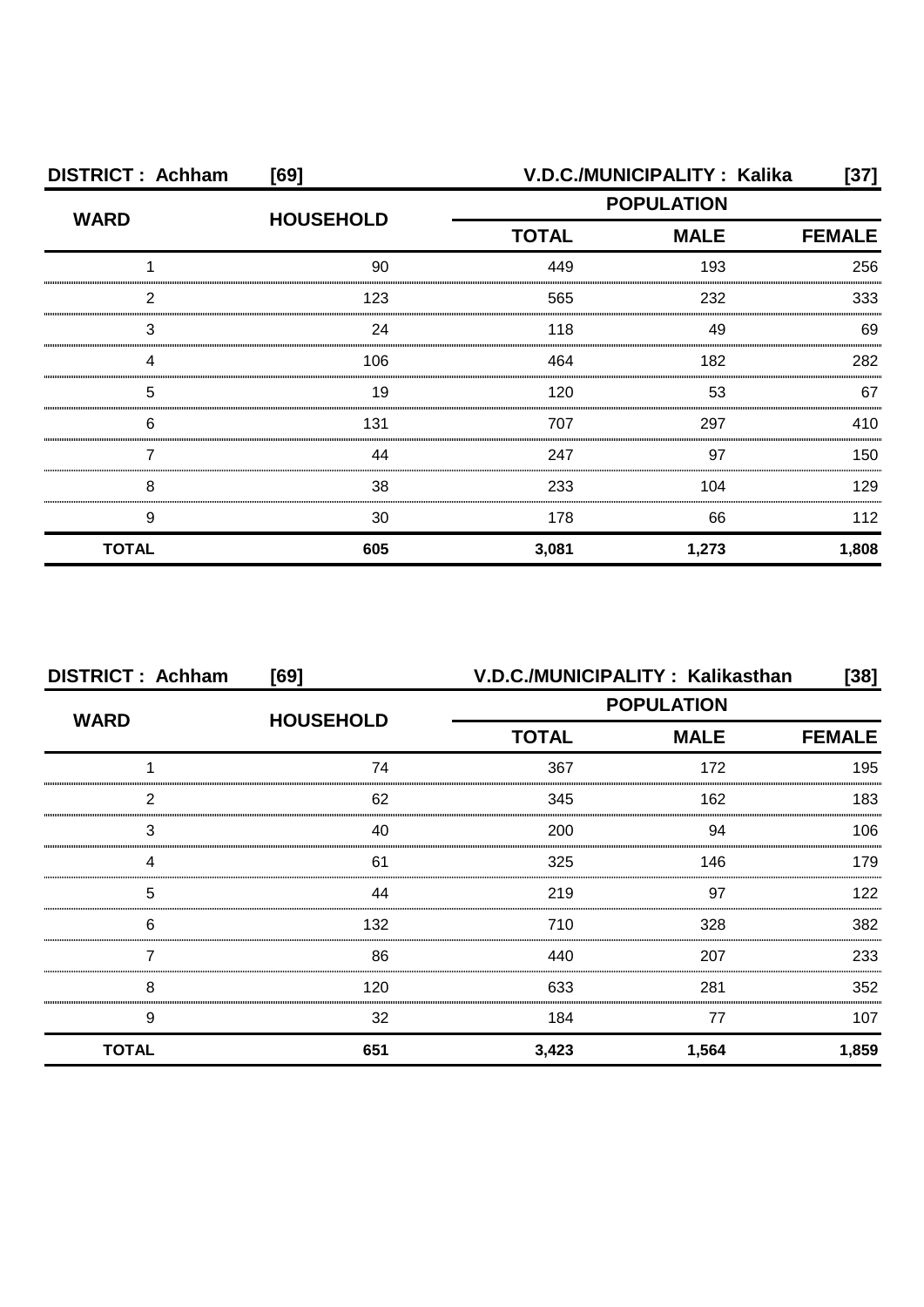| <b>DISTRICT: Achham</b> | [69]             | V.D.C./MUNICIPALITY: Khaptad |             |               |  |
|-------------------------|------------------|------------------------------|-------------|---------------|--|
| <b>WARD</b>             | <b>HOUSEHOLD</b> | <b>POPULATION</b>            |             |               |  |
|                         |                  | <b>TOTAL</b>                 | <b>MALE</b> | <b>FEMALE</b> |  |
|                         | 30               | 163                          | 86          | 77            |  |
| 2                       | 25               | 140                          | 67          | 73            |  |
| 3                       | 27               | 155                          | 76          | 79            |  |
|                         | 46               | 272                          | 136         | 136           |  |
| 5                       | 38               | 222                          | 108         | 114           |  |
| 6                       | 36               | 209                          | 100         | 109           |  |
|                         | 22               | 126                          | 63          | 63            |  |
| 8                       | 29               | 199                          | 98          | 101           |  |
| 9                       | 36               | 209                          | 97          | 112           |  |
| <b>TOTAL</b>            | 289              | 1,695                        | 831         | 864           |  |

| <b>DISTRICT: Achham</b> | [69]             |                   | V.D.C./MUNICIPALITY: Khodasadevi | [40]  |  |  |
|-------------------------|------------------|-------------------|----------------------------------|-------|--|--|
| <b>WARD</b>             | <b>HOUSEHOLD</b> | <b>POPULATION</b> |                                  |       |  |  |
|                         |                  | <b>TOTAL</b>      | <b>MALE</b>                      |       |  |  |
|                         | 42               | 197               | 81                               | 116   |  |  |
| っ                       | 165              | 897               | 394                              | 503   |  |  |
| 3                       | 158              | 978               | 476                              | 502   |  |  |
|                         | 80               | 442               | 198                              | 244   |  |  |
| 5                       | 69               | 388               | 201                              | 187   |  |  |
| 6                       | 86               | 433               | 205                              | 228   |  |  |
|                         | 68               | 351               | 174                              | 177   |  |  |
| 8                       | 23               | 132               | 63                               | 69    |  |  |
| 9                       | 23               | 116               | 63                               | 53    |  |  |
| <b>TOTAL</b>            | 714              | 3,934             | 1,855                            | 2,079 |  |  |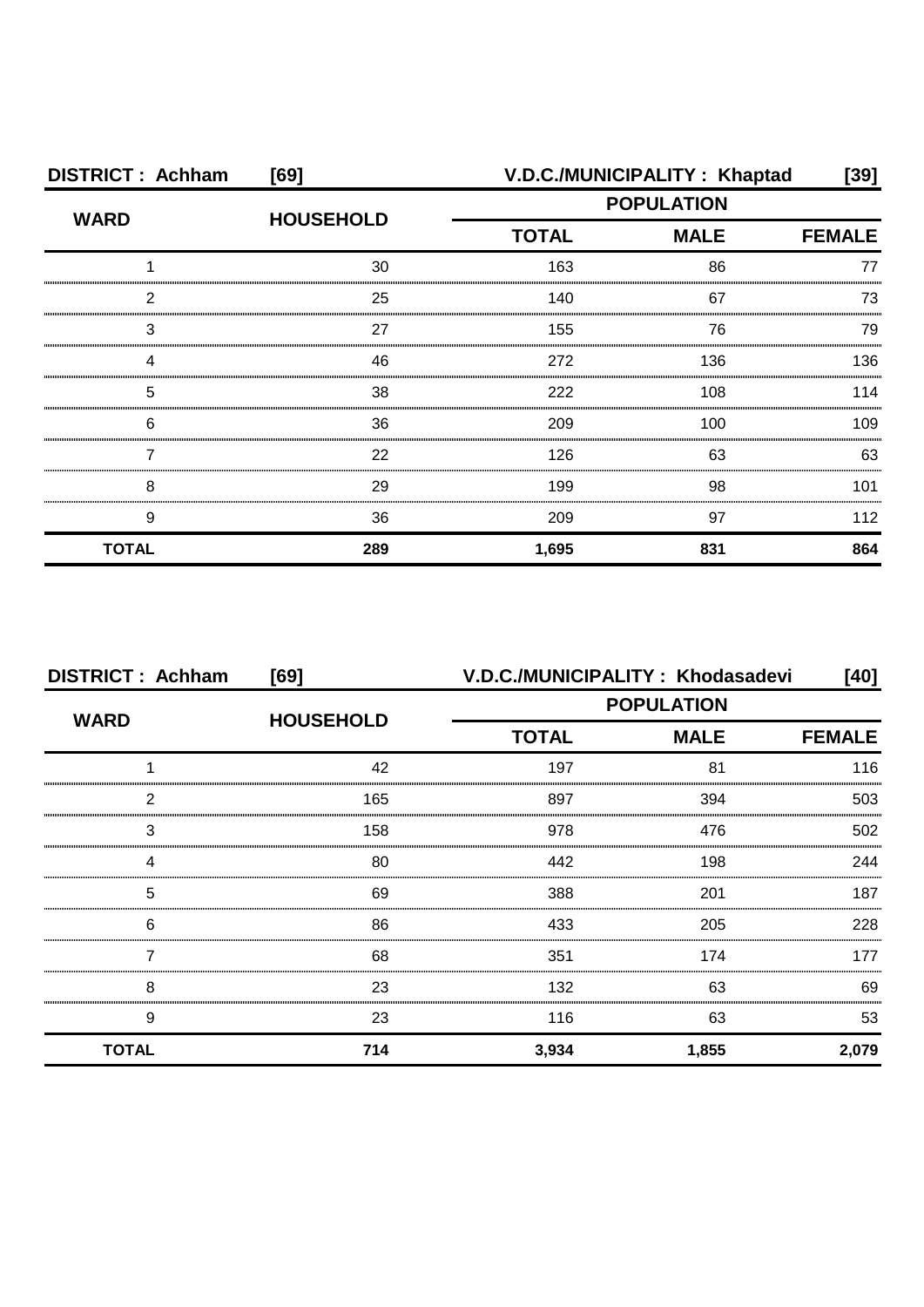| <b>DISTRICT: Achham</b> | [69]             | V.D.C./MUNICIPALITY: Kuika                       |       |               |  |
|-------------------------|------------------|--------------------------------------------------|-------|---------------|--|
| <b>WARD</b>             | <b>HOUSEHOLD</b> | <b>POPULATION</b><br><b>TOTAL</b><br><b>MALE</b> |       |               |  |
|                         |                  |                                                  |       | <b>FEMALE</b> |  |
|                         | 120              | 646                                              | 300   | 346           |  |
| 2                       | 92               | 517                                              | 238   | 279           |  |
| 3                       | 80               | 405                                              | 190   | 215           |  |
|                         | 129              | 720                                              | 309   |               |  |
| 5                       | 79               | 490                                              | 232   | 258           |  |
| 6                       | 58               | 316                                              | 145   | 171           |  |
|                         | 78               | 442                                              | 205   | 237           |  |
| 8                       | 79               | 436                                              | 195   | 241           |  |
| 9                       | 62               | 309                                              | 135   | 174           |  |
| <b>TOTAL</b>            | 777              | 4,281                                            | 1,949 | 2,332         |  |

| <b>DISTRICT: Achham</b> | [69]             | V.D.C./MUNICIPALITY: Kuntibandali<br>[42] |                   |       |
|-------------------------|------------------|-------------------------------------------|-------------------|-------|
| <b>WARD</b>             |                  |                                           | <b>POPULATION</b> |       |
|                         | <b>HOUSEHOLD</b> | <b>TOTAL</b>                              | <b>FEMALE</b>     |       |
|                         | 50               | 303                                       | 133               | 170   |
| 2                       | 49               | 243                                       | 114               | 129   |
| 3                       | 30               | 140                                       | 56                | 84    |
| Δ                       | 47               | 258                                       | 109               | 149   |
| 5                       | 46               | 254                                       | 125               | 129   |
| 6                       | 97               | 513                                       | 224               | 289   |
|                         | 125              | 692                                       | 339               | 353   |
| 8                       | 81               | 399                                       | 165               | 234   |
| 9                       | 69               | 367                                       | 163               | 204   |
| <b>TOTAL</b>            | 594              | 3,169                                     | 1,428             | 1,741 |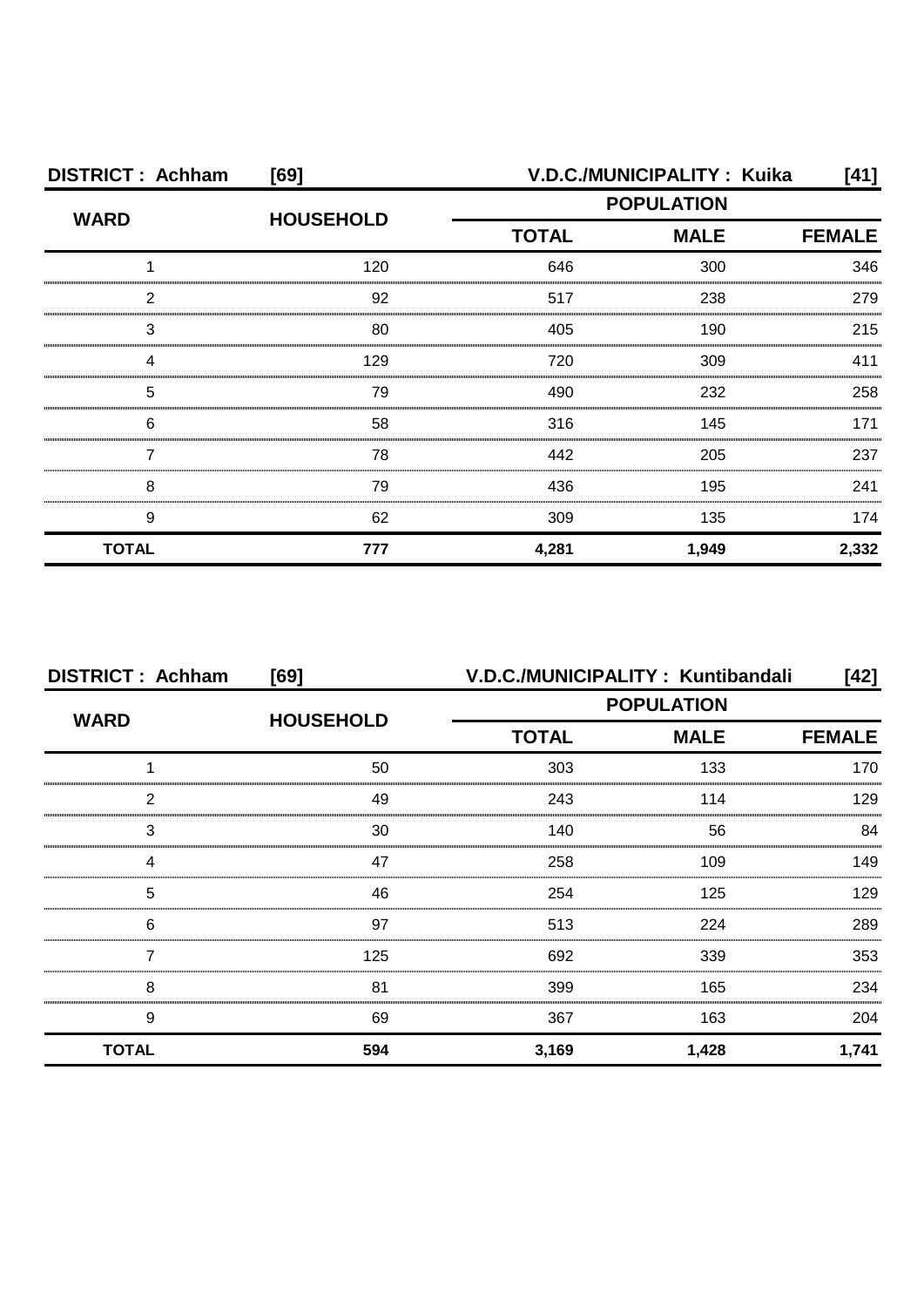| <b>DISTRICT: Achham</b> | [69]             |                             | V.D.C./MUNICIPALITY: Kushkot | [43]          |
|-------------------------|------------------|-----------------------------|------------------------------|---------------|
| <b>WARD</b>             | <b>HOUSEHOLD</b> | <b>POPULATION</b>           |                              |               |
|                         |                  | <b>MALE</b><br><b>TOTAL</b> |                              | <b>FEMALE</b> |
|                         | 25               | 167                         | 86                           | 81            |
| っ                       | 148              | 919                         | 437                          | 482           |
| 3                       | 134              | 816                         | 388                          | 428           |
|                         | 100              | 623                         | 287                          | 336           |
| 5                       | 45               | 260                         | 117                          | 143           |
| 6                       | 99               | 590                         | 276                          | 314           |
|                         | 65               | 331                         | 150                          | 181           |
| 8                       | 54               | 308                         | 145                          | 163           |
| 9                       | 122              | 640                         | 300                          | 340           |
| <b>TOTAL</b>            | 792              | 4,654                       | 2,186                        | 2,468         |

| <b>DISTRICT: Achham</b><br>[69] |                  | V.D.C./MUNICIPALITY : Layati<br>[44] |                              |       |  |
|---------------------------------|------------------|--------------------------------------|------------------------------|-------|--|
| <b>WARD</b>                     | <b>HOUSEHOLD</b> | <b>POPULATION</b>                    |                              |       |  |
|                                 |                  | <b>TOTAL</b>                         | <b>MALE</b><br><b>FEMALE</b> |       |  |
|                                 | 49               | 274                                  | 132                          | 142   |  |
| 2                               | 37               | 211                                  | 106                          | 105   |  |
| 3                               | 60               | 333                                  | 160                          | 173   |  |
| Δ                               | 44               | 218                                  | 104                          | 114   |  |
| 5                               | 56               | 261                                  | 112                          | 149   |  |
| 6                               | 78               | 418                                  | 180                          | 238   |  |
|                                 | 54               | 315                                  | 146                          | 169   |  |
| 8                               | 77               | 368                                  | 171                          | 197   |  |
| 9                               | 35               | 177                                  | 85                           | 92    |  |
| <b>TOTAL</b>                    | 490              | 2,575                                | 1,196                        | 1,379 |  |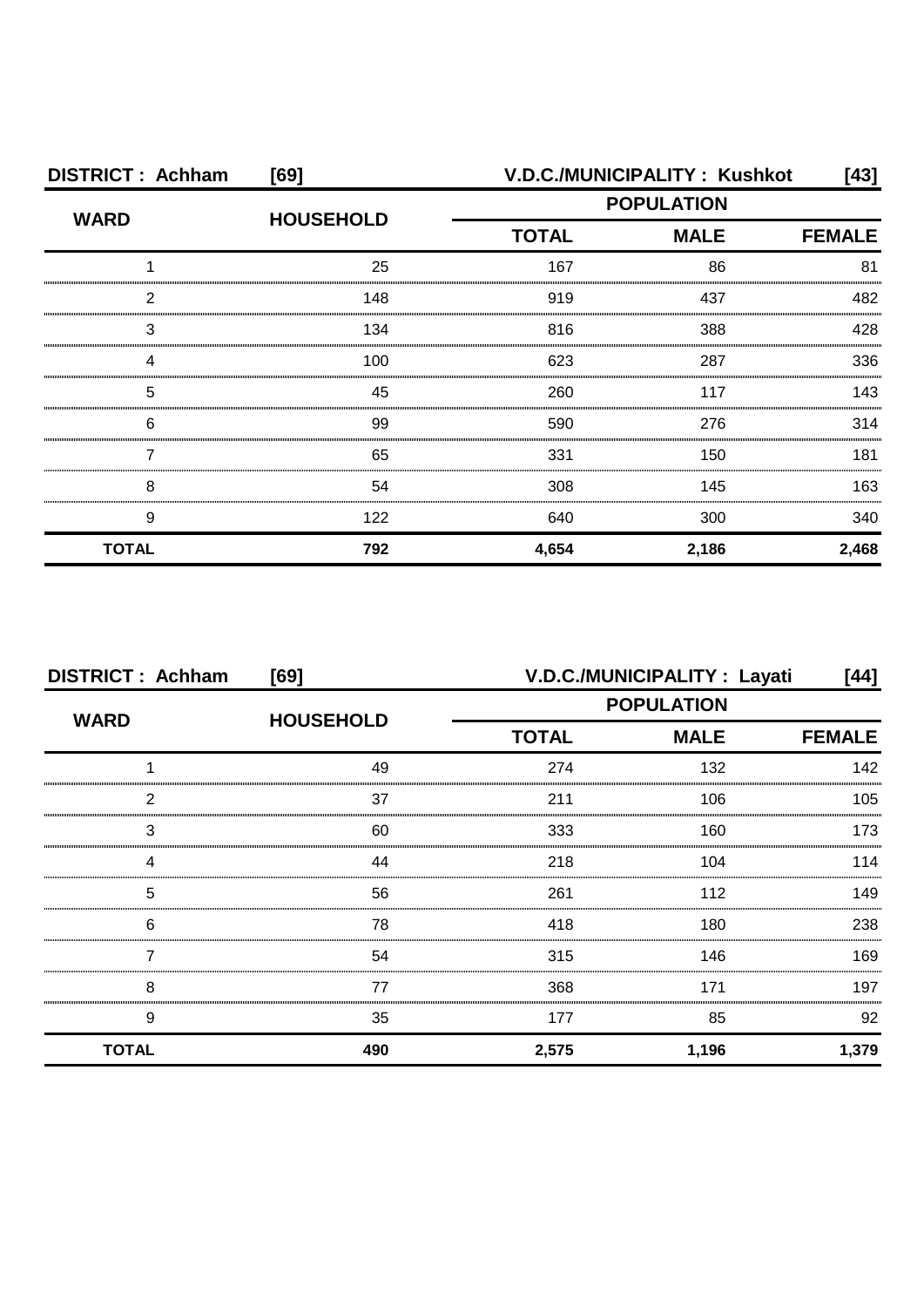| <b>DISTRICT: Achham</b> | [69]             | V.D.C./MUNICIPALITY : Lungra<br>[45] |               |       |
|-------------------------|------------------|--------------------------------------|---------------|-------|
| <b>WARD</b>             | <b>HOUSEHOLD</b> | <b>POPULATION</b>                    |               |       |
|                         |                  | <b>TOTAL</b>                         | <b>FEMALE</b> |       |
|                         | 167              | 845                                  | 371           | 474   |
| っ                       | 51               | 282                                  | 112           | 170   |
| 3                       | 50               | 265                                  | 103           | 162   |
|                         | 55               | 271                                  | 105           | 166   |
| 5                       | 49               | 249                                  | 103           | 146   |
| 6                       | 46               | 232                                  | 100           | 132   |
|                         | 81               | 396                                  | 173           | 223   |
| 8                       | 91               | 486                                  | 203           | 283   |
| 9                       | 177              | 829                                  | 361           | 468   |
| <b>TOTAL</b>            | 767              | 3,855                                | 1,631         | 2,224 |

| <b>DISTRICT: Achham</b> | [69]             |                             | V.D.C./MUNICIPALITY: Malatikot | $[46]$        |
|-------------------------|------------------|-----------------------------|--------------------------------|---------------|
| <b>WARD</b>             |                  | <b>POPULATION</b>           |                                |               |
|                         | <b>HOUSEHOLD</b> | <b>TOTAL</b><br><b>MALE</b> |                                | <b>FEMALE</b> |
|                         | 41               | 218                         | 98                             | 120           |
| 2                       | 53               | 257                         | 119                            | 138           |
| 3                       | 66               | 388                         | 175                            | 213           |
| Δ                       | 49               | 247                         | 117                            | 130           |
| 5                       | 30               | 200                         | 93                             | 107           |
| 6                       | 67               | 434                         | 208                            | 226           |
|                         | 39               | 254                         | 136                            | 118           |
| 8                       | 60               | 376                         | 172                            | 204           |
| 9                       | 40               | 256                         | 116                            | 140           |
| <b>TOTAL</b>            | 445              | 2,630                       | 1,234                          | 1,396         |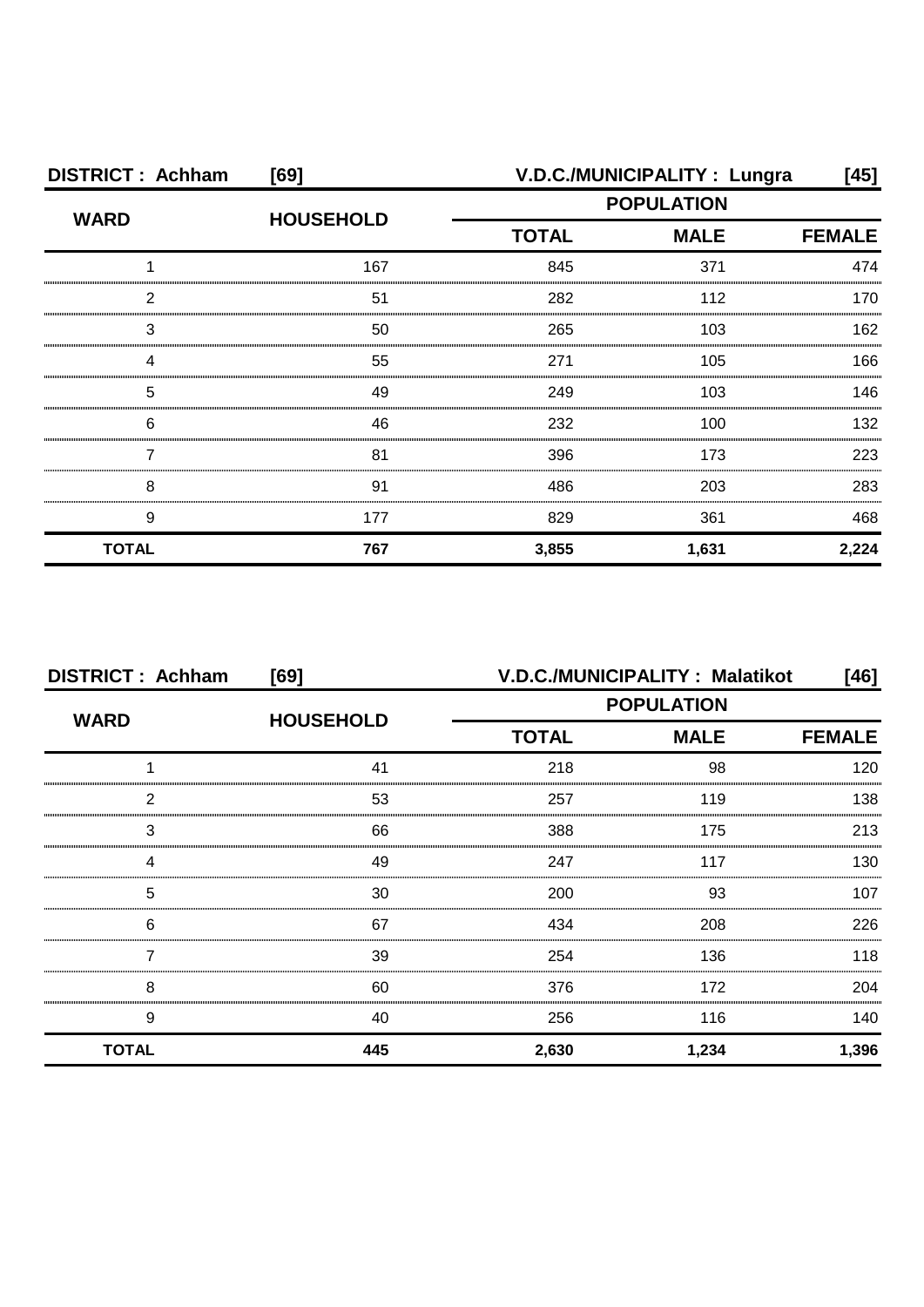| <b>DISTRICT: Achham</b> | [69]             |                   | V.D.C./MUNICIPALITY: Mangalsen | [47]  |
|-------------------------|------------------|-------------------|--------------------------------|-------|
| <b>WARD</b>             | <b>HOUSEHOLD</b> | <b>POPULATION</b> |                                |       |
|                         |                  | <b>TOTAL</b>      | <b>MALE</b>                    |       |
|                         | 105              | 550               | 247                            | 303   |
| っ                       | 250              | 1,328             | 582                            | 746   |
| 3                       | 212              | 1,130             | 531                            | 599   |
|                         | 65               | 297               | 112                            | 185   |
| 5                       | 285              | 1,148             | 643                            | 505   |
| 6                       | 507              | 1,878             | 1,055                          | 823   |
|                         | 297              | 1,574             | 734                            | 840   |
| 8                       | 184              | 1,055             | 486                            | 569   |
| 9                       | 317              | 1,498             | 661                            | 837   |
| <b>TOTAL</b>            | 2,222            | 10,458            | 5,051                          | 5,407 |

| <b>DISTRICT: Achham</b><br>[69] |                  |                   | V.D.C./MUNICIPALITY: Marku   | [48]  |  |
|---------------------------------|------------------|-------------------|------------------------------|-------|--|
| <b>WARD</b>                     | <b>HOUSEHOLD</b> | <b>POPULATION</b> |                              |       |  |
|                                 |                  | <b>TOTAL</b>      | <b>MALE</b><br><b>FEMALE</b> |       |  |
|                                 | 63               | 327               | 149                          | 178   |  |
| っ                               | 45               | 207               | 97                           | 110   |  |
| 3                               | 68               | 322               | 139                          | 183   |  |
|                                 | 71               | 320               | 143                          | 177   |  |
| 5                               | 43               | 191               | 79                           | 112   |  |
| 6                               | 27               | 103               | 46                           | 57    |  |
|                                 | 62               | 259               | 115                          | 144   |  |
| 8                               | 62               | 270               | 107                          | 163   |  |
| 9                               | 30               | 157               | 61                           | 96    |  |
| <b>TOTAL</b>                    | 471              | 2,156             | 936                          | 1,220 |  |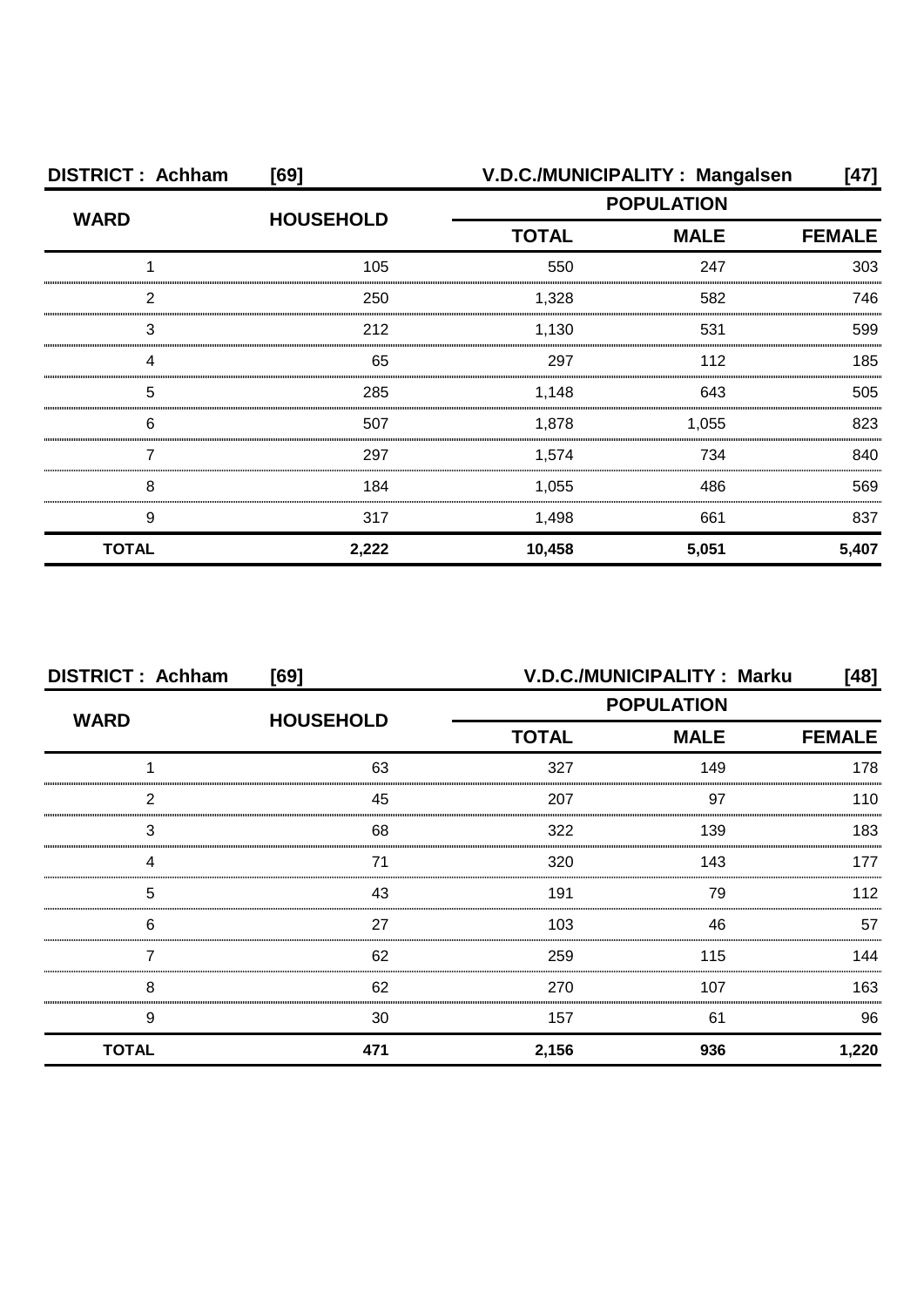| <b>DISTRICT: Achham</b> | [69]             |              | V.D.C./MUNICIPALITY: Mashtanamdali | [49]             |
|-------------------------|------------------|--------------|------------------------------------|------------------|
| <b>WARD</b>             |                  |              | <b>POPULATION</b>                  |                  |
|                         | <b>HOUSEHOLD</b> | <b>TOTAL</b> | <b>MALE</b>                        | <b>FEMALE</b>    |
|                         | 45               | 259          | 117                                | 142              |
| 2                       | 33               | 161          | 73                                 | 88               |
| 3                       | 45               | 216          | 101                                | 115              |
| Δ                       | 39               | 177          | 75                                 | 102 <sub>2</sub> |
| 5                       | 35               | 171          | 78                                 | 93               |
| 6                       | 71               | 397          | 201                                | 196              |
|                         | 30               | 174          | 86                                 | 88               |
| 8                       | 40               | 219          | 106                                | 113              |
| 9                       | 29               | 158          | 72                                 | 86               |
| <b>TOTAL</b>            | 367              | 1,932        | 909                                | 1,023            |

| <b>DISTRICT: Achham</b> | [69]             | V.D.C./MUNICIPALITY: Mastamandau |             |               |
|-------------------------|------------------|----------------------------------|-------------|---------------|
| <b>WARD</b>             |                  | <b>POPULATION</b>                |             |               |
|                         | <b>HOUSEHOLD</b> | <b>TOTAL</b>                     | <b>MALE</b> | <b>FEMALE</b> |
|                         | 267              | 1,187                            | 606         | 581           |
| っ                       | 72               | 395                              | 191         | 204           |
| 3                       | 30               | 195                              | 96          | 99            |
|                         | 29               | 135                              | 58          | 77            |
| 5                       | 41               | 192                              | 76          | 116           |
| 6                       | 68               | 329                              | 150         | 179           |
|                         | 51               | 273                              | 123         | 150.          |
| 8                       | 57               | 301                              | 130         | 171           |
| 9                       | 87               | 434                              | 185         | 249           |
| <b>TOTAL</b>            | 702              | 3,441                            | 1,615       | 1,826         |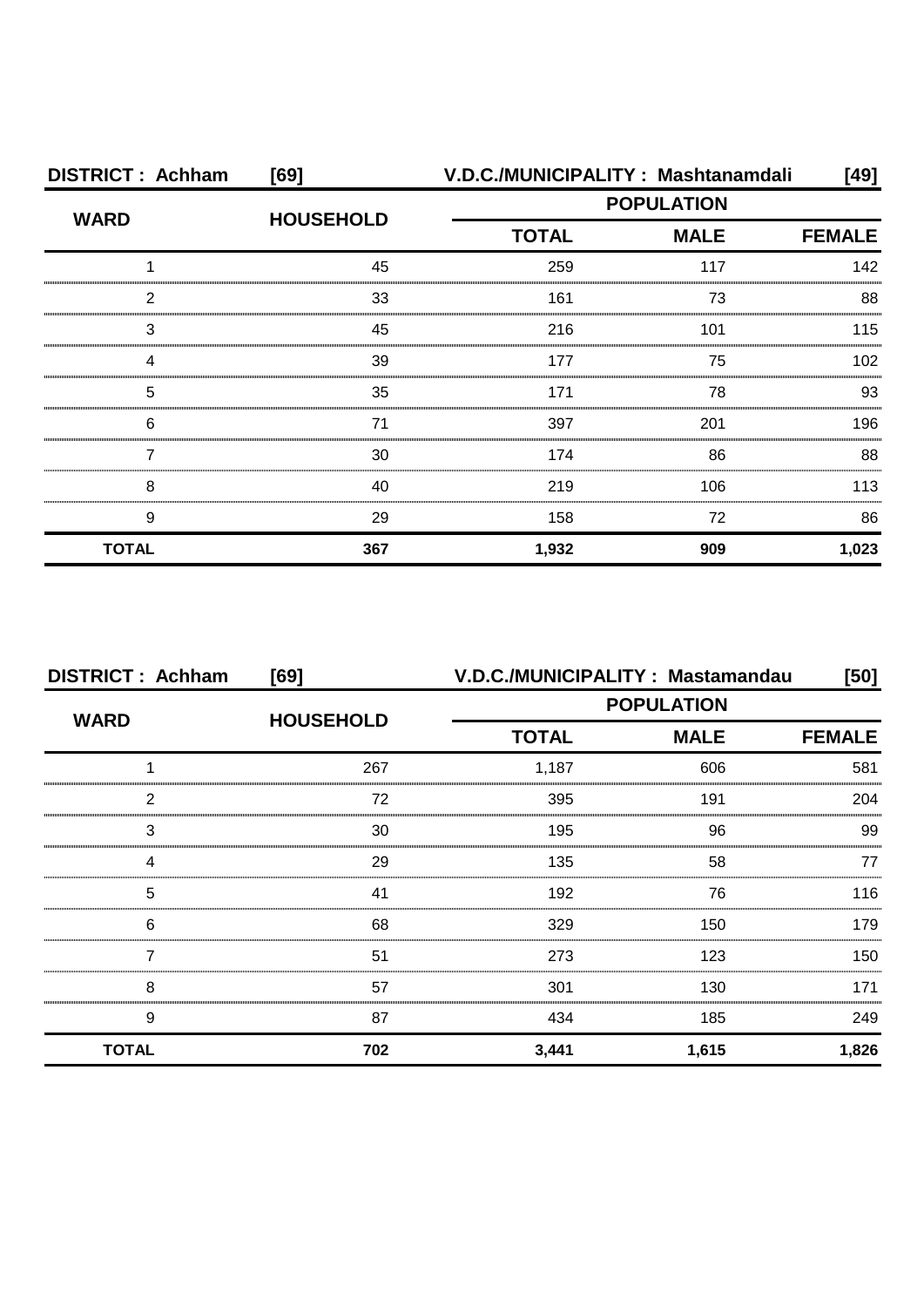| <b>DISTRICT: Achham</b> | [69]             | V.D.C./MUNICIPALITY: Nada |             |               |  |
|-------------------------|------------------|---------------------------|-------------|---------------|--|
|                         | <b>HOUSEHOLD</b> | <b>POPULATION</b>         |             |               |  |
| <b>WARD</b>             |                  | <b>TOTAL</b>              | <b>MALE</b> | <b>FEMALE</b> |  |
|                         | 69               | 377                       | 183         | 194           |  |
| 2                       | 54               | 292                       | 139         | 153           |  |
| 3                       | 70               | 434                       | 220         | 214           |  |
|                         | 26               | 136                       | 67          | 69            |  |
| 5                       | 17               | 97                        | 50          | 47            |  |
| 6                       | 118              | 650                       | 323         | 327           |  |
|                         | 46               | 283                       | 129         | 154           |  |
| 8                       | 55               | 355                       | 175         | 180           |  |
| 9                       | 46               | 224                       | 119         | 105           |  |
| <b>TOTAL</b>            | 501              | 2,848                     | 1,405       | 1,443         |  |

| <b>DISTRICT: Achham</b> | [69]             | V.D.C./MUNICIPALITY : Nandegada |             | $[52]$        |
|-------------------------|------------------|---------------------------------|-------------|---------------|
| <b>WARD</b>             | <b>HOUSEHOLD</b> | <b>POPULATION</b>               |             |               |
|                         |                  | <b>TOTAL</b>                    | <b>MALE</b> | <b>FEMALE</b> |
|                         | 107              | 648                             | 322         | 326           |
| 2                       | 49               | 329                             | 152         | 177           |
| 3                       | 82               | 470                             | 216         | 254           |
|                         | 59               | 307                             | 144         | 163           |
| 5                       | 39               | 235                             | 101         | 134           |
| 6                       | 61               | 407                             | 172         | 235           |
|                         | 75               | 449                             | 202         | 247           |
| 8                       | 93               | 500                             | 221         | 279           |
| 9                       | 83               | 435                             | 189         | 246           |
| <b>TOTAL</b>            | 648              | 3,780                           | 1,719       | 2,061         |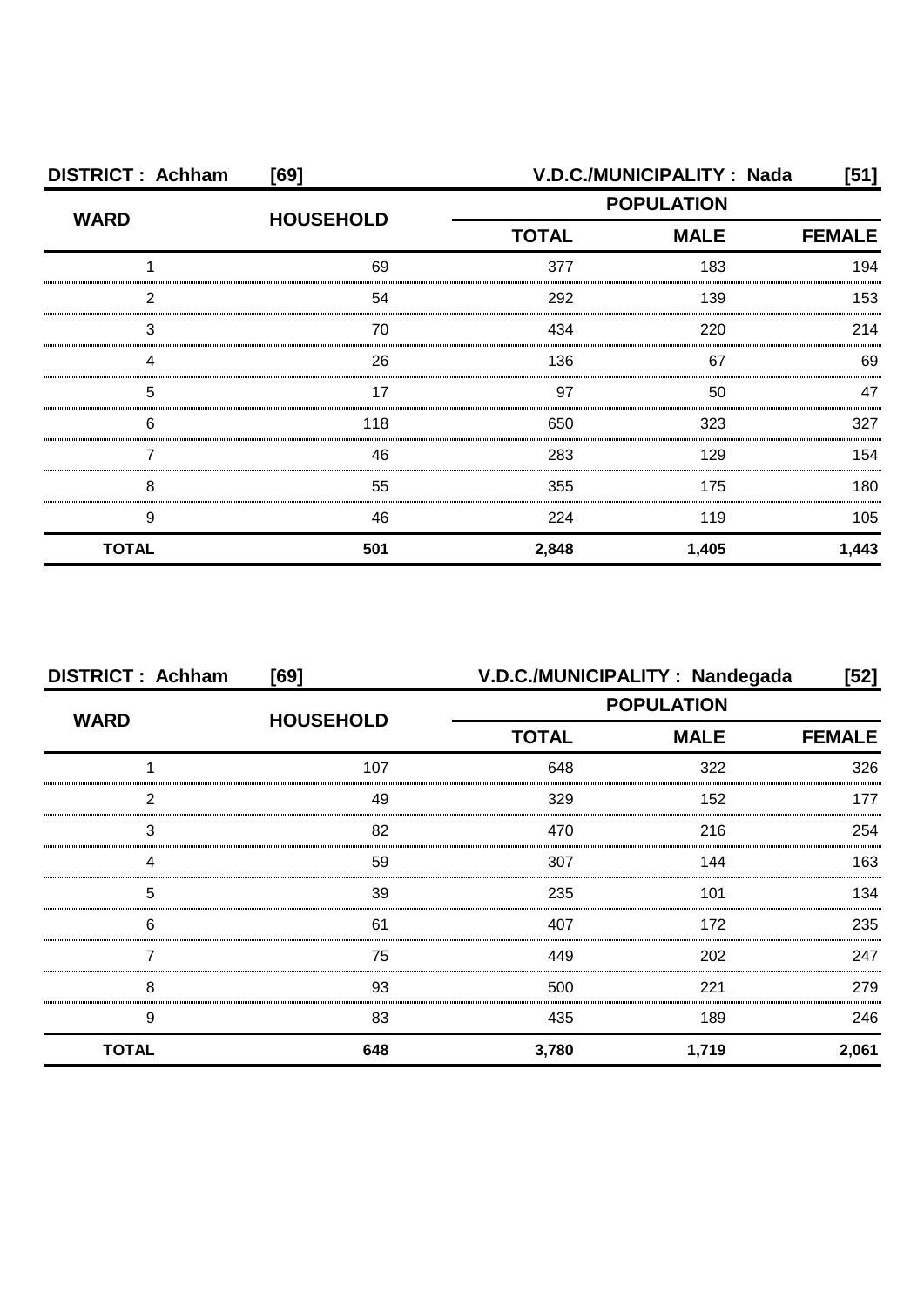| <b>DISTRICT: Achham</b> | [69]             | V.D.C./MUNICIPALITY: Nawathana |             |               |  |
|-------------------------|------------------|--------------------------------|-------------|---------------|--|
| <b>WARD</b>             | <b>HOUSEHOLD</b> | <b>POPULATION</b>              |             |               |  |
|                         |                  | <b>TOTAL</b>                   | <b>MALE</b> | <b>FEMALE</b> |  |
|                         | 106              | 590                            | 267         | 323           |  |
| 2                       | 35               | 171                            | 86          | 85            |  |
| 3                       |                  | 81                             | 38          | 43            |  |
|                         | 31               | 171                            | 73          | 98            |  |
| 5                       | 67               | 421                            | 221         | 200           |  |
| 6                       | 42               | 186                            | 95          | 91            |  |
|                         | 42               | 203                            | 93          | 110           |  |
| 8                       | 18               | 97                             | 44          | 53            |  |
| 9                       | 14               | 85                             | 39          | 46            |  |
| <b>TOTAL</b>            | 372              | 2,005                          | 956         | 1,049         |  |

| <b>DISTRICT: Achham</b> | V.D.C./MUNICIPALITY: Oligau<br>[69] |                   |             | $[54]$        |
|-------------------------|-------------------------------------|-------------------|-------------|---------------|
| <b>WARD</b>             | <b>HOUSEHOLD</b>                    | <b>POPULATION</b> |             |               |
|                         |                                     | <b>TOTAL</b>      | <b>MALE</b> | <b>FEMALE</b> |
|                         | 52                                  | 217               | 89          | 128           |
| 2                       | 50                                  | 247               | 108         | 139           |
| 3                       | 47                                  | 229               | 94          | 135           |
|                         | 94                                  | 462               | 198         | 264           |
| 5                       | 82                                  | 417               | 186         | 231           |
| 6                       | 180                                 | 903               | 395         | 508           |
|                         | 40                                  | 208               | 96          | 112           |
| 8                       | 30                                  | 144               | 65          | 79            |
| 9                       | 101                                 | 501               | 246         | 255           |
| <b>TOTAL</b>            | 676                                 | 3,328             | 1,477       | 1,851         |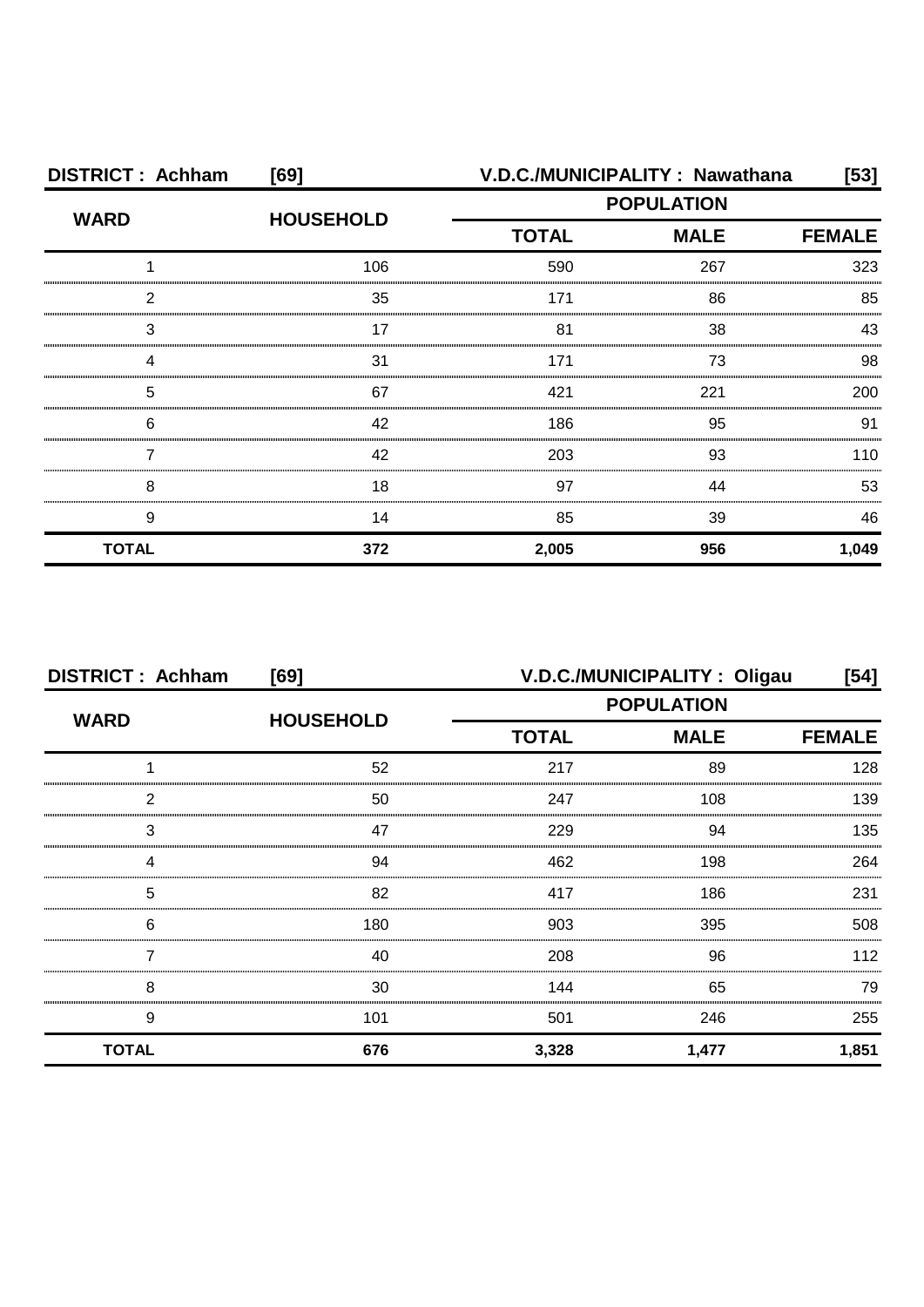| <b>DISTRICT: Achham</b> | [69]             | V.D.C./MUNICIPALITY : Patalkot<br>[55]       |       |       |  |
|-------------------------|------------------|----------------------------------------------|-------|-------|--|
| <b>WARD</b>             | <b>HOUSEHOLD</b> | <b>POPULATION</b>                            |       |       |  |
|                         |                  | <b>TOTAL</b><br><b>MALE</b><br><b>FEMALE</b> |       |       |  |
|                         | 36               | 191                                          | 89    | 102   |  |
| 2                       | 49               | 271                                          | 138   | 133   |  |
| З                       | 40               | 242                                          | 120   | 122   |  |
|                         | 34               | 198                                          | 88    | 110   |  |
| 5                       | 60               | 316                                          | 144   | 172   |  |
| 6                       | 63               | 390                                          | 218   | 172   |  |
|                         | 90               | 496                                          | 250   | 246   |  |
| 8                       | 58               | 319                                          | 146   | 173   |  |
| 9                       | 75               | 402                                          | 179   | 223   |  |
| <b>TOTAL</b>            | 505              | 2,825                                        | 1,372 | 1,453 |  |

| <b>DISTRICT: Achham</b><br>[69] |                  |                   | V.D.C./MUNICIPALITY : Payal | [56]          |
|---------------------------------|------------------|-------------------|-----------------------------|---------------|
| <b>WARD</b>                     | <b>HOUSEHOLD</b> | <b>POPULATION</b> |                             |               |
|                                 |                  | <b>TOTAL</b>      | <b>MALE</b>                 | <b>FEMALE</b> |
|                                 | 99               | 521               | 239                         | 282           |
| 2                               | 201              | 955               | 406                         | 549           |
| 3                               | 57               | 239               | 102                         | 137           |
| Δ                               | 97               | 509               | 239                         | 270           |
| 5                               | 178              | 766               | 333                         | 433           |
| 6                               | 152              | 751               | 340                         | 411           |
|                                 | 69               | 332               | 141                         | 191           |
| 8                               | 60               | 277               | 115                         | 162           |
| 9                               | 141              | 644               | 293                         | 351           |
| <b>TOTAL</b>                    | 1,054            | 4,994             | 2,208                       | 2,786         |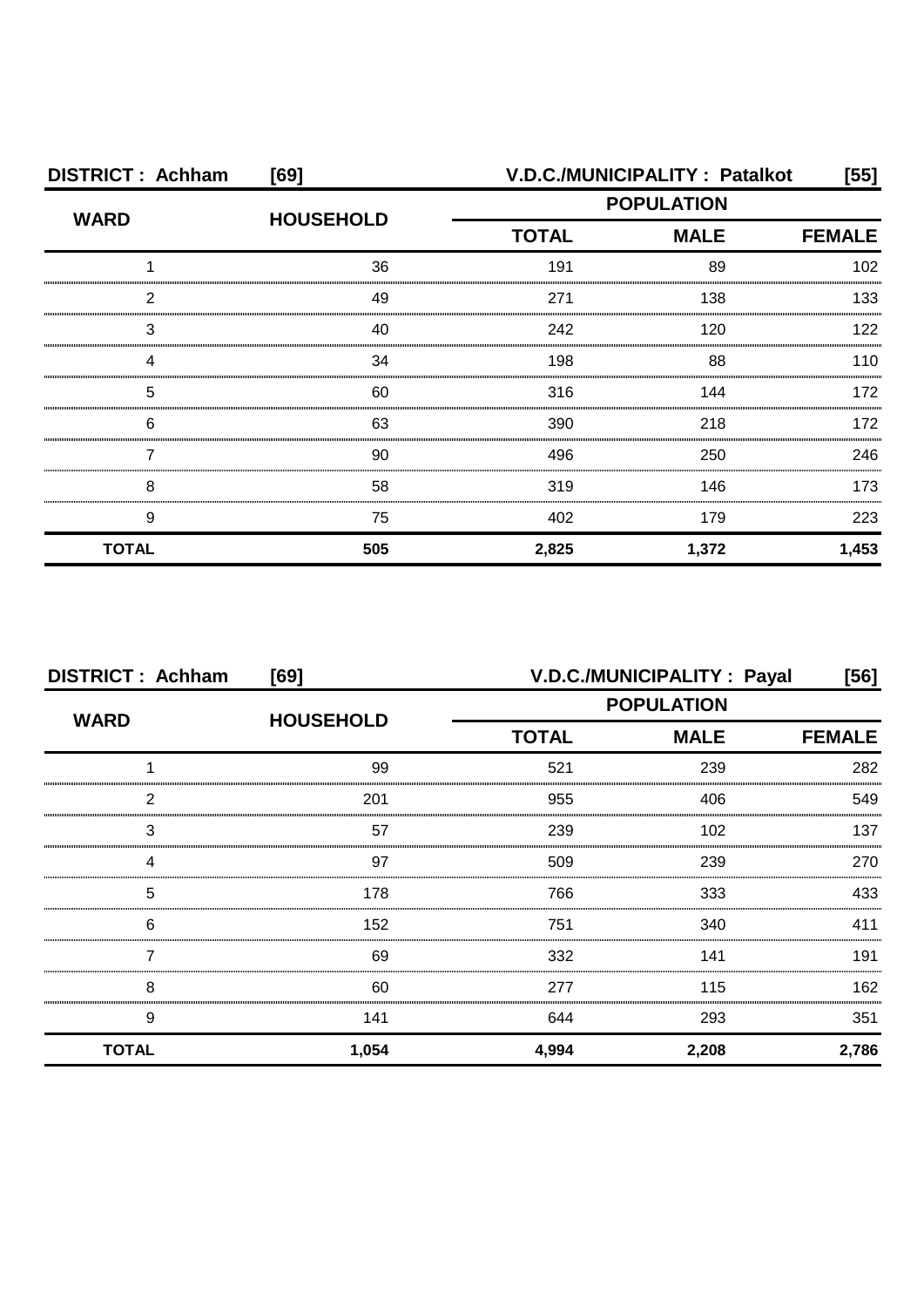| <b>DISTRICT: Achham</b> | [69]             | V.D.C./MUNICIPALITY: Pulletala |             |               |  |
|-------------------------|------------------|--------------------------------|-------------|---------------|--|
| <b>WARD</b>             | <b>HOUSEHOLD</b> | <b>POPULATION</b>              |             |               |  |
|                         |                  | <b>TOTAL</b>                   | <b>MALE</b> | <b>FEMALE</b> |  |
|                         | 66               | 358                            | 164         | 194           |  |
| 2                       | 47               | 249                            | 133         | 116           |  |
| 3                       | 45               | 207                            | 99          | 108           |  |
| Δ                       | 66               | 335                            | 151         | 184           |  |
| 5                       | 44               | 253                            | 124         | 129           |  |
| 6                       | 43               | 225                            | 108         | 117           |  |
|                         | 43               | 264                            | 120         | 144           |  |
| 8                       | 101              | 542                            | 265         | 277           |  |
| 9                       | 134              | 715                            | 363         | 352           |  |
| <b>TOTAL</b>            | 589              | 3,148                          | 1,527       | 1,621         |  |

| <b>DISTRICT: Achham</b> | [69]             | V.D.C./MUNICIPALITY: Rahaph<br>[58] |             |               |
|-------------------------|------------------|-------------------------------------|-------------|---------------|
| <b>WARD</b>             | <b>HOUSEHOLD</b> | <b>POPULATION</b>                   |             |               |
|                         |                  | <b>TOTAL</b>                        | <b>MALE</b> | <b>FEMALE</b> |
|                         | 128              | 687                                 | 334         | 353           |
| っ                       | 128              | 649                                 | 306         | 343           |
| 3                       | 81               | 457                                 | 226         | 231           |
|                         | 90               | 464                                 | 216         | 248           |
| 5                       | 67               | 317                                 | 162         | 155           |
| 6                       | 76               | 385                                 | 190         | 195           |
|                         | 73               | 378                                 | 174         | 204           |
| 8                       | 62               | 353                                 | 188         | 165           |
| 9                       | 139              | 867                                 | 452         | 415           |
| <b>TOTAL</b>            | 844              | 4,557                               | 2,248       | 2,309         |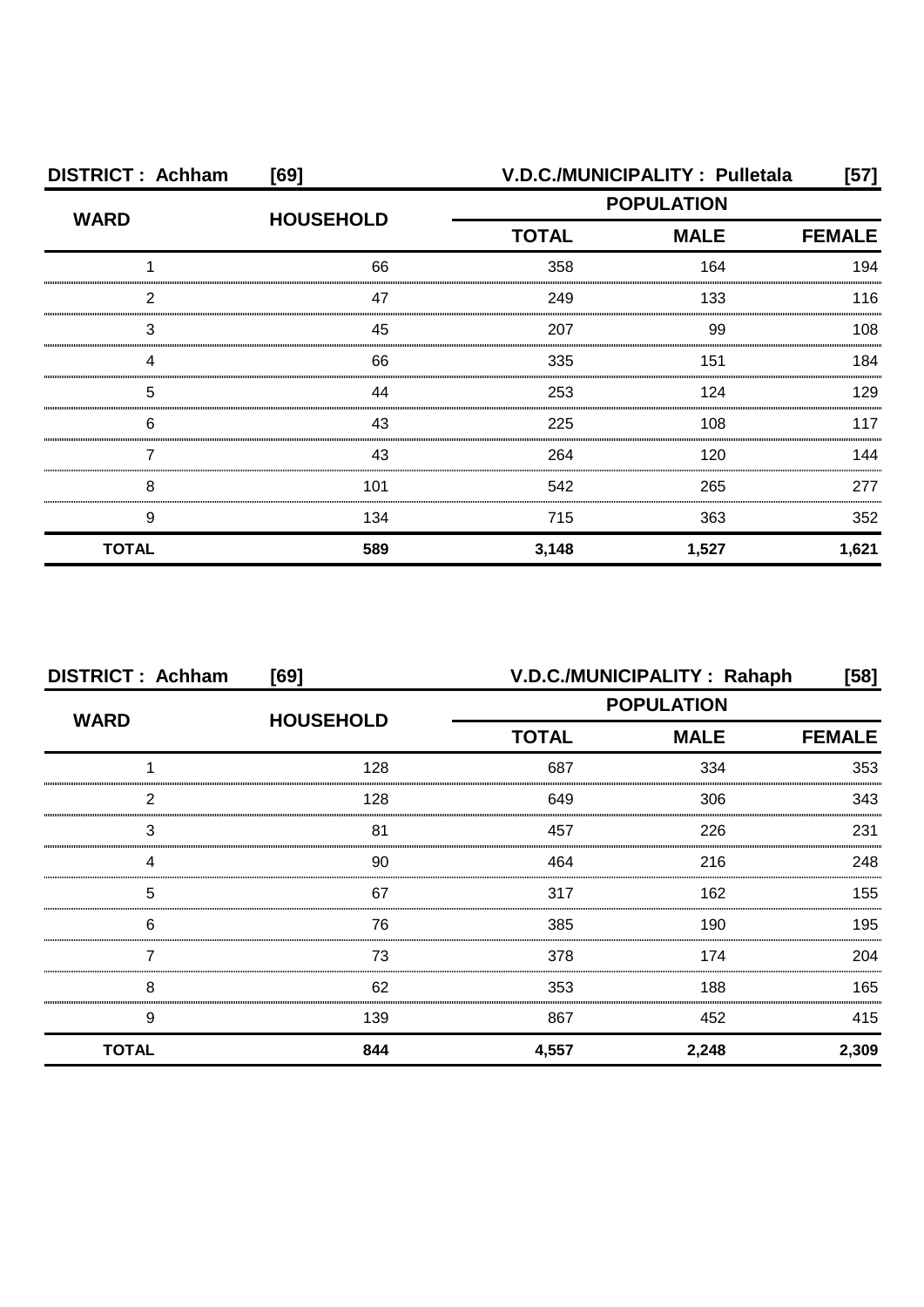| <b>DISTRICT: Achham</b> | [69]             | V.D.C./MUNICIPALITY: Ramarosan |                   |       |  |
|-------------------------|------------------|--------------------------------|-------------------|-------|--|
| <b>WARD</b>             | <b>HOUSEHOLD</b> |                                | <b>POPULATION</b> |       |  |
|                         |                  | <b>TOTAL</b>                   | <b>FEMALE</b>     |       |  |
|                         | 68               | 348                            | 161               | 187   |  |
| 2                       | 148              | 779                            | 376               | 403   |  |
| 3                       | 89               | 505                            | 256               | 249   |  |
|                         | 28               | 169                            | 86                | 83    |  |
| 5                       | 112              | 679                            | 319               | 360   |  |
| 6                       | 136              | 786                            | 393               | 393   |  |
|                         | 111              | 711                            | 338               | 373   |  |
| 8                       | 181              | 1,081                          | 531               | 550   |  |
| 9                       | 158              | 931                            | 482               | 449   |  |
| <b>TOTAL</b>            | 1,031            | 5,989                          | 2,942             | 3,047 |  |

| <b>DISTRICT: Achham</b> | [69]             | V.D.C./MUNICIPALITY: Raniban<br>[60] |             |               |  |
|-------------------------|------------------|--------------------------------------|-------------|---------------|--|
| <b>WARD</b>             | <b>HOUSEHOLD</b> | <b>POPULATION</b>                    |             |               |  |
|                         |                  | <b>TOTAL</b>                         | <b>MALE</b> | <b>FEMALE</b> |  |
|                         | 47               | 244                                  | 108         | 136           |  |
| っ                       | 64               | 324                                  | 162         | 162           |  |
| 3                       | 53               | 310                                  | 127         | 183           |  |
|                         | 102              | 530                                  | 262         | 268           |  |
| 5                       | 75               | 424                                  | 187         | 237           |  |
| 6                       | 59               | 310                                  | 154         | 156           |  |
|                         | 10               | 58                                   | 29          | 29            |  |
| 8                       | 60               | 337                                  | 155         | 182           |  |
| 9                       | 44               | 300                                  | 140         | 160           |  |
| <b>TOTAL</b>            | 514              | 2,837                                | 1,324       | 1,513         |  |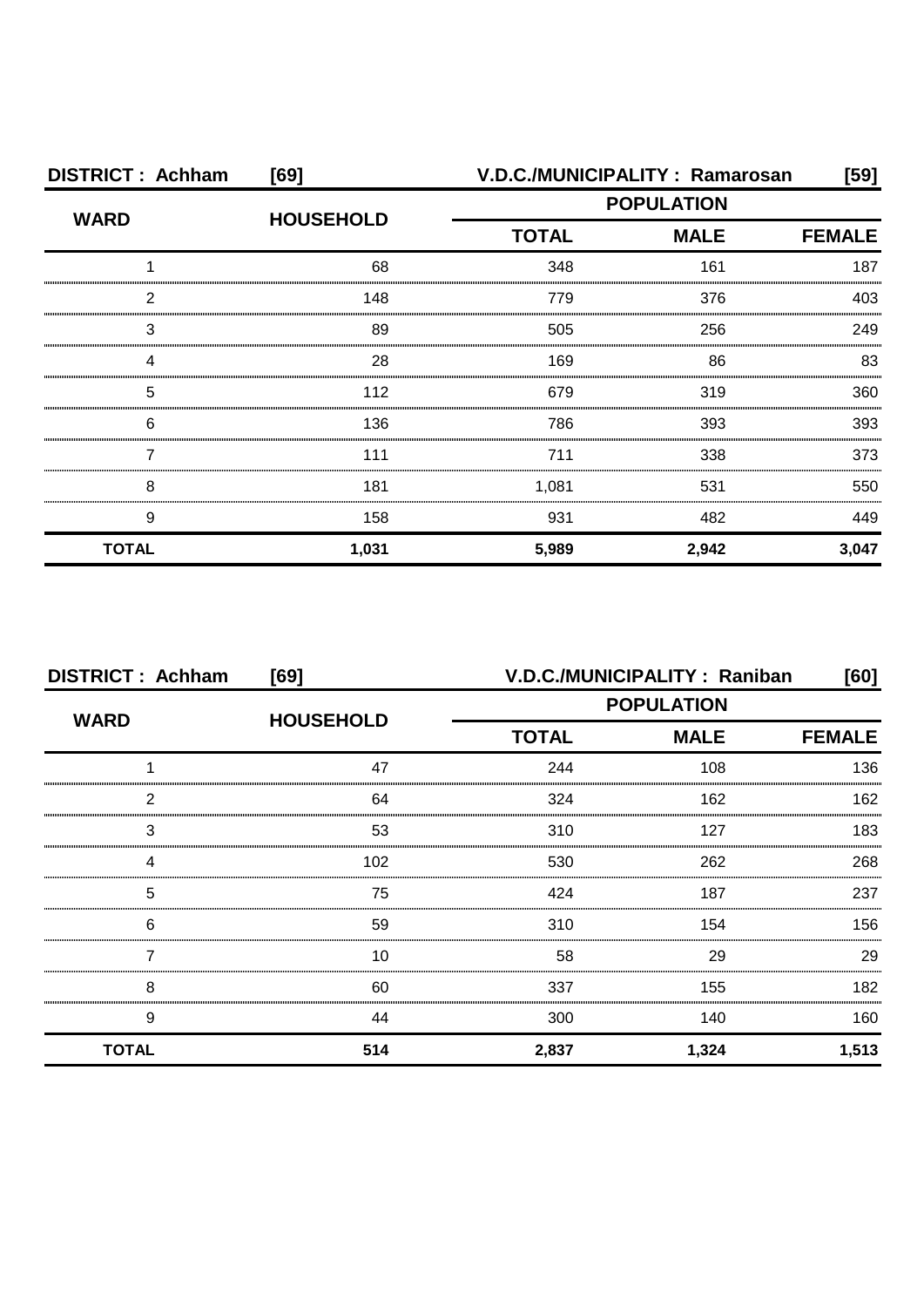| <b>DISTRICT: Achham</b> | [69]             | V.D.C./MUNICIPALITY: Ridikot |             |               |
|-------------------------|------------------|------------------------------|-------------|---------------|
|                         | <b>HOUSEHOLD</b> | <b>POPULATION</b>            |             |               |
| <b>WARD</b>             |                  | <b>TOTAL</b>                 | <b>MALE</b> | <b>FEMALE</b> |
|                         | 14               | 55                           | 22          | 33            |
| 2                       | 33               | 128                          | 58          | 70            |
| 3                       | 24               | 97                           | 38          | 59            |
|                         | 97               | 489                          | 216         | 273           |
| 5                       | 33               | 161                          | 77          | 84            |
| 6                       | 17               | 75                           | 42          | 33            |
|                         | 19               | 90                           | 31          | 59            |
| 8                       | 44               | 188                          | 75          | 113           |
| 9                       | 47               | 256                          | 108         | 148           |
| <b>TOTAL</b>            | 328              | 1,539                        | 667         | 872           |

| <b>DISTRICT: Achham</b> | [69]             | V.D.C./MUNICIPALITY: Risidaha<br>[62] |                   |               |
|-------------------------|------------------|---------------------------------------|-------------------|---------------|
| <b>WARD</b>             | <b>HOUSEHOLD</b> |                                       | <b>POPULATION</b> |               |
|                         |                  | <b>TOTAL</b>                          | <b>MALE</b>       | <b>FEMALE</b> |
|                         | 48               | 230                                   | 120               | 110           |
| っ                       | 93               | 499                                   | 254               | 245           |
| 3                       | 123              | 695                                   | 326               | 369           |
|                         | 141              | 797                                   | 395               | 402           |
| 5                       | 121              | 629                                   | 299               | 330           |
| 6                       | 82               | 473                                   | 238               | 235           |
|                         | 85               | 481                                   | 223               | 258           |
| 8                       | 72               | 380                                   | 190               | 190           |
| 9                       | 65               | 376                                   | 172               | 204           |
| <b>TOTAL</b>            | 830              | 4,560                                 | 2,217             | 2,343         |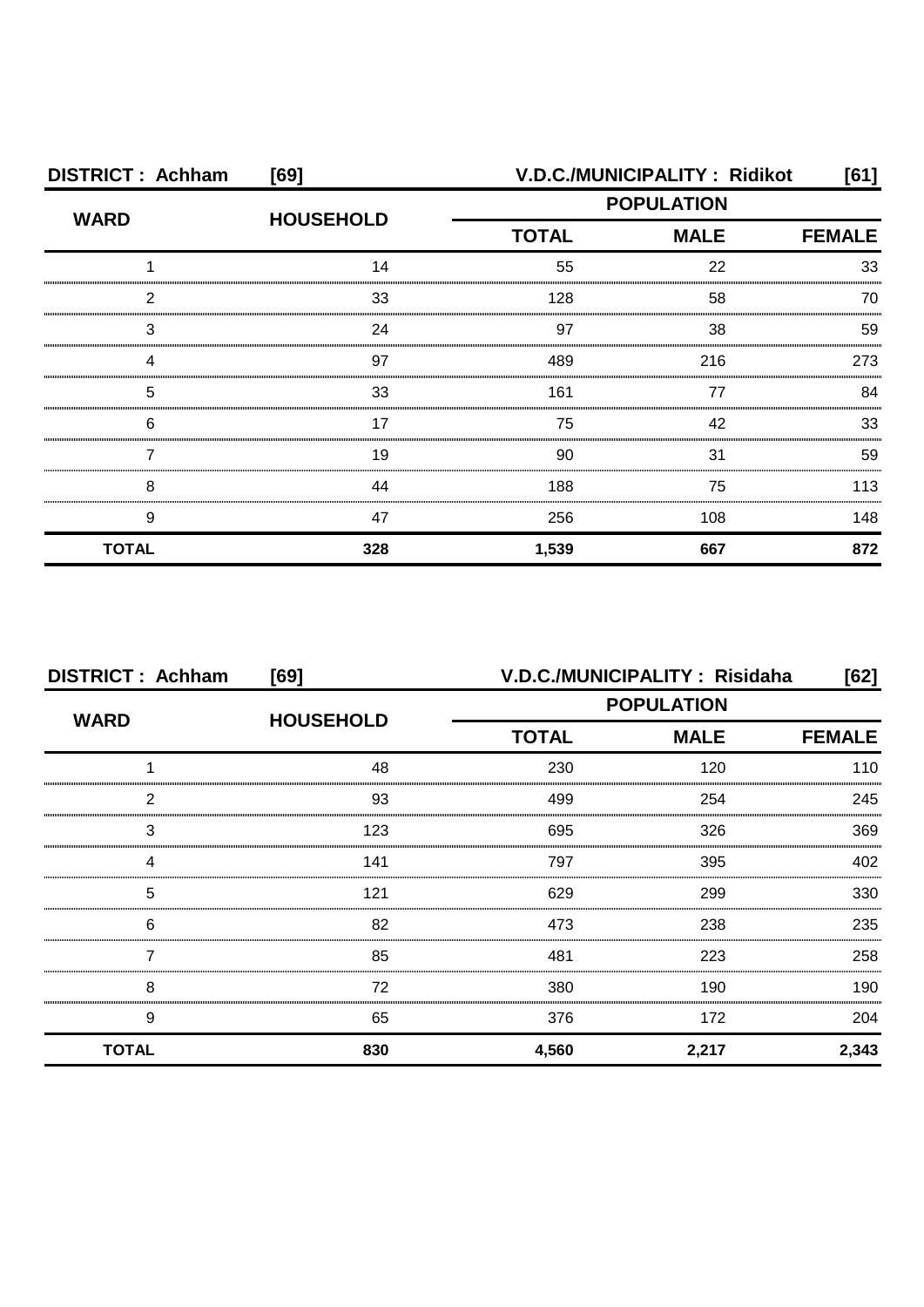| <b>DISTRICT: Achham</b> | [69]             |                   | V.D.C./MUNICIPALITY: Santada | [63]  |
|-------------------------|------------------|-------------------|------------------------------|-------|
| <b>WARD</b>             | <b>HOUSEHOLD</b> | <b>POPULATION</b> |                              |       |
|                         |                  | <b>TOTAL</b>      | <b>FEMALE</b>                |       |
|                         | 94               | 514               | 240                          | 274   |
| 2                       | 68               | 366               | 162                          | 204   |
| З                       | 86               | 376               | 194                          | 182   |
|                         | 53               | 329               | 166                          | 163   |
| 5                       | 56               | 322               | 149                          | 173   |
| 6                       | 33               | 184               | 88                           | 96    |
|                         | 38               | 228               | 107                          | 121   |
| 8                       | 23               | 154               | 76                           | 78    |
| 9                       | 58               | 327               | 153                          | 174   |
| <b>TOTAL</b>            | 509              | 2,800             | 1,335                        | 1,465 |

| <b>DISTRICT: Achham</b><br>[69] |                  | V.D.C./MUNICIPALITY: Sera<br>[64] |             |               |  |
|---------------------------------|------------------|-----------------------------------|-------------|---------------|--|
|                                 | <b>HOUSEHOLD</b> | <b>POPULATION</b>                 |             |               |  |
| <b>WARD</b>                     |                  | <b>TOTAL</b>                      | <b>MALE</b> | <b>FEMALE</b> |  |
|                                 | 98               | 535                               | 242         | 293           |  |
| 2                               | 34               | 196                               | 86          | 110           |  |
| 3                               | 45               | 217                               | 102         | 115           |  |
| 4                               | 67               | 381                               | 159         | 222           |  |
| 5                               | 96               | 455                               | 216         | 239           |  |
| 6                               | 30               | 170                               | 78          | 92            |  |
|                                 | 57               | 276                               | 115         | 161           |  |
| 8                               | 55               | 265                               | 119         | 146           |  |
| 9                               | 39               | 221                               | 104         | 117           |  |
| <b>TOTAL</b>                    | 521              | 2,716                             | 1,221       | 1,495         |  |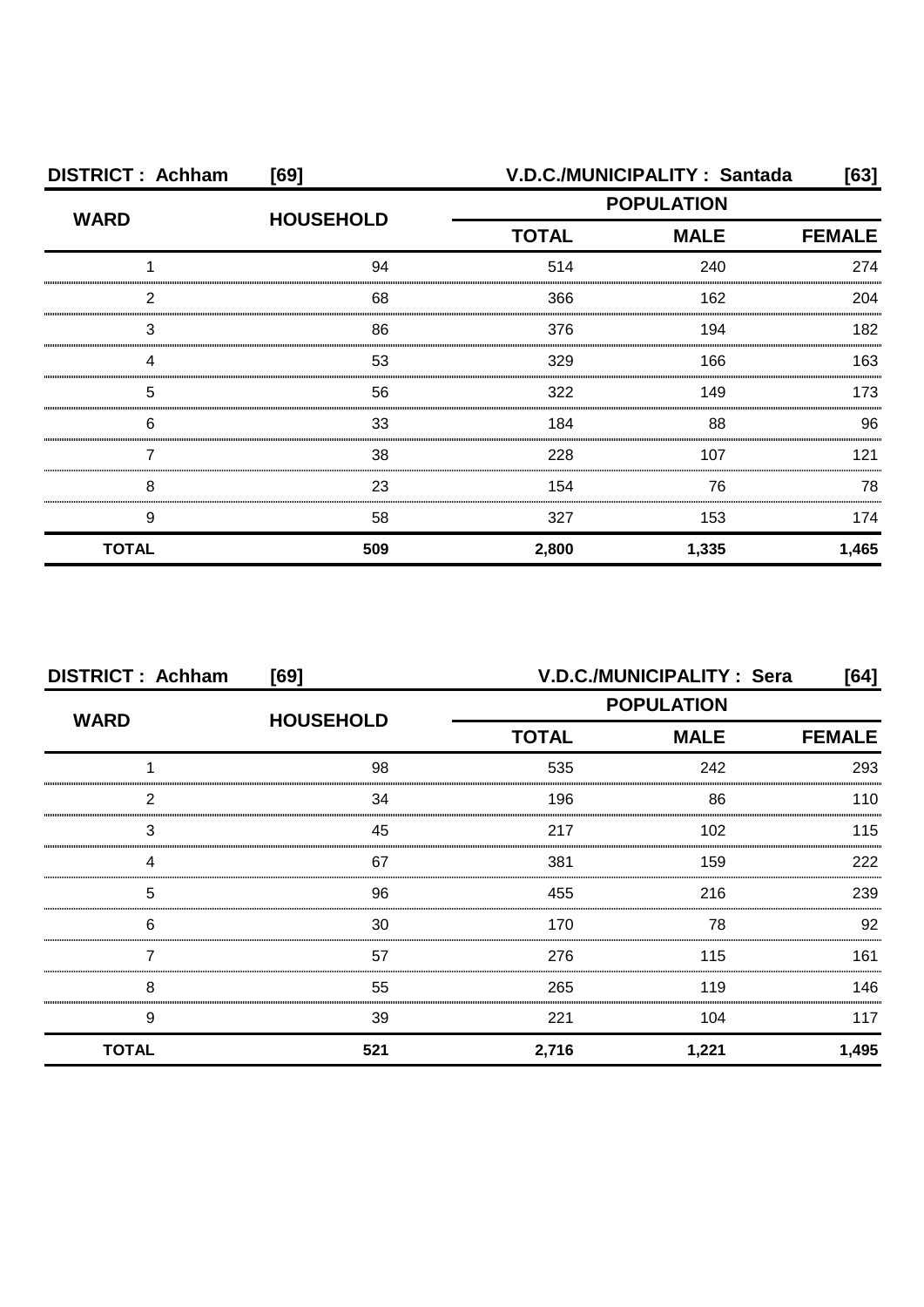| <b>DISTRICT: Achham</b> | [69]             |              | V.D.C./MUNICIPALITY: Siddheswor | [65]          |
|-------------------------|------------------|--------------|---------------------------------|---------------|
|                         | <b>HOUSEHOLD</b> |              | <b>POPULATION</b>               |               |
| <b>WARD</b>             |                  | <b>TOTAL</b> | <b>MALE</b>                     | <b>FEMALE</b> |
|                         | 312              | 1,448        | 812                             | 636           |
| 2                       | 80               | 370          | 170                             | 200           |
| З                       | 142              | 658          | 287                             | 371           |
|                         | 51               | 256          | 110                             | 146           |
| 5                       | 55               | 258          | 113                             | 145           |
| 6                       | 65               | 265          | 109                             | 156           |
|                         | 76               | 286          | 116                             | 170           |
| 8                       | 44               | 189          | 81                              | 108           |
| 9                       | 92               | 438          | 186                             | 252           |
| <b>TOTAL</b>            | 917              | 4,168        | 1,984                           | 2,184         |

| <b>DISTRICT: Achham</b><br>[69] |                  | V.D.C./MUNICIPALITY: Siudi<br>[66] |             |               |
|---------------------------------|------------------|------------------------------------|-------------|---------------|
|                                 | <b>HOUSEHOLD</b> | <b>POPULATION</b>                  |             |               |
| <b>WARD</b>                     |                  | <b>TOTAL</b>                       | <b>MALE</b> | <b>FEMALE</b> |
|                                 | 139              | 704                                | 301         | 403           |
| 2                               | 42               | 221                                | 91          | 130           |
| 3                               | 151              | 883                                | 405         | 478           |
| 4                               | 101              | 508                                | 237         | 271           |
| 5                               | 88               | 469                                | 224         | 245           |
| 6                               | 62               | 290                                | 149         | 141           |
|                                 | 154              | 792                                | 376         | 416           |
| 8                               | 125              | 669                                | 304         | 365           |
| 9                               | 102              | 496                                | 199         | 297           |
| <b>TOTAL</b>                    | 964              | 5,032                              | 2,286       | 2,746         |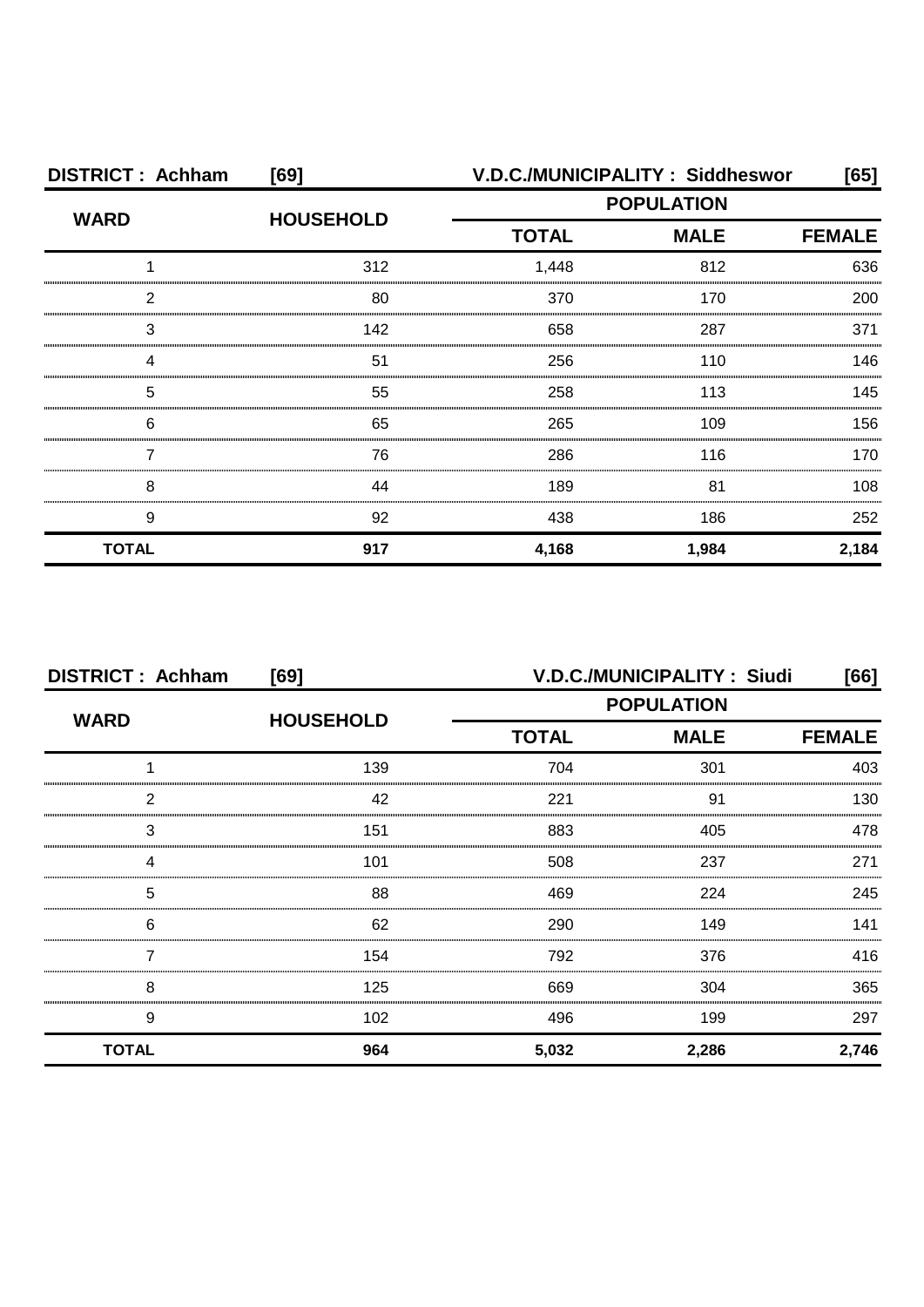| <b>DISTRICT: Achham</b><br>[69] |                  |              | V.D.C./MUNICIPALITY: Soukat<br>[67] |               |  |
|---------------------------------|------------------|--------------|-------------------------------------|---------------|--|
|                                 | <b>HOUSEHOLD</b> |              | <b>POPULATION</b>                   |               |  |
| <b>WARD</b>                     |                  | <b>TOTAL</b> | <b>MALE</b>                         | <b>FEMALE</b> |  |
|                                 | 31               | 145          | 64                                  | 81            |  |
| 2                               | 99               | 476          | 194                                 | 282           |  |
| 3                               | 141              | 778          | 337                                 | 441           |  |
| Δ                               | 213              | 1,034        | 440                                 | 594           |  |
| 5                               | 154              | 774          | 329                                 | 445           |  |
| 6                               | 122              | 600          | 273                                 | 327           |  |
|                                 | 43               | 221          | 99                                  | 122           |  |
| 8                               | 235              | 1,055        | 459                                 | 596           |  |
| 9                               | 310              | 1,572        | 713                                 | 859           |  |
| <b>TOTAL</b>                    | 1,348            | 6,655        | 2,908                               | 3,747         |  |

| <b>DISTRICT: Achham</b> | [69]             | V.D.C./MUNICIPALITY: Sutar |                   |               |  |
|-------------------------|------------------|----------------------------|-------------------|---------------|--|
| <b>WARD</b>             | <b>HOUSEHOLD</b> |                            | <b>POPULATION</b> |               |  |
|                         |                  | <b>TOTAL</b>               | <b>MALE</b>       | <b>FEMALE</b> |  |
|                         | 74               | 454                        | 233               | 221           |  |
| 2                       | 73               | 369                        | 167               | 202           |  |
| 3                       | 79               | 429                        | 205               | 224           |  |
|                         | 56               | 296                        | 142               | 154           |  |
| 5                       | 48               | 288                        | 138               | 150           |  |
| 6                       | 59               | 393                        | 183               | 210           |  |
|                         | 58               | 372                        | 173               | 199           |  |
| 8                       | 64               | 437                        | 214               | 223           |  |
| 9                       | 87               | 576                        | 275               | 301           |  |
| <b>TOTAL</b>            | 598              | 3,614                      | 1,730             | 1,884         |  |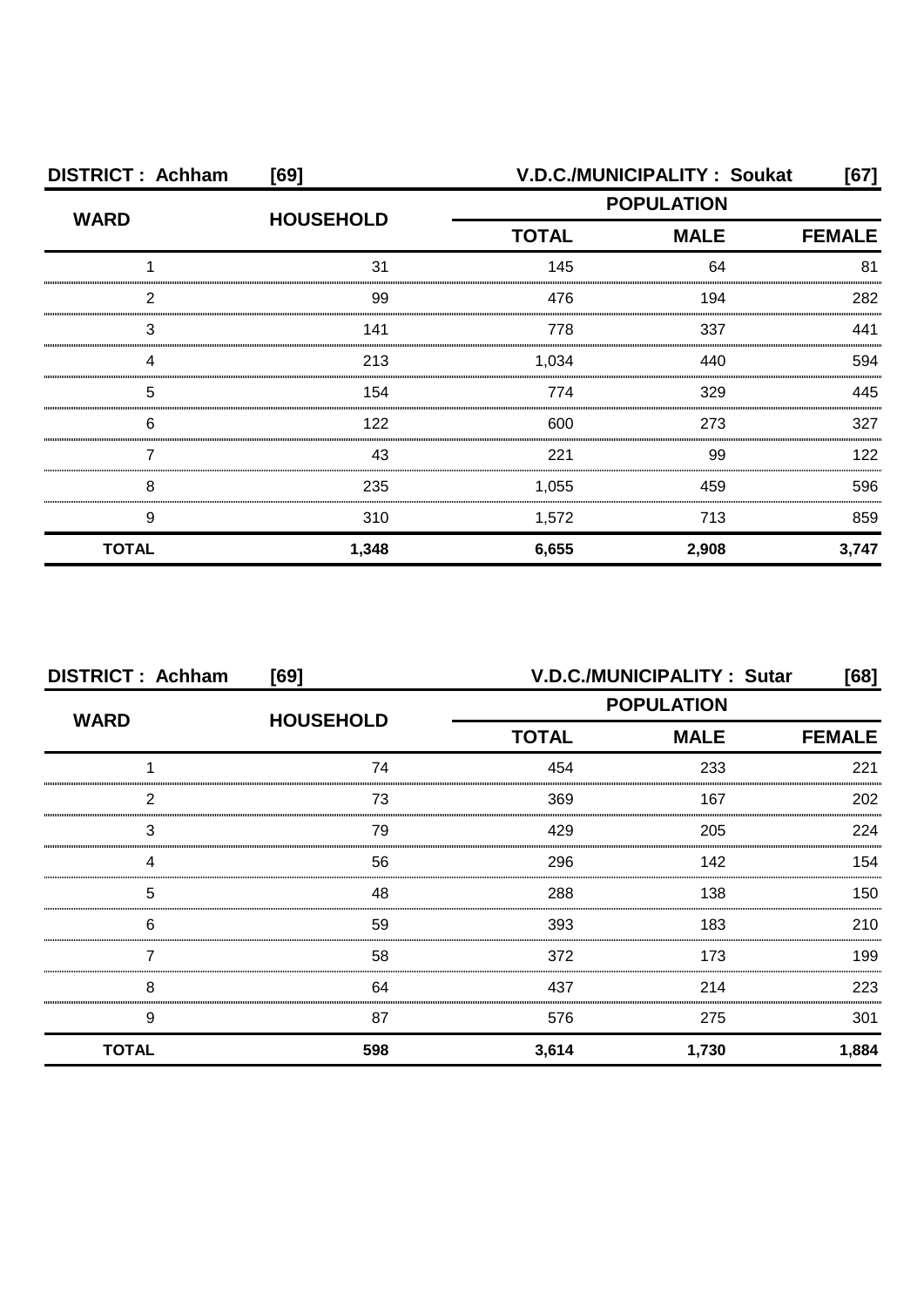| <b>DISTRICT: Achham</b> | [69]             | V.D.C./MUNICIPALITY: Thanti |       |               |  |
|-------------------------|------------------|-----------------------------|-------|---------------|--|
| <b>WARD</b>             | <b>HOUSEHOLD</b> | <b>POPULATION</b>           |       |               |  |
|                         |                  | <b>MALE</b><br><b>TOTAL</b> |       | <b>FEMALE</b> |  |
|                         | 57               | 339                         | 154   | 185           |  |
| ◠                       | 28               | 151                         | 78    | 73            |  |
| З                       | 33               | 196                         | 108   | 88            |  |
|                         | 59               | 325                         | 152   | 173           |  |
| 5                       | 78               | 434                         | 192   | 242           |  |
| 6                       | 75               | 424                         | 211   | 213           |  |
|                         | 35               | 220                         | 107   | 113           |  |
| 8                       | 43               | 217                         | 98    | 119           |  |
| 9                       | 63               | 367                         | 177   | 190           |  |
| <b>TOTAL</b>            | 471              | 2,673                       | 1,277 | 1,396         |  |

| <b>DISTRICT: Achham</b><br>[69] |                  | V.D.C./MUNICIPALITY: Timilsain<br>[70] |             |               |
|---------------------------------|------------------|----------------------------------------|-------------|---------------|
|                                 |                  | <b>POPULATION</b>                      |             |               |
| <b>WARD</b>                     | <b>HOUSEHOLD</b> | <b>TOTAL</b>                           | <b>MALE</b> | <b>FEMALE</b> |
|                                 | 33               | 134                                    | 65          | 69            |
| 2                               | 23               | 136                                    | 56          | 80            |
| 3                               | 113              | 570                                    | 245         | 325           |
| 4                               | 52               | 252                                    | 110         | 142           |
| 5                               | 57               | 261                                    | 112         | 149           |
| 6                               | 44               | 235                                    | 101         | 134           |
|                                 | 56               | 284                                    | 113         | 171           |
| 8                               | 18               | 91                                     | 37          | 54            |
| 9                               | 16               | 97                                     | 51          | 46            |
| <b>TOTAL</b>                    | 412              | 2,060                                  | 890         | 1,170         |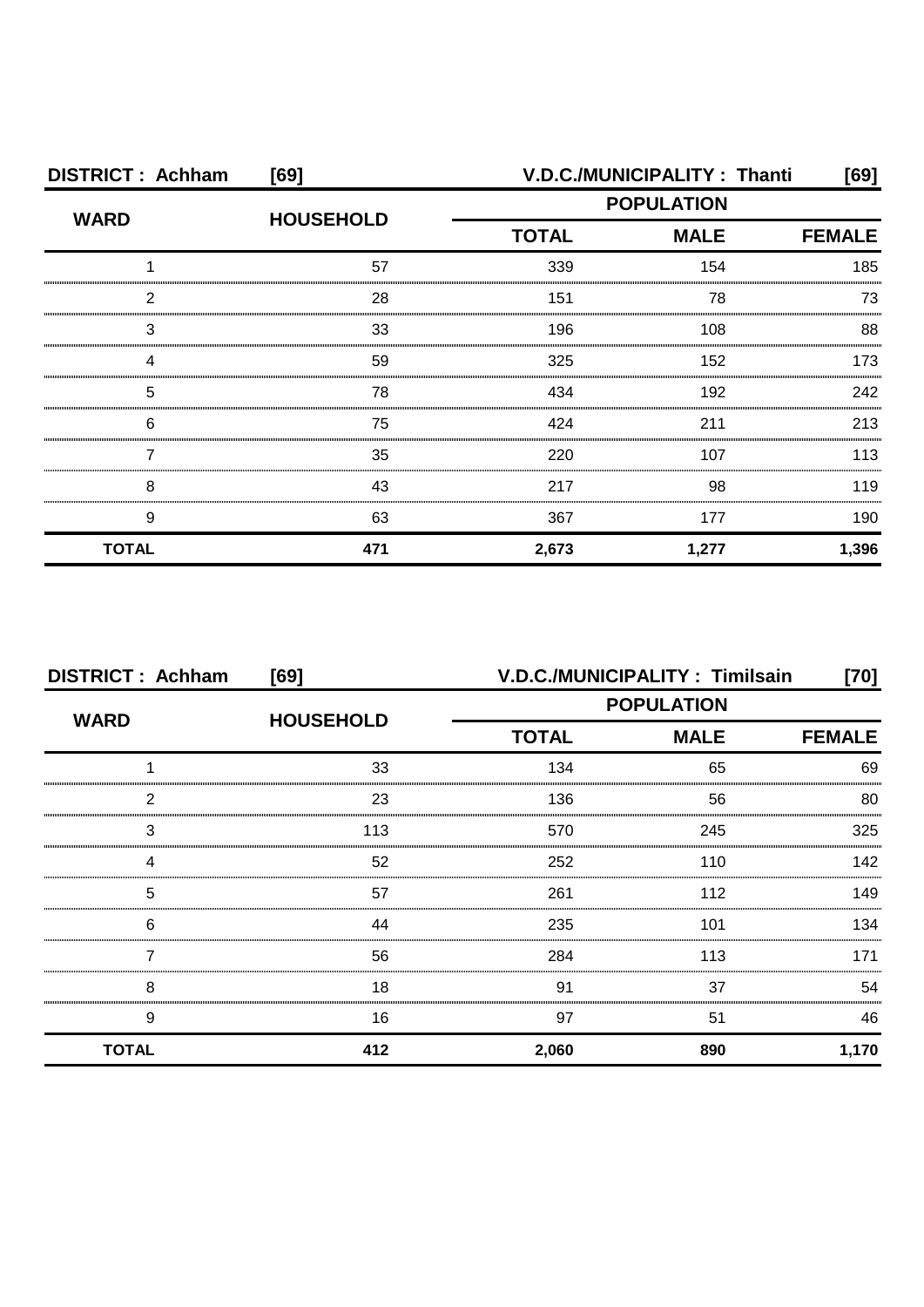| <b>DISTRICT: Achham</b> | [69]             |                   | V.D.C./MUNICIPALITY: Toli | [71]          |
|-------------------------|------------------|-------------------|---------------------------|---------------|
| <b>WARD</b>             | <b>HOUSEHOLD</b> | <b>POPULATION</b> |                           |               |
|                         |                  | <b>TOTAL</b>      | <b>MALE</b>               | <b>FEMALE</b> |
|                         | 89               | 496               | 228                       | 268           |
| 2                       | 61               | 313               | 131                       | 182           |
| З                       | 53               | 298               | 132                       | 166           |
|                         | 75               | 387               | 170                       | 217           |
| 5                       | 67               | 380               | 162                       | 218           |
| 6                       | 110              | 659               | 312                       | 347           |
|                         | 109              | 627               | 308                       | 319           |
| 8                       | 52               | 286               | 138                       | 148           |
| 9                       | 84               | 554               | 279                       | 275           |
| <b>TOTAL</b>            | 700              | 4,000             | 1,860                     | 2,140         |

| <b>DISTRICT: Achham</b><br>[69] |                  |                   | <b>V.D.C./MUNICIPALITY: Tosi</b> | [72]          |
|---------------------------------|------------------|-------------------|----------------------------------|---------------|
|                                 | <b>HOUSEHOLD</b> | <b>POPULATION</b> |                                  |               |
| <b>WARD</b>                     |                  | <b>TOTAL</b>      | <b>MALE</b>                      | <b>FEMALE</b> |
|                                 | 52               | 298               | 147                              | 151           |
| 2                               | 49               | 276               | 129                              | 147           |
| 3                               | 70               | 353               | 185                              | 168           |
| Δ                               | 28               | 157               | 69                               | 88            |
| 5                               | 65               | 382               | 179                              | 203           |
| 6                               | 33               | 146               | 72                               | 74            |
|                                 | 46               | 223               | 94                               | 129           |
| 8                               | 57               | 309               | 147                              | 162           |
| <br>9                           | 24               | 138               | 63                               | 75            |
| <b>TOTAL</b>                    | 424              | 2,282             | 1,085                            | 1,197         |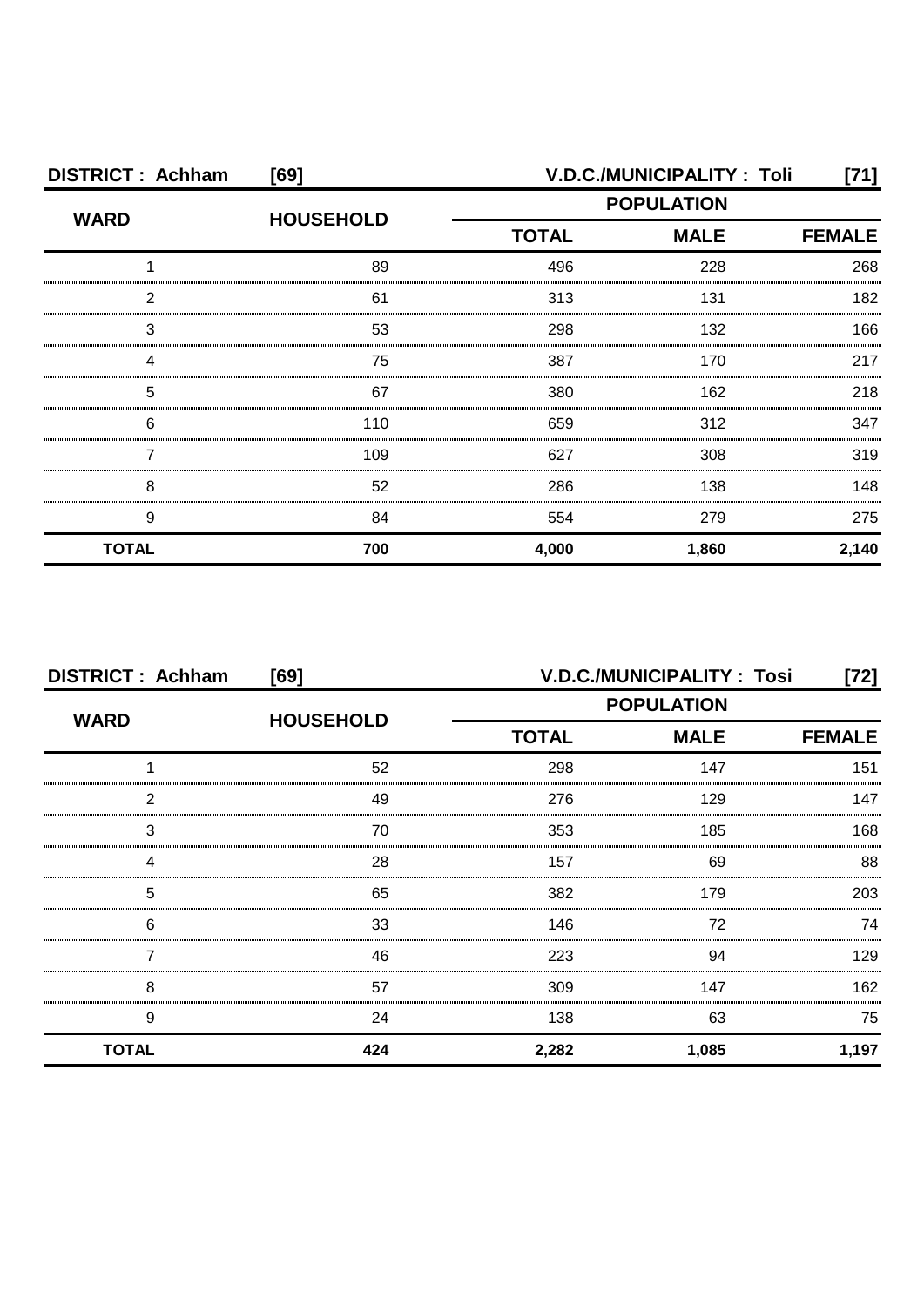| <b>DISTRICT: Achham</b> | [69]             | V.D.C./MUNICIPALITY: Turmakhad<br>[73] |             |               |
|-------------------------|------------------|----------------------------------------|-------------|---------------|
|                         |                  | <b>POPULATION</b>                      |             |               |
| <b>WARD</b>             | <b>HOUSEHOLD</b> | <b>TOTAL</b>                           | <b>MALE</b> | <b>FEMALE</b> |
|                         | 62               | 319                                    | 158         | 161           |
| 2                       | 49               | 243                                    | 102         | 141           |
| З                       | 67               | 368                                    | 163         | 205           |
|                         | 113              | 621                                    | 304         | 317           |
| 5                       | 43               | 232                                    | 116         | 116           |
| 6                       | 143              | 702                                    | 327         | 375           |
|                         | 49               | 264                                    | 133         | 131           |
| 8                       | 85               | 497                                    | 248         | 249           |
| 9                       | 151              | 811                                    | 409         | 402           |
| <b>TOTAL</b>            | 762              | 4,057                                  | 1,960       | 2,097         |

| <b>DISTRICT: Achham</b><br>[69] |                  | V.D.C./MUNICIPALITY: Walant<br>[74] |             |               |
|---------------------------------|------------------|-------------------------------------|-------------|---------------|
| <b>WARD</b>                     |                  | <b>POPULATION</b>                   |             |               |
|                                 | <b>HOUSEHOLD</b> | <b>TOTAL</b>                        | <b>MALE</b> | <b>FEMALE</b> |
|                                 | 37               | 198                                 | 97          | 101           |
| 2                               | 62               | 349                                 | 166         | 183           |
| 3                               | 108              | 621                                 | 282         | 339           |
| Δ                               | 138              | 787                                 | 387         | 400           |
| 5                               | 71               | 401                                 | 188         | 213           |
| 6                               | 100              | 562                                 | 271         | 291           |
|                                 | 25               | 158                                 | 75          | 83            |
| 8                               | 78               | 477                                 | 221         | 256           |
| 9                               | 87               | 525                                 | 249         | 276           |
| <b>TOTAL</b>                    | 706              | 4,078                               | 1,936       | 2,142         |